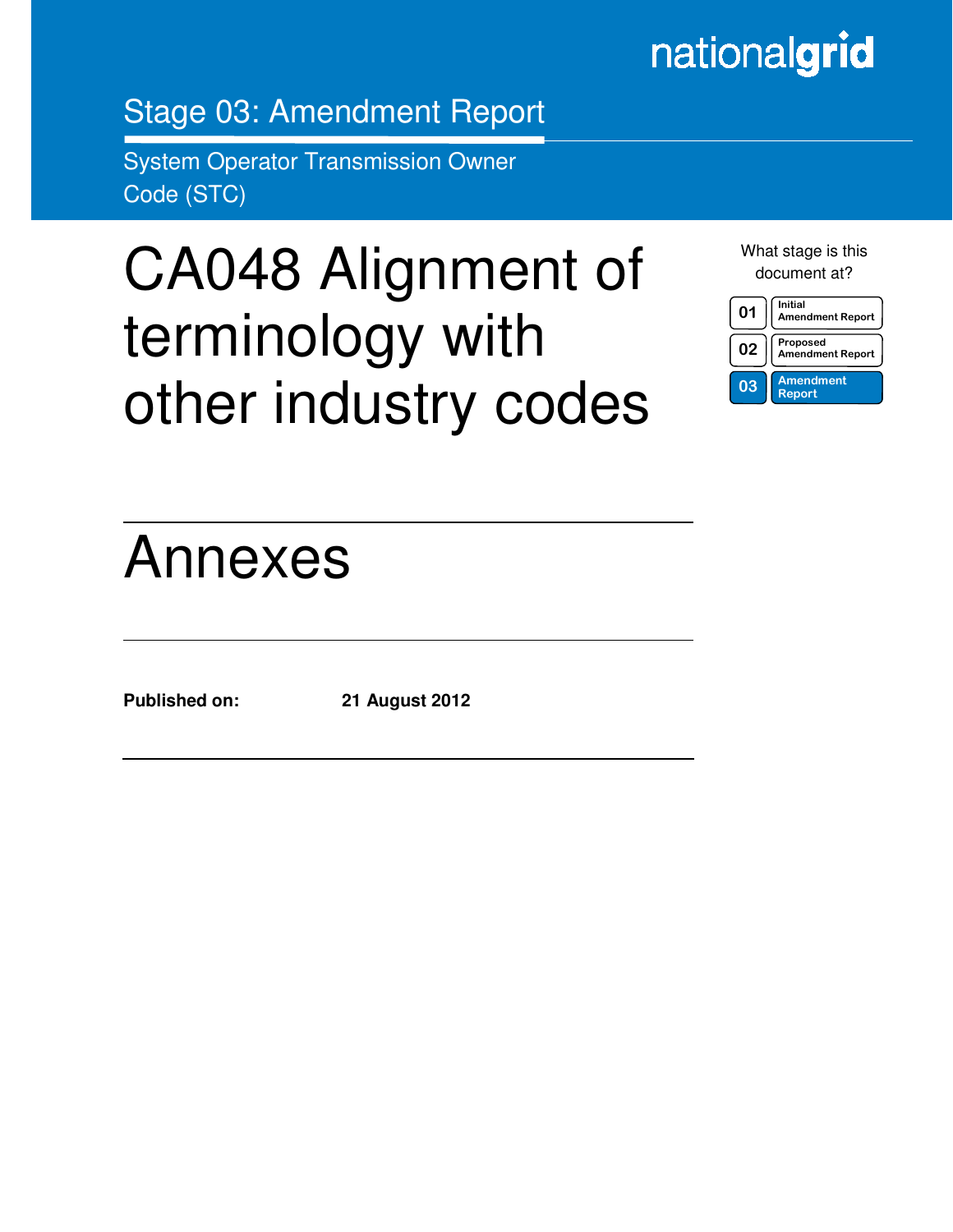# **Annex 1 - Amendment Proposal................................................................3**

**Annex 2 - Proposed Legal Text .................................................................7** 

# **About this document**

This document forms the Annexes to CA048 Alignment of terminology with other industry codes.

A copy of the Amendment Report can be found on the National Grid website at:

http://www.nationalgrid.com/uk/Electricity/Codes/sotocode/Amendments/

# **Document Control**

| Version | Date           | Author               | <b>Change Reference</b> |
|---------|----------------|----------------------|-------------------------|
| 1.0     | 21 August 2012 | <b>National Grid</b> | Final version for       |
|         |                |                      | submission to Authority |



**Any Questions?**  Contact: **Lucy Hudson** 



**Lucy.Hudson @nationalgrid.com** 



**01926 653509** 

Proposer: **Louise McGoldrick**  National Grid Electricity **Transmission**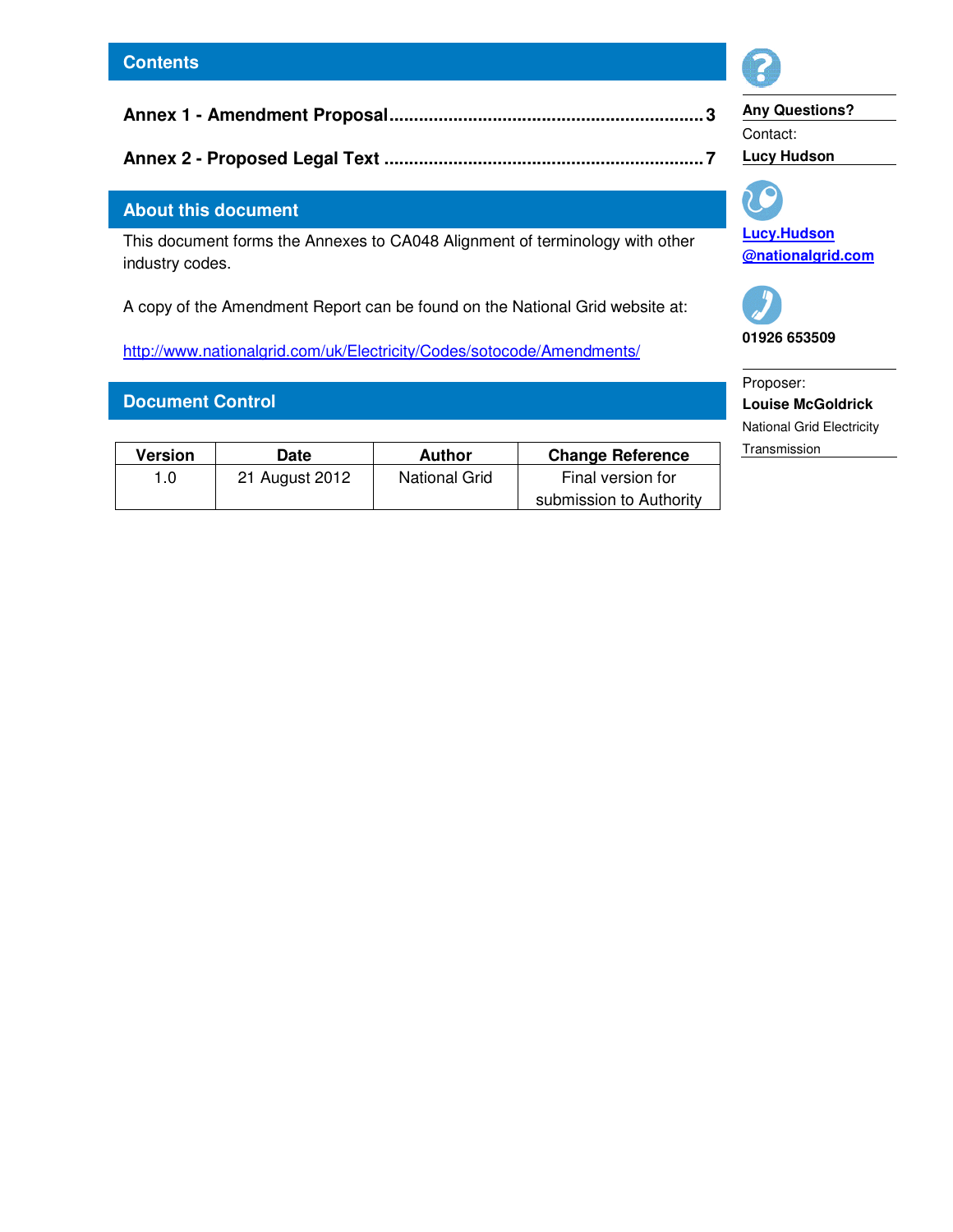# **STC Amendment Proposal Form**

#### **CA048**

Title of Amendment Proposal: Alignment of terminology with other industry codes

#### 1. Description of the Proposed Amendment

In November 2007, Ofgem announced the Industry Codes Governance Review (CGR) which concluded March 2010 when Ofgem published their Final Proposals. In June 2010, the final Transmission Licence modifications to require licensees to raise code modification proposals to implement the Code Governance Review Final Proposals were published. These primarily focused on the "bigger codes" such as the Connection and Use of System Code (CUSC), Balancing and Services Code (BSC) and the Uniform Network Code (UNC). The changes to those codes have been grouped into 6 areas:

- Governance of Charging Methodologies
- Environmental Assessment and the Relevant Objectives  $\bullet$
- **Significant Code Review**  $\bullet$
- Send Back Powers  $\bullet$
- Self-governance  $\bullet$
- $\bullet$ Role of Code Administrator and Code Administration Code of Practice

The only Transmission Licence obligation relating to the CGR which was reflected in the STC related to the Environment Assessment of the Relevant Objectives. In order to implement this National Grid raised STC Amendment Proposal CA040: Environmental Assessment and the Relevant Objectives which was approved by the Authority in December 2010 and implemented in December 2010.

Following a review last year of the CGR outcome on the industry codes mentioned above by National Grid and the STC Committee, it is proposed that some of the terminology used within Section B - Governance, is aligned where appropriate to the terminology within the Code Administration Code of Practice (CACOP). This will mean following the terminology changes that the terminology within the STC will no longer be consistent with terms being used within the Transmission Licence Condition B12 System Operator - Transmission Owner Operator. The following table highlights the terminology changes proposed:

| <b>Current Defined Term</b>      | Proposed change to Defined              |
|----------------------------------|-----------------------------------------|
|                                  | Term                                    |
| Alternative Amendment            | Alternative STC Modification            |
| <b>Amendment Procedures</b>      | <b>STC Modification Procedures</b>      |
| Amendment Register               | <b>STC Modification Register</b>        |
| <b>Amendment Report</b>          | <b>STC Modification Report</b>          |
| <b>Approved Amendments</b>       | <b>Approved STC Modifications</b>       |
| Chair                            | Panel Chair                             |
| Committee                        | <b>STC Modification Panel</b>           |
| <b>Committee Meeting</b>         | <b>STC Modification Panel Meeting</b>   |
| <b>Committee Secretary</b>       | <b>Panel Secretary</b>                  |
| <b>Proposed Amendment</b>        | <b>STC Modification Proposal</b>        |
| <b>Proposed Amendment Report</b> | Proposed STC Modification Report        |
| <b>Urgent Proposed Amendment</b> | <b>Urgent STC Modification Proposal</b> |

National Grid and the STC Committee also reviewed Principle 9 of the CACOP, which states; "To allow users to fully understand and assess the impact of a Modification, the default position will be that legal drafting will always be developed in time to allow for consultation". To achieve this principle CACOP states "If the panel determines that changes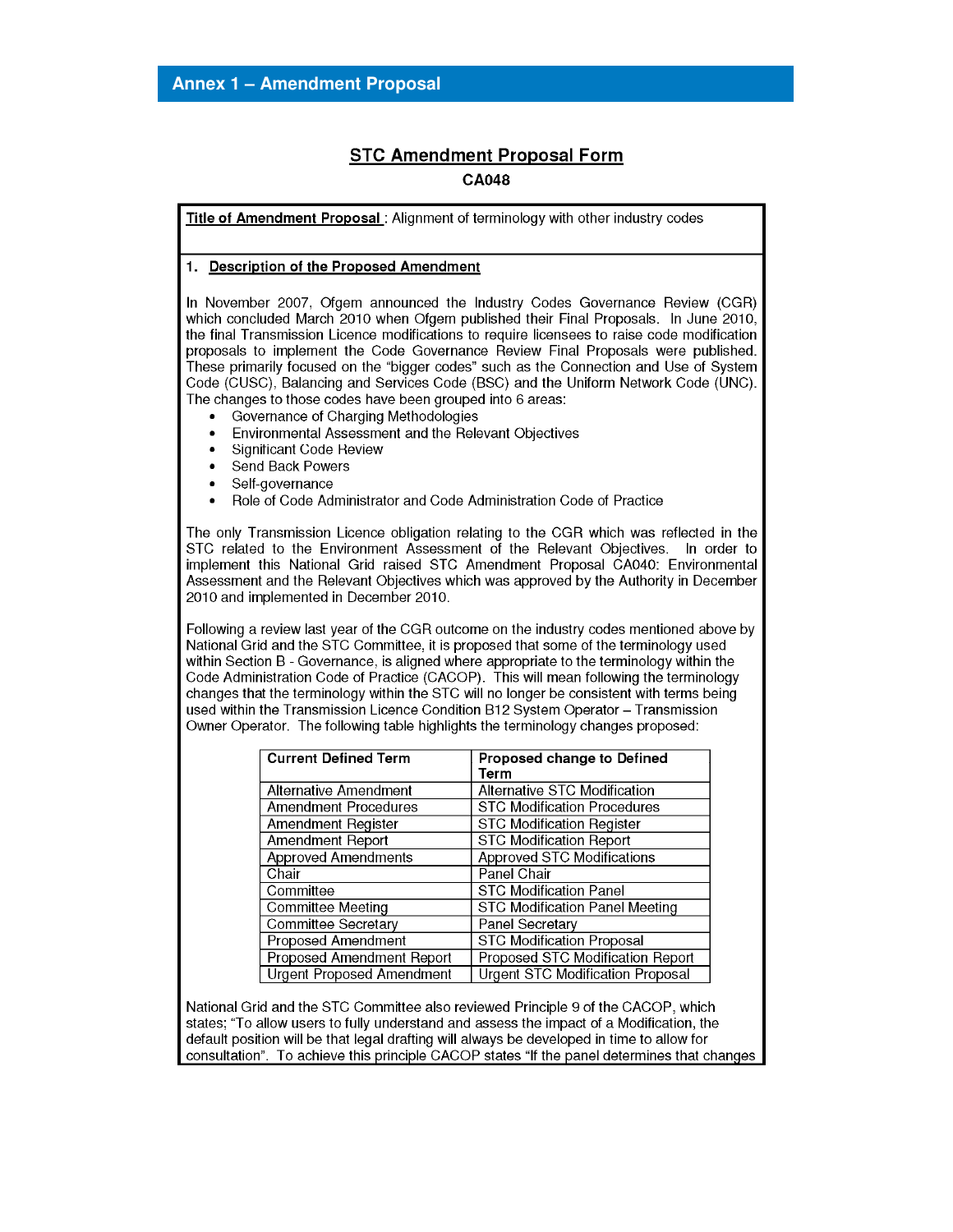to the legal text are appropriate, but considers that they cannot reasonably be considered to be minor, they may instruct the Code Administrator to carry out a further consultation on that revised text."

Under the STC, Section B paragraph 7.2.5.6 & 7 already states that the provision of draft legal text is predominately made available and included in the Proposed Amendment Report. The Proposed Amendment Report is then circulated by the Committee Secretary requesting representations from Parties. Following a review of the responses, the Committee can instruct the Committee Secretary to make changes to the Proposed Amendment Report under STC Section B paragraph 7.2.5.11. CA048 seeks to clarify that the Committee can agree minor corrections to the legal text prior to submission to the Authority. CA048 also seeks to add, if the Committee determines that the changes required to the legal text cannot be considered to be minor, then the Committee will instruct the Committee Secretary to carry out a further consultation on the revised text.

This proposal also seeks to amend the erroneous deletion of text referring to the definition of a meeting of the STC Committee in B6.1.2 and to correct a minor change in B3.2.2 with the removal of 'other' before 'Party Representatives'. Both of these changes were highlighted in Ofgem's decision letter for CA044: Clarification of STC Party & Party Representatives' Responsibilities.

#### 2. Description of Issue or Defect that Proposed Amendment seeks to Address

This Proposed Amendment seeks to align terminology in the STC where appropriate. following a review of the CACOP the CUSC, BSC and UNC, so that terminologies are consistent.

Following the review of the CACOP principle 9, it is proposed that the STC is amended/modified to reflect that in the event that the Committee determines that the legal text changes required cannot reasonably considered to be minor (such as changes of a typographical, grammatical or to clarify), then the Committee can instruct the Committee Secretary to invite further representations on the revised text.

### 3. Impact on the STC

Changes are required to Section B - Governance of the STC to incorporate terminology changes and to add clauses associated with requesting further representations on revised text and minor text changes highlighted in Ofgem's decision letter for CA044.

Changes are required to Section J - Interpretation and Definition of the STC, to incorporate terminology changes.

Minor changes will also be required to Sections A, G, and H

4. Impact on other frameworks e.g. BSC, CUSC, Grid Code

None.

### 5. Impact on Core Industry Documentation

STC Summary Document, templates and reports to incorporate terminology changes

6. Impact on Computer Systems and Processes used by STC Parties

None.

7. Details of any Related Modifications to Other Industry Codes (where known)

CUSC CAP 185: Amendment Proposal: Code Governance Review: Role of Code Administrator and Code Administration Code of Practice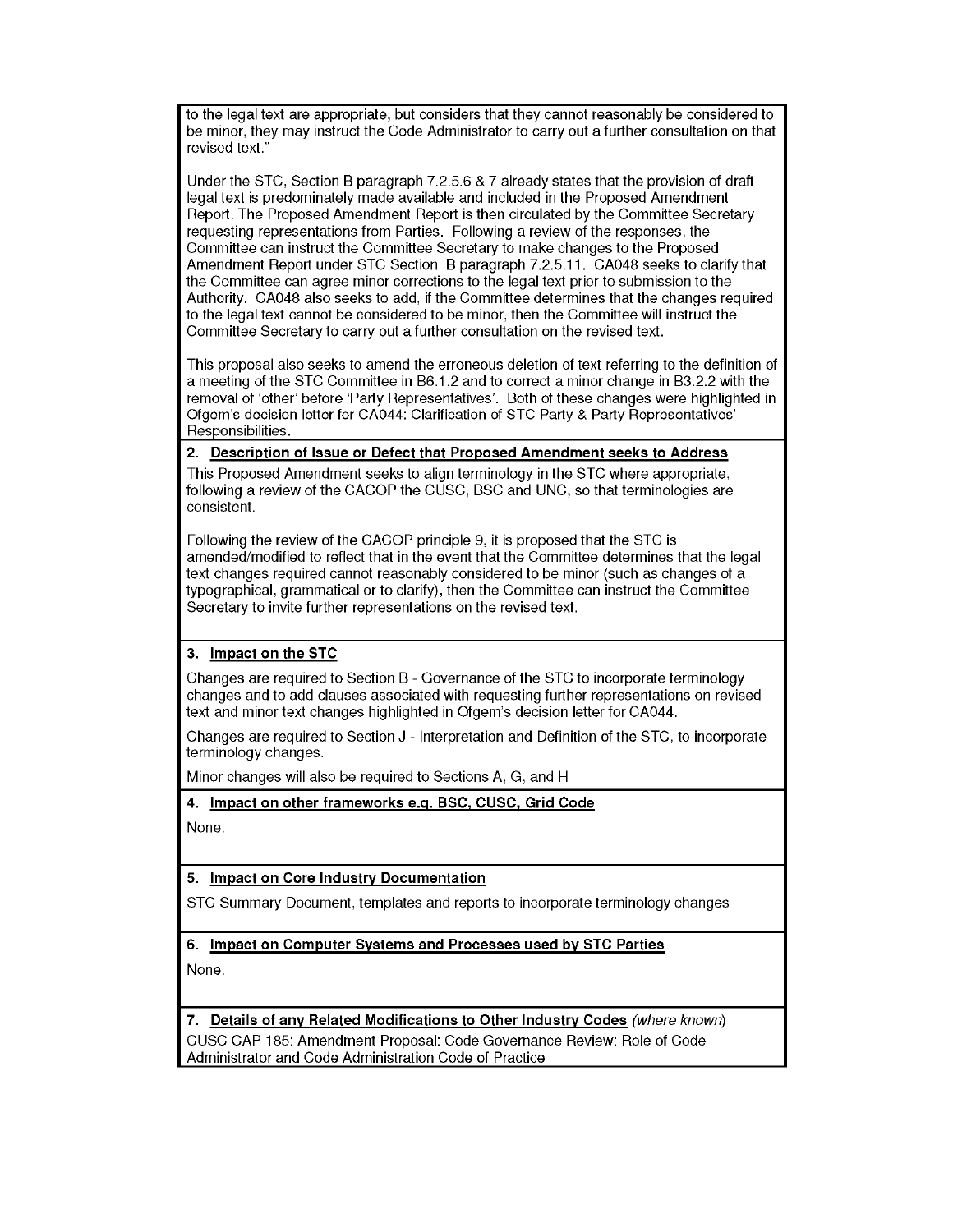CUSC CMP 198: Proposer Ownership of CUSC Modification Proposals

8. Justification for Proposed Amendment with Reference to Applicable STC Objectives (mandatory field)

National Grid considers that implementation of this Amendment Proposal would better facilitate the following Applicable STC Objectives:

- (a) "efficient discharge of the obligations imposed upon transmission licensees by transmission licences and the Act," and
- (e) "promotion of good industry practice and efficiency in the implementation and administration of the arrangements described in the STC;"

CA048 would enhance consistency as required by the CACOP which stipulates that a "common Modification process" should be adopted across the electricity codes, and will also lead to a more efficient administration of the STC in respect to the development and implementation of Amendment Proposals.

| <b>Details of Proposer</b><br>Organisation's Name                                                         | National Grid Electricity Transmission plc                                                                               |  |  |
|-----------------------------------------------------------------------------------------------------------|--------------------------------------------------------------------------------------------------------------------------|--|--|
| Capacity in which the<br>Amendment is being proposed                                                      | <b>STC Party</b>                                                                                                         |  |  |
| (i.e. STC Party or other Party as<br>designated by the Authority pursuant to<br>STC section B7.2.2.1 (b)) |                                                                                                                          |  |  |
| Details of Proposer's Representative<br>Name<br>Organisation<br>Telephone Number<br>Email Address         | Louise McGoldrick<br>National Grid Electricity Transmission plc<br>01926 655422<br><u>Louise.McGoldrick@uk.ngrid.com</u> |  |  |
| Details of Representative's Alternate<br>Name<br>Organisation<br>Telephone Number<br>Email Address        | Audrey Ramsay<br>National Grid Electricity Transmission plc<br>01189 363633<br>Audrey.Ramsay@uk.ngrid.com                |  |  |
| <b>Attachments (Yes):</b>                                                                                 |                                                                                                                          |  |  |
| Appendix 1 – Legal Text to support this proposal                                                          |                                                                                                                          |  |  |

#### Notes:

Those wishing to propose an Amendment to the STC should do so by filling in this "Amendment  $1.$ Proposal Form" that is based on the provisions contained in Section 7.2 of the STC.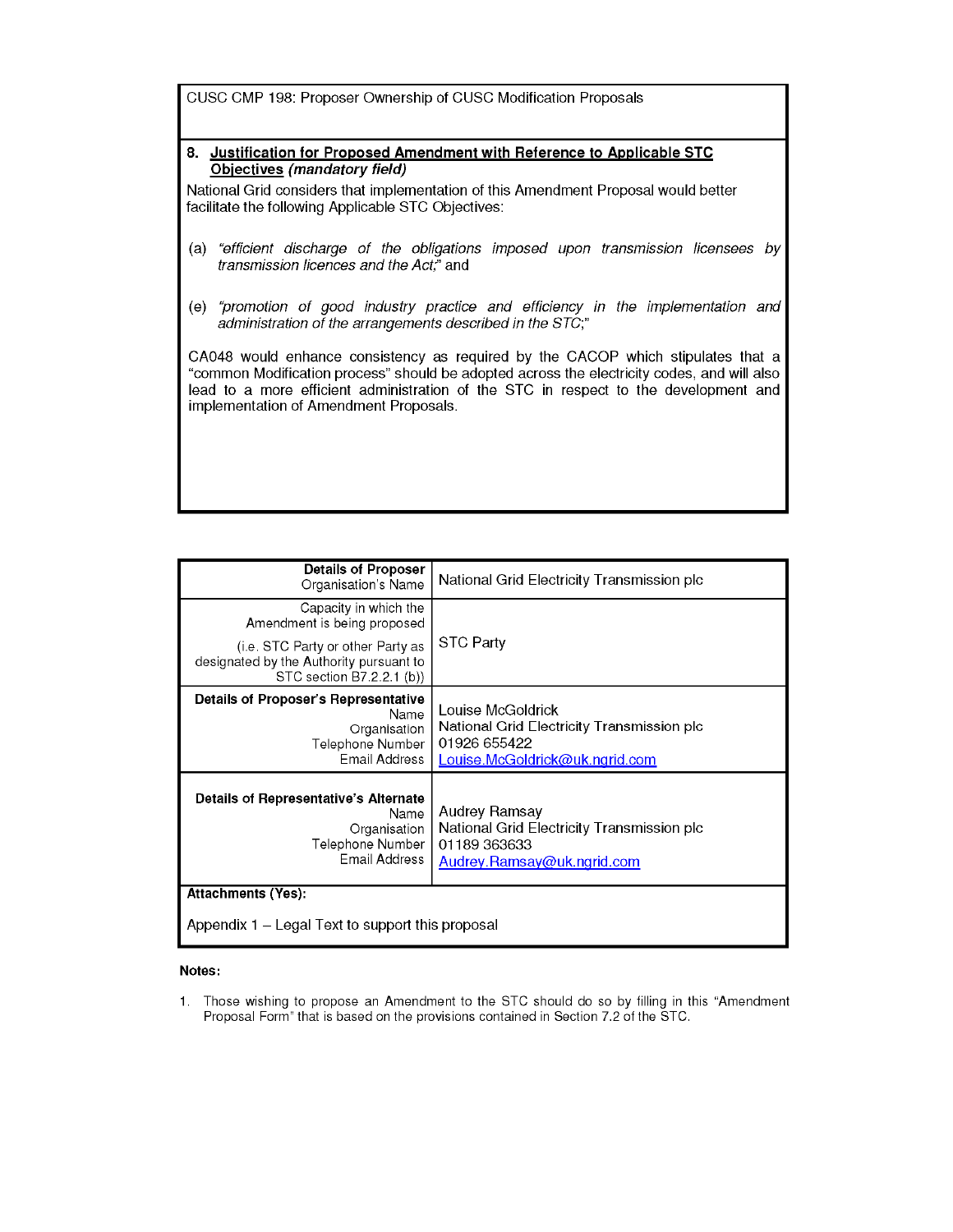2. The Committee Secretary will check that the form has been completed, in accordance with the requirements of the STC, prior to submitting it to the Committee. If the Committee Secretary accepts the Amendment Proposal form as complete, then she/he will write back to the Proposer informing them of the reference number for the Amendment Proposal and the date on which the Committee will consider the Proposal. If, in the opinion of the Committee Secretary, the form fails to provide the information required in the STC, then he/she may reject the Proposal. The Committee Secretary will inform the Proposer of the rejection and report the matter to the Committee at their next meeting. The Committee can reverse the Committee Secretary's decision and if this happens the Committee Secretary will inform the Proposer.

The completed form should be returned to:

Lucy Hudson STC Committee Secretary Regulatory Frameworks National Grid National Grid House Warwick Technology Park Gallows Hill Warwick, CV34 6DA

Or via e-mail to: Lucy.Hudson@uk.ngrid.com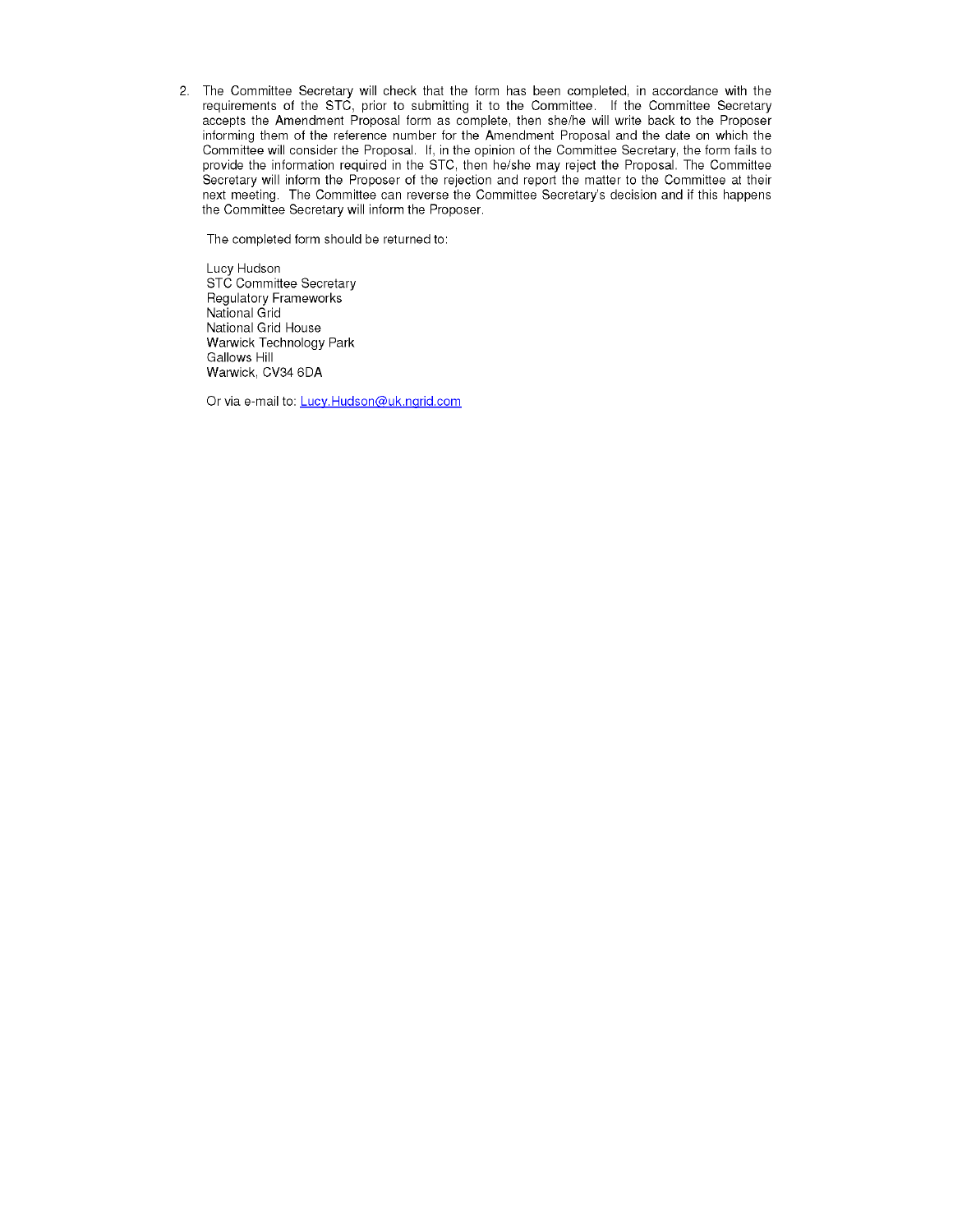# **Annex 2 – Proposed Legal Text**

Pursuant to STC Amendment CA048, the following amendments shall be made to STC Sections A, B, G, H and J.

The changes are shown in red and strike-out to reflect the changes to the definitions contained in Section J.

### **STC TABLE OF CONTENTS**

The following amendments shall be made to the Table of Contents of the STC.

#### **SECTION B: GOVERNANCE**

- 1. Introduction
- 2. Parties
- 3. Admission of New Parties
- 4. Party Details
- 5. Withdrawal
- 6. The CommitteeSTC Modification Panel
- 7. AmendmentModification of the Code and Code Procedures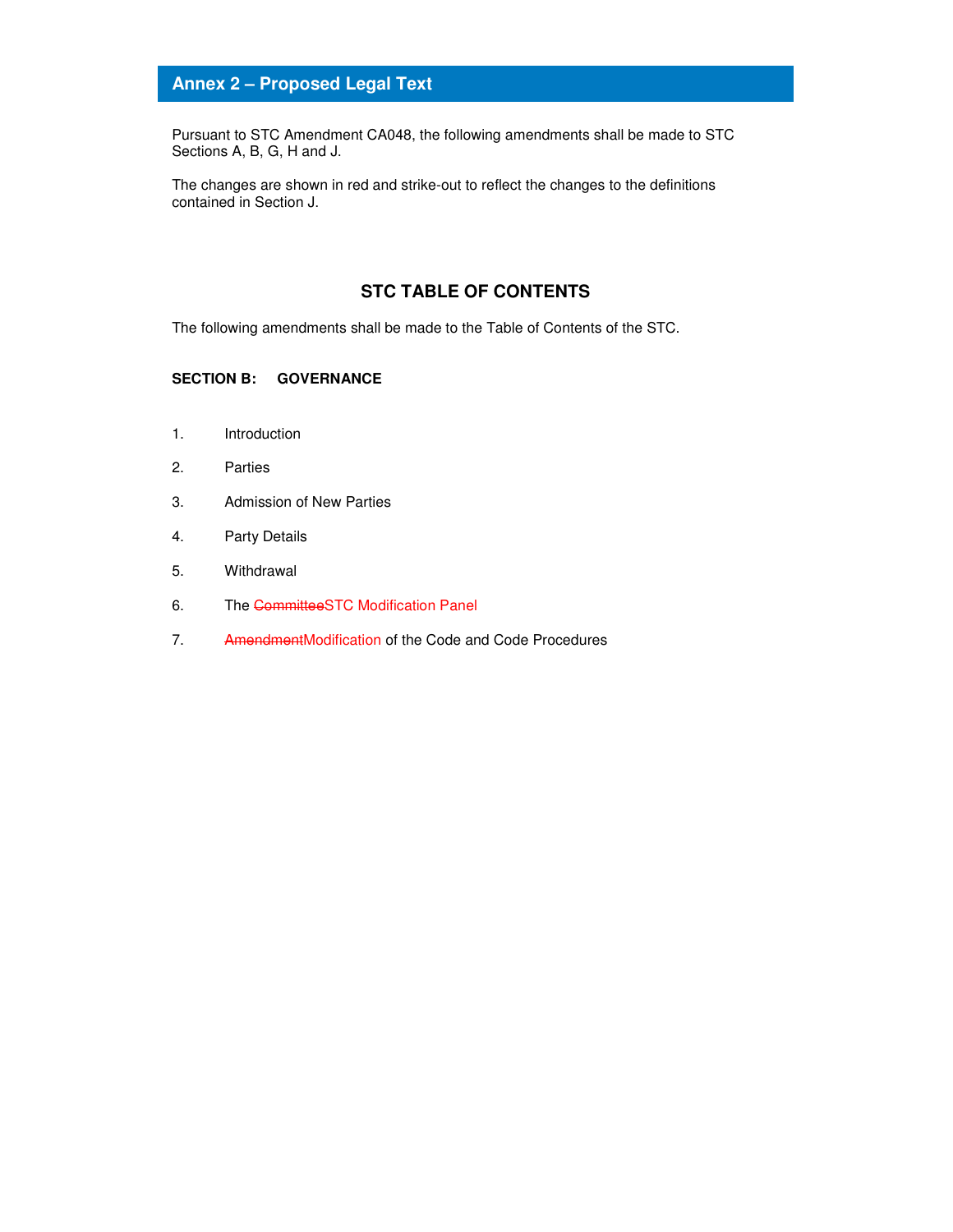#### **STC SECTION A**

The following amendments shall be made at Section A, paragraph 3 of the STC.

#### **(a) ACCESS TO THE CODE**

- 3.1 Subject to paragraph 3.3, a copy of the Code shall be published on the Code Website.
- 3.2 Notwithstanding paragraph 3.1 and subject always to paragraph 3.3, the CommitteePanel Secretary shall provide a copy of the Code (including, for the avoidance of doubt, any Code Procedure) or any past versions of same, to any person on request, which may be subject (other than in the case of the Authority) to payment by such person of a reasonable charge. A reasonable charge shall be an amount not exceeding the reasonable cost to the CommitteePanel Secretary of making and providing such copy.
- 3.3 A Code Procedure, or part(s) thereof, may not be published or otherwise made available to other Parties, any third person or communicated to the public, including by publication on the Code Website or otherwise, where Relevant Parties agree that the disclosure of the contents of such Code Procedure, or part(s) thereof (including, without limitation, names and personal contact details) would substantially prejudice the interests of such Relevant Parties or persons identified therein and have notified the Parties, CommitteePanel Secretary and the Authority to this effect.
- 3.4 The CommitteePanel Secretary shall maintain and keep up to date a library of all past and current versions of the Code (including, for the avoidance of doubt, of each Code Procedure).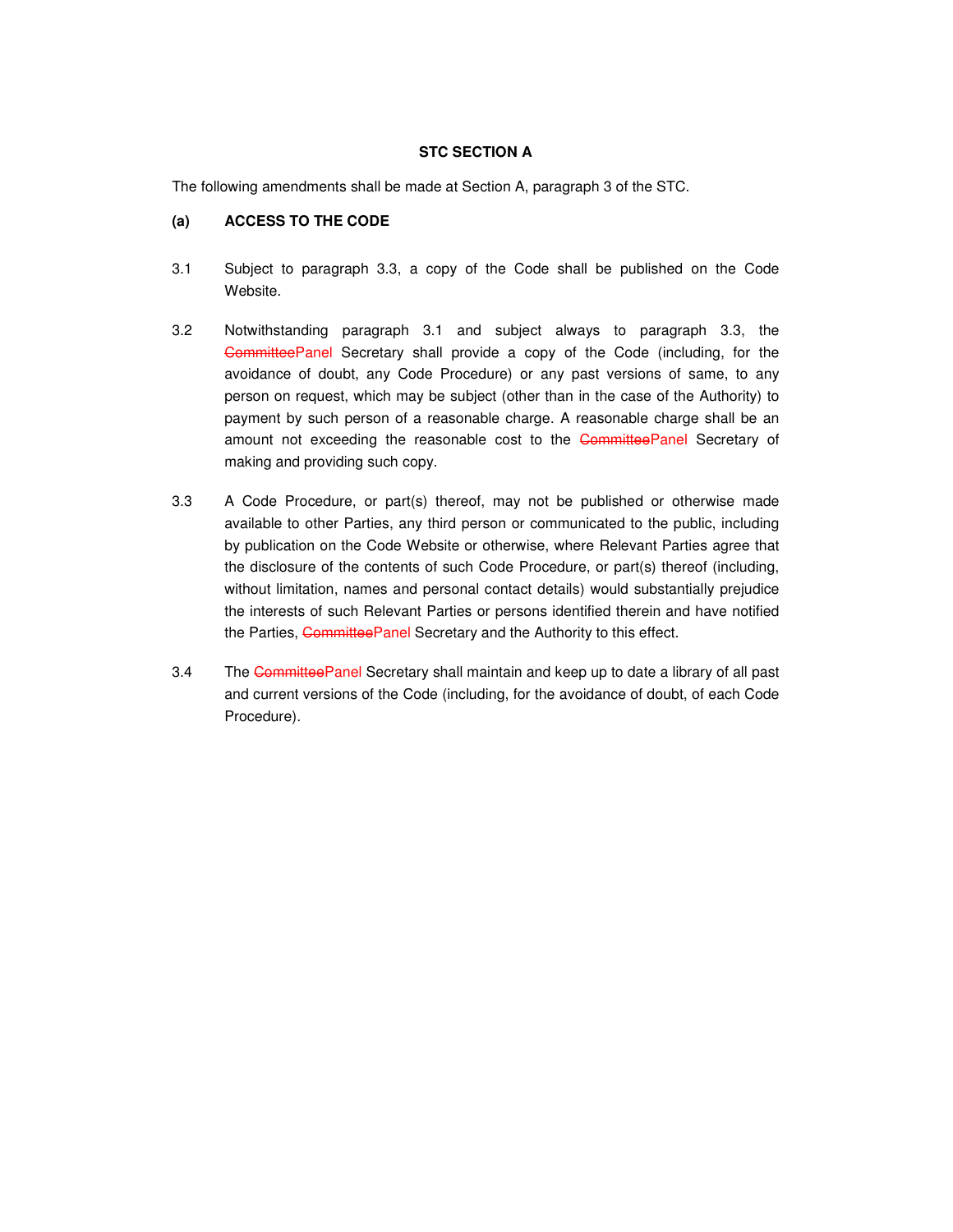#### **STC SECTION B**

The following amendments shall be made at Section B of the STC.

#### **SECTION B: GOVERNANCE**

#### **1. INTRODUCTION**

- 1.1 This Section B sets out:
	- 1.1.1 arrangements for admission of Transmission Licensees and Offshore Transmission Owners as Parties to the Code;
	- 1.1.2 arrangements for withdrawal of Parties from the Code;

1.1.3 arrangements for the establishment and operation of the CommitteeSTC Modification Panel;

- 1.1.4 arrangements for the appointment of Party Representatives; and
- 1.1.5 procedures for making amendments to the Code.

#### **2. PARTIES AND PARTY REPRESENTATIVE**

- 2.1 For the purposes of this Code, a "**Party**" is a person who is, for the time being, bound by the Code by virtue of being a Party to the Framework Agreement;
- 2.2 For the purposes of this Code, a '**Party Representative**' is a representative of the Parties, appointed in accordance with paragraph 6.1.2 to act on behalf of them for the purposes of this Section B.
- 2.3 For the purposes of this Code, a '**Relevant Party**' is as defined in Section J of this Code.
- 2.4 For the purposes of the Code, a '**Relevant Party Representative**' is a representative of the Relevant Parties

#### **3. ADMISSION OF NEW PARTIES**

#### 3.1 **Accession Procedure for Party Applicants**

- 3.1.1 Only a Party Applicant which is obliged from time to time to enter into the Framework Agreement shall have the right to enter into and be a Party to the Framework Agreement subject to, and in accordance with, the provisions of this paragraph 3.
- 3.1.2 A Party Applicant shall submit to the CommitteePanel Secretary:
	- 3.1.2.1 an application form which is in such form as the Party Representatives may from time to time prescribe, giving its Party Details as at the time of its application, together with any supporting documentation so prescribed; and
	- 3.1.2.2 a written undertaking from the Party Applicant (in the form prescribed in the application form) that the Party Details of such Party Applicant are complete and accurate in all material respects.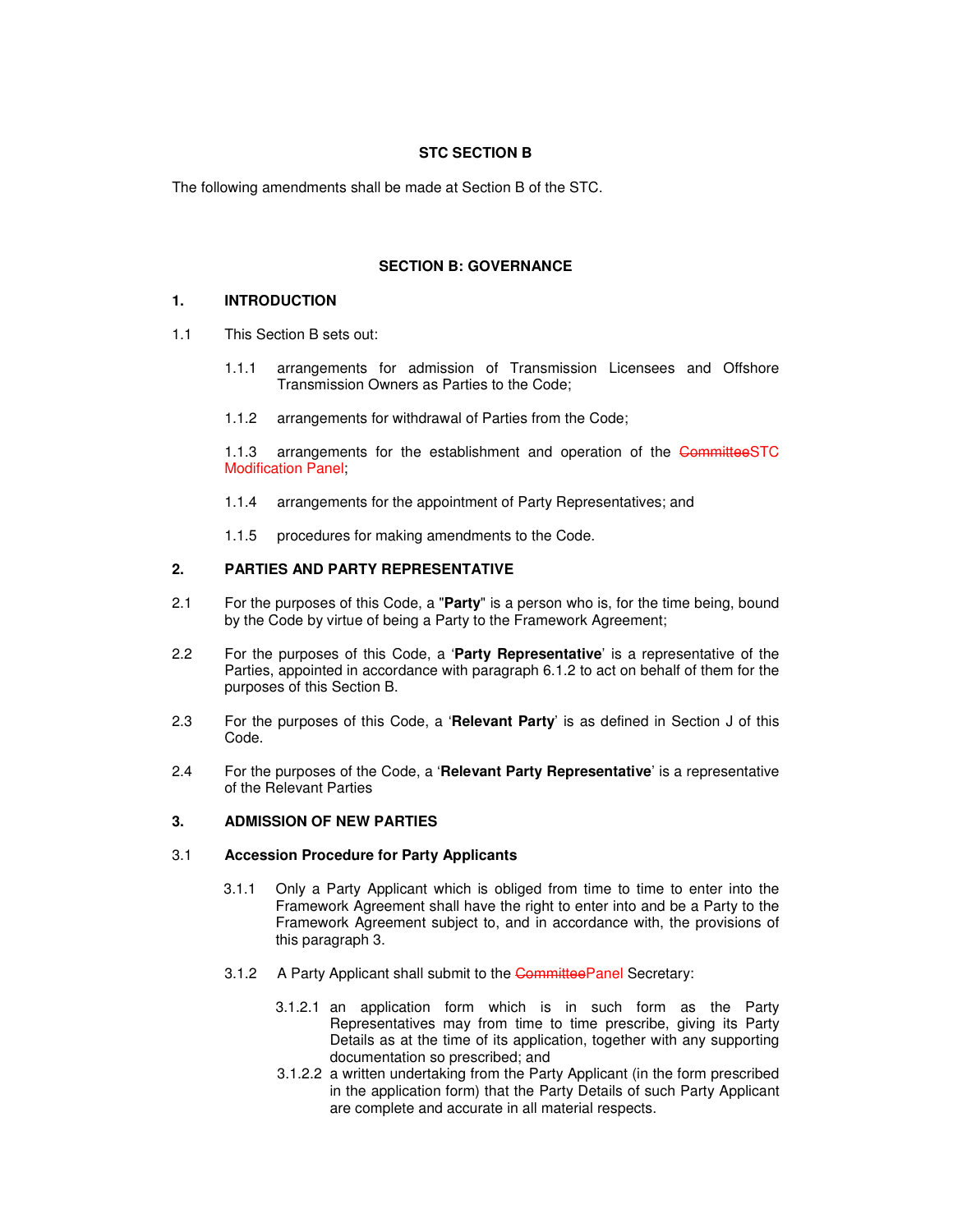- 3.1.3 Upon receipt of the items referred to in sub-paragraph 3.1.2, the CommitteePanel Secretary shall promptly:
	- 3.1.3.1 check that the application form has been duly completed by the Party Applicant and the relevant supporting documentation has been provided and, where necessary, liaise with the Party Applicant in order to ensure that the Party Applicant completes the application form and provides any such supporting documentation required;
	- 3.1.3.2 notify the Authority of the name of the Party Applicant;

3.1.3.3 prepare an Accession Agreement for execution by the Party Applicant;

- 3.1.3.4 execute and deliver such Accession Agreement on behalf of all Parties to the Party Applicant for execution;
- 3.1.3.5 send a certified copy of such Accession Agreement, duly executed by the Party Applicant, to the Party Applicant and other Parties; and
- 3.1.3.6 give notice of the accession of such Party Applicant to the Authority.
- 3.1.4 Subject to and in accordance with the provisions of this paragraph 3.1, each Party hereby irrevocably and unconditionally authorises the CommitteePanel Secretary to execute and deliver an Accession Agreement to a Party Applicant on its behalf and to admit the Party Applicant as a Party.
- 3.1.5 Accession of a Party Applicant to the Framework Agreement shall be effective on and from the date of the Accession Agreement.

#### 3.2 **Party Entry Processes**

- 3.2.1 Following accession to the Framework Agreement under sub-paragraph 3.1.5, a Party Applicant shall be a Party save that the rights and obligations of such Party and the rights and obligations of the other Parties in respect of such Party under Sections C, D and paragraphs 2.2 and 3 of Section G of this Code shall not take effect, unless and to the extent otherwise agreed between the Party Representatives, until the date of notification of completion of the Party Entry Processes (as defined in sub-paragraph 3.2.3 below) for that Party under sub-paragraph 3.2.4.
- 3.2.2 For the avoidance of doubt, where this Code provides for agreement to be made between the Party Representatives, on acceding to the Framework Agreement, a Party shall be deemed to agree with any and all decisions that have been reached by the other Party Representatives prior to the date of the relevant Accession Agreement until such time as the Party Representatives shall otherwise agree.
- 3.2.3 As soon as reasonably practicable, but in any event not more than 30 days following the accession of a Party to the Framework Agreement under subparagraph 3.1.5, each Party and Party Representative shall use their reasonable endeavours to agree the procedures, processes and steps required to be taken by each of the Parties (such agreement not to be unreasonably withheld) such that each Party can comply and continue to comply with its obligations under this Code including any obligations or rights referred to in sub-paragraph 3.2.1 (here referred to as the "**Party Entry Processes**") on and from the date of notification of completion of such Party Entry Processes under sub-paragraph 3.2.4. The Party Entry Processes shall include, without limitation, the establishment and testing of communications arrangements, exchange of data, development and amendment of, creation or accession to (as appropriate) Services Capability Specification, Interface Agreements, TO Construction Agreements, Outages Proposals,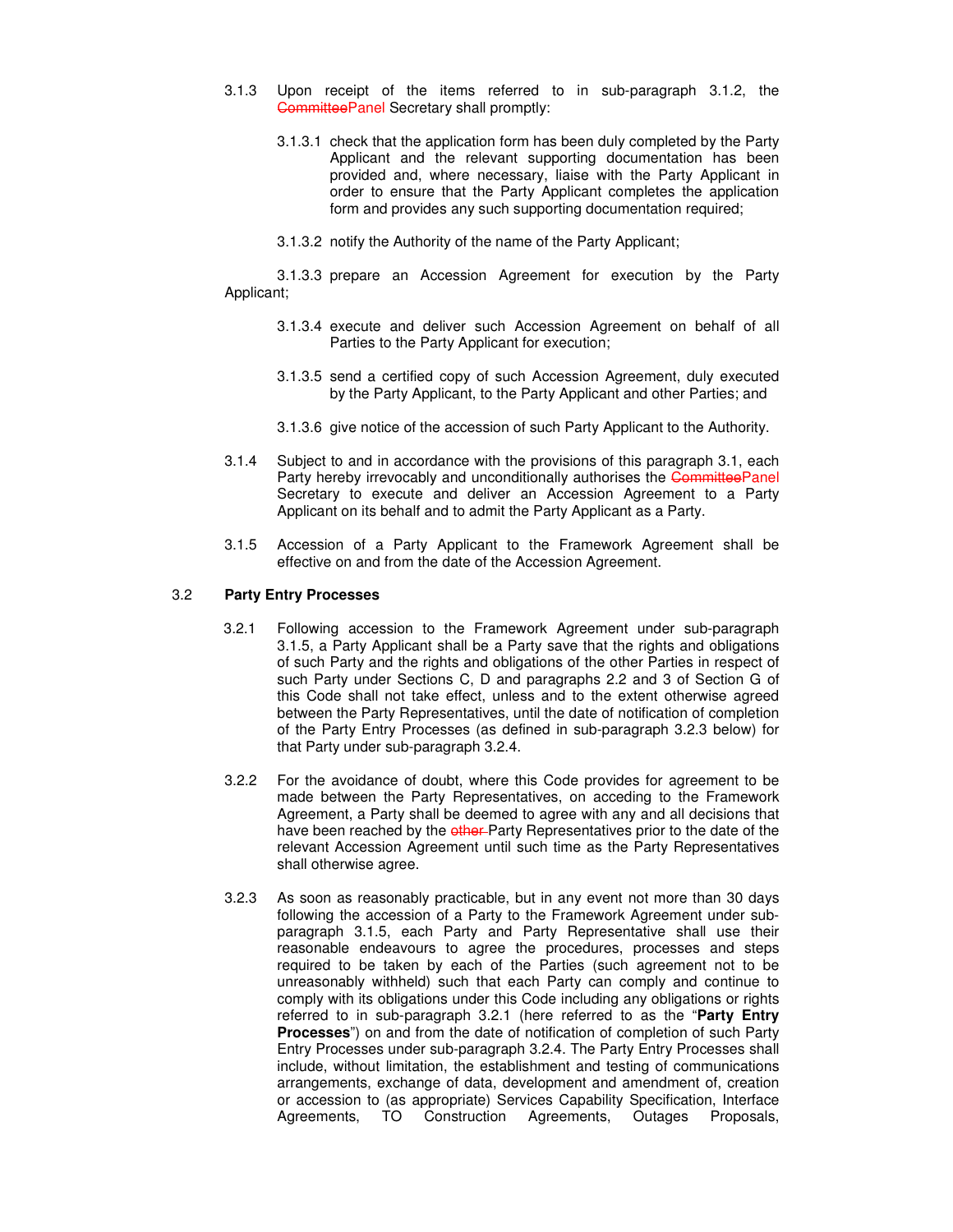Transmission Investment Plans and Code Procedures and such Party Entry Processes may be amended as required from time to time upon agreement by the Party Representatives (such agreement not to be unreasonably withheld). In the case of an Offshore Transmission Owner, the Party Entry Processes shall also include the submission and acceptance of a TO Construction Offer in accordance with Paragraphs 4 and 5 of Section D Part Two of this Code.

- 3.2.4 Each Party shall expeditiously undertake such actions as are required of it under and pursuant to the Party Entry Processes in order to give effect to the timely completion of the Party Entry Processes. Completion of the Party Entry Processes shall be deemed to take effect from the date of notification of such completion by the CommitteePanel Secretary to the Authority on behalf of the Parties following agreement by the Party Representatives as to such notice. For the avoidance of doubt, to the extent that any obligations or rights did not take effect under sub-paragraph 3.2.1 prior to and for the duration of the Party Entry Processes, such obligations or rights shall, from the date of notification of completion of the Party Entry Processes under this subparagraph 3.2.4, take effect and thereby apply to the relevant Party, or Parties as relevant, in their entirety.
- 3.2.5 A Party or Party Representative may refer a failure to agree pursuant to subparagraphs 3.2.1 to 3.2.4 or any other dispute in relation to the scope, content or performance of the Party Entry Processes, to the Authority as a Dispute in accordance with Section H, paragraph 4.1.
- 3.2.6 Prior to a person becoming a Party, the Party Representatives shall, if requested to do so by the Authority, take all reasonable steps to develop (in consultation with that person) the Party Entry Processes that could apply were that person to accede to the Framework Agreement, including, the identification of any proposals for the amendment of the Code in accordance with Section B, paragraph 7 that the Party Representatives may consider to be necessary for the purpose of the Party Entry Processes that might apply were that person to accede.

#### **4. PARTY DETAILS**

- 4.1 For the purposes of this Code, the "**Party Details**" of a Party, which shall include for the purposes of this paragraph 4, a Party Applicant, are the following details and documentation of the Party:
	- 4.1.1 its full name and contact details;
	- 4.1.2 the name, address, and facsimile number of the person for whose attention notices issued in accordance with Section G, paragraph 12 should be marked;
	- 4.1.3 details for service of process;
	- 4.1.4 a copy of its current Transmission Licence (in the case of an Offshore Transmission Owner a copy of the notice from the Authority shall be provided and following this a copy of its Transmission Licence shall be provided five Business Days after the grant of its Transmission Licence);
	- 4.1.5 the Party's VAT registration number; and
	- 4.1.6 its Party Category.
- 4.2 Each Party shall:
	- 4.2.1 provide its Party Details to the CommitteePanel Secretary; and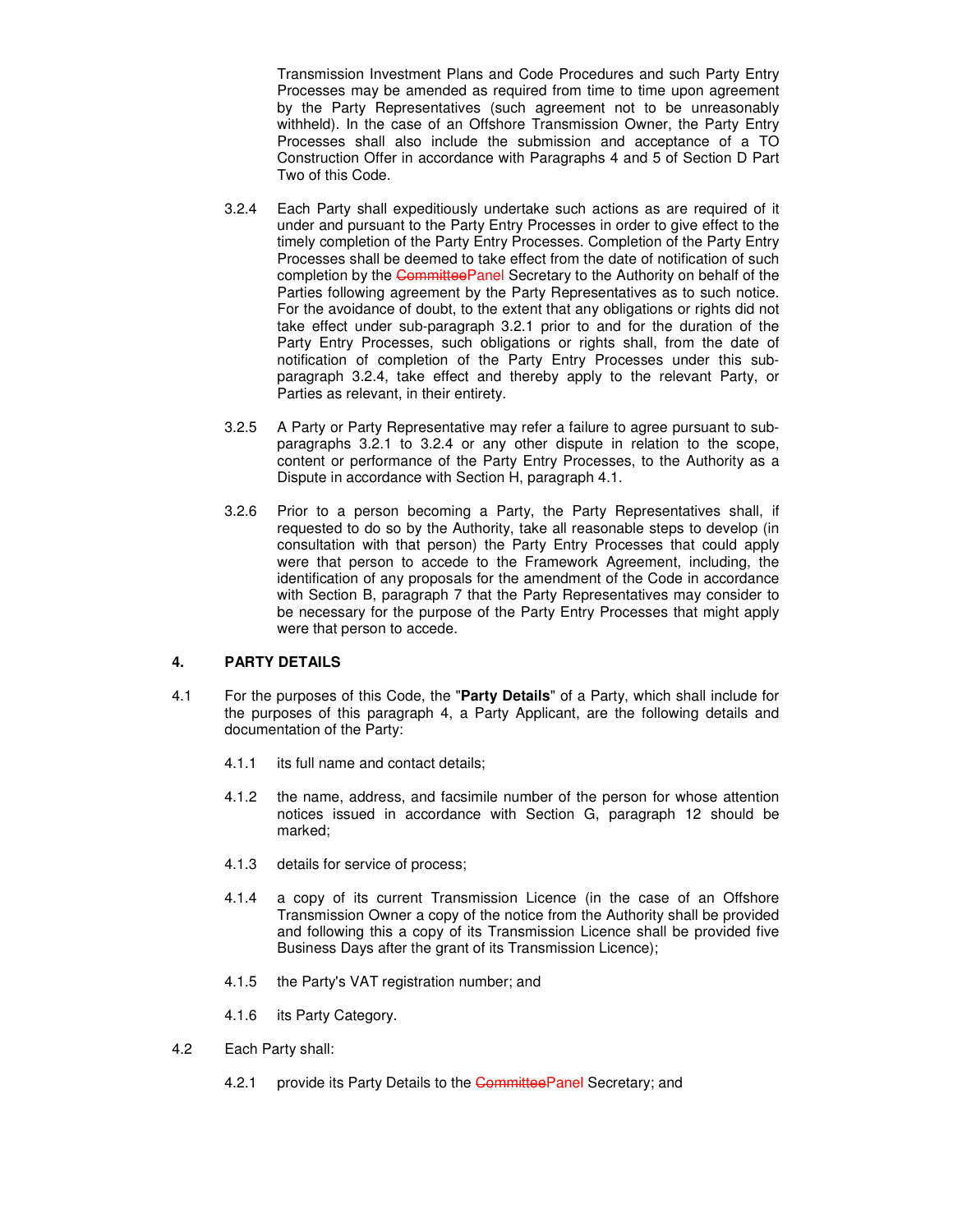- 4.2.2 ensure that its Party Details for the time being provided to the CommitteePanel Secretary remain accurate and complete in all material respects.
- 4.3 Without prejudice to the generality of paragraph 4.2, if at any time:
	- 4.3.1 a Party wishes to change any of its contact details forming part of such Party Details; or
	- 4.3.2 the Party Details of a Party otherwise cease for whatever reason to be accurate and complete in all material respects,

then such Party shall notify the CommitteePanel Secretary as soon as reasonably practicable (and, wherever possible, in advance of such change) and shall provide such further information and supporting documentation as the CommitteePanel Secretary may reasonably require to evidence such change.

- 4.4 The CommitteePanel Secretary shall:
	- 4.4.1 maintain an up-to-date list of the contact details forming a part of the Party Details in respect of each of the Parties and ensure that such list is available on the Code Website;
	- 4.4.2 upon receipt of Party Details from a Party pursuant to paragraph 4.2, make available such Party Details to each of the other Parties and the Authority. The CommitteePanel Secretary shall update Schedule A of this STC accordingly.
	- 4.4.3 promptly update the Party Details pursuant to paragraph 4.3 and notify the Parties and the Authority of any such changes.

#### **5. WITHDRAWAL**

#### 5.1 **Procedure**

- 5.1.1 Each Party (the "**Withdrawing Party**") shall be entitled to withdraw from the Framework Agreement (including pursuant to an assignment or transfer under Section G paragraph 6) and thereby cease to be a Party from the Withdrawal Date under sub-paragraph 5.1.4.
- 5.1.2 A Withdrawing Party shall give notice to the CommitteePanel Secretary, each of the other Parties and the Authority of its intention to withdraw from the Framework Agreement (a "**Withdrawal Notice**"), which Withdrawal Notice shall include a Proposed Withdrawal Date. In any case where a Party is notified that its Transmission Licence will be revoked, that Party shall be deemed to have issued a Withdrawal Notice on the date of such notice of revocation.
- 5.1.3 As soon as reasonably practicable following the date of issue of a Withdrawal Notice under sub-paragraph 5.1.2, each Party Representative shall use its reasonable endeavours to agree the procedures, processes and steps required to be taken by each of the Parties (such agreement not to be unreasonably withheld) such that a remaining Party would not be caused to be in breach of its obligations under the Code as a consequence of the withdrawal of the Withdrawing Party ("**Decommissioning Actions**") after the Withdrawal Date (as defined at sub-paragraph 5.1.4) and such Decommissioning Actions may be amended as required from time to time upon agreement by the Party Representatives (such agreement not to be unreasonably withheld).
- 5.1.4 Each Party shall expeditiously undertake such actions as are required of it under and pursuant to the Decommissioning Actions to give effect to their timely completion, following which, the CommitteePanel Secretary shall give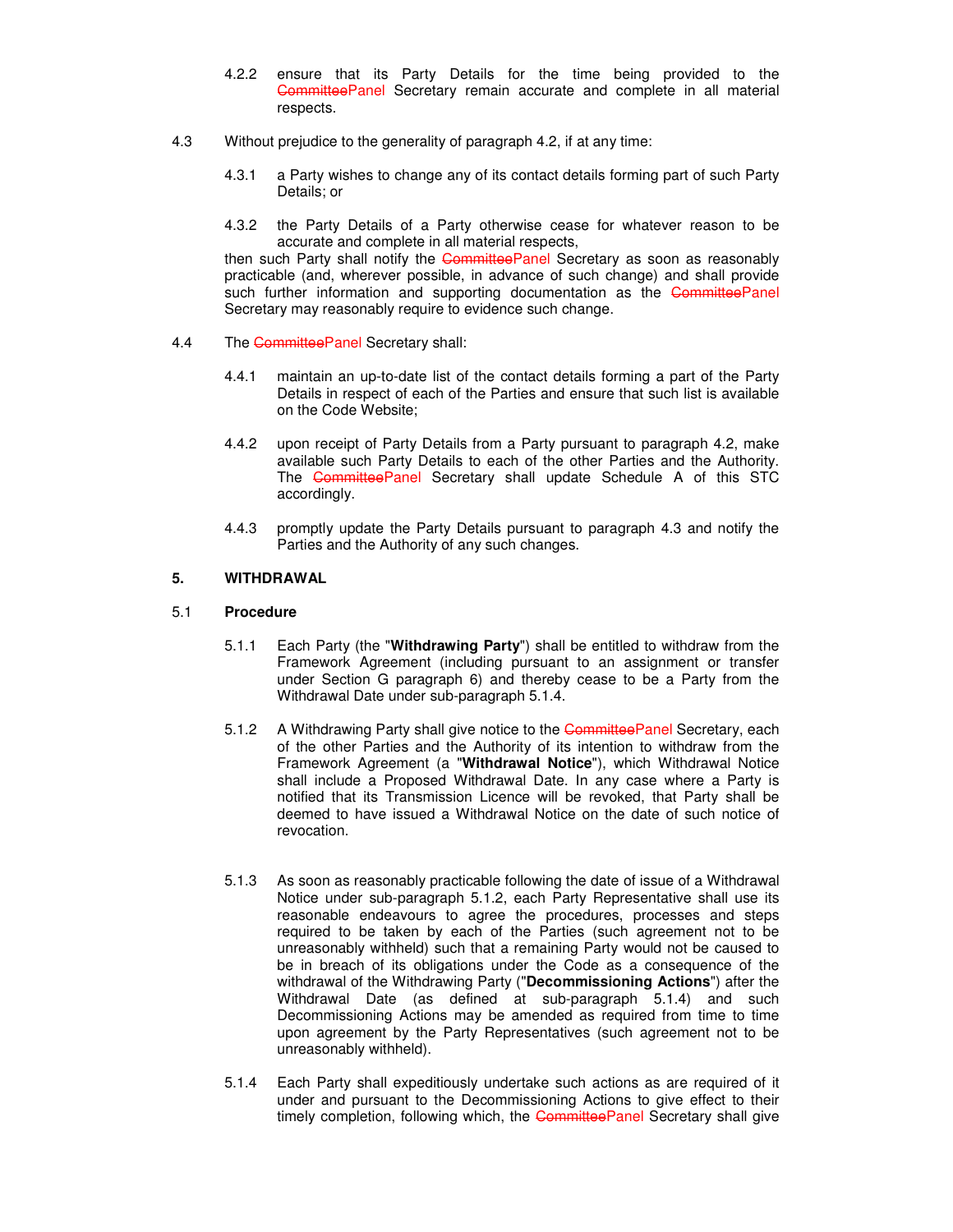notice to the Authority of the completion of such Decommissioning Actions on behalf of the Parties following agreement by the Party Representatives of such notice. Such notification shall specify the date upon which the Withdrawing Party shall withdraw from the Framework Agreement which date (subject to sub-paragraph 5.1.5) shall be referred to herein as the "**Withdrawal Date**".

- 5.1.5 A Withdrawing Party cannot withdraw from the Framework Agreement and thereby cease to be a Party to the Code until the Withdrawal Date or, if at such Withdrawal Date, the Withdrawing Party is subject to a Transmission Licence Condition by virtue of which it is required to be a Party and/or to comply with the Code or which would otherwise be infringed if the Withdrawing Party withdrew from the Framework Agreement. In such event, the Withdrawal Date shall be postponed to such date as it no longer applies. The Withdrawing Party shall notify the Authority of the date from which the Transmission Licence Condition no longer applies and copy such notice to each of the other Parties.
- 5.1.6 A Party may refer a failure to agree the Decommissioning Actions pursuant to sub-paragraph 5.1.3 or other dispute in relation to the scope, content or performance of the Decommissioning Actions as a Dispute to the Authority in accordance with Section H, paragraph 4.1.
- 5.1.7 Prior to the issue of a Withdrawal Notice, the Party Representatives shall, if requested to do so by the Authority, take all reasonable steps to develop the Decommissioning Actions that could apply upon issue of a Withdrawal Notice under sub-paragraph 5.1.2.

#### 5.2 **Consequential Provisions**

- 5.2.1 Where a Withdrawing Party withdraws from the Framework Agreement and thereby ceases to be a Party pursuant to paragraph 5.1, the provisions of this paragraph 5.2 shall apply.
- 5.2.2 With effect from the Withdrawal Date (as amended under sub-paragraph 5.1.5 as appropriate):
	- 5.2.2.1 the Withdrawing Party shall, subject to the provisions of subparagraph 5.2.3, be automatically released and discharged from all of its obligations and liabilities under the Code (including, for the avoidance of doubt, relevant Code Procedures to which they are a Party and the Framework Agreement); and
	- 5.2.2.2 each other Party shall, subject to the provisions of sub-paragraph 5.2.3, be automatically released and discharged from all of its obligations and liabilities to the Withdrawing Party under the Code (including, for the avoidance of doubt, relevant Code Procedures to which they are a Party and the Framework Agreement).
- 5.2.3 Any release and discharge referred to in sub-paragraph 5.2.2 shall not extend to the rights and liabilities (whether actual, contingent, accrued or otherwise) of a Party as at the Withdrawal Date (whether or not the other Parties are aware of such rights and liabilities at the Withdrawal Date).
- 5.2.4 Save as provided in sub-paragraph 5.2.2, the Framework Agreement and Code shall, upon withdrawal of any Party, remain in full force and effect and binding on each of the other Parties.
- 5.2.5 Withdrawal of a Withdrawing Party from the Framework Agreement shall not affect and shall be without prejudice to any accrued rights or liabilities that such Withdrawing Party may have under the Code, which rights or liabilities shall continue to be governed by the terms of this Code and the provisions of Section A, paragraph 3 and Section F, paragraph 2 and this paragraph 5.2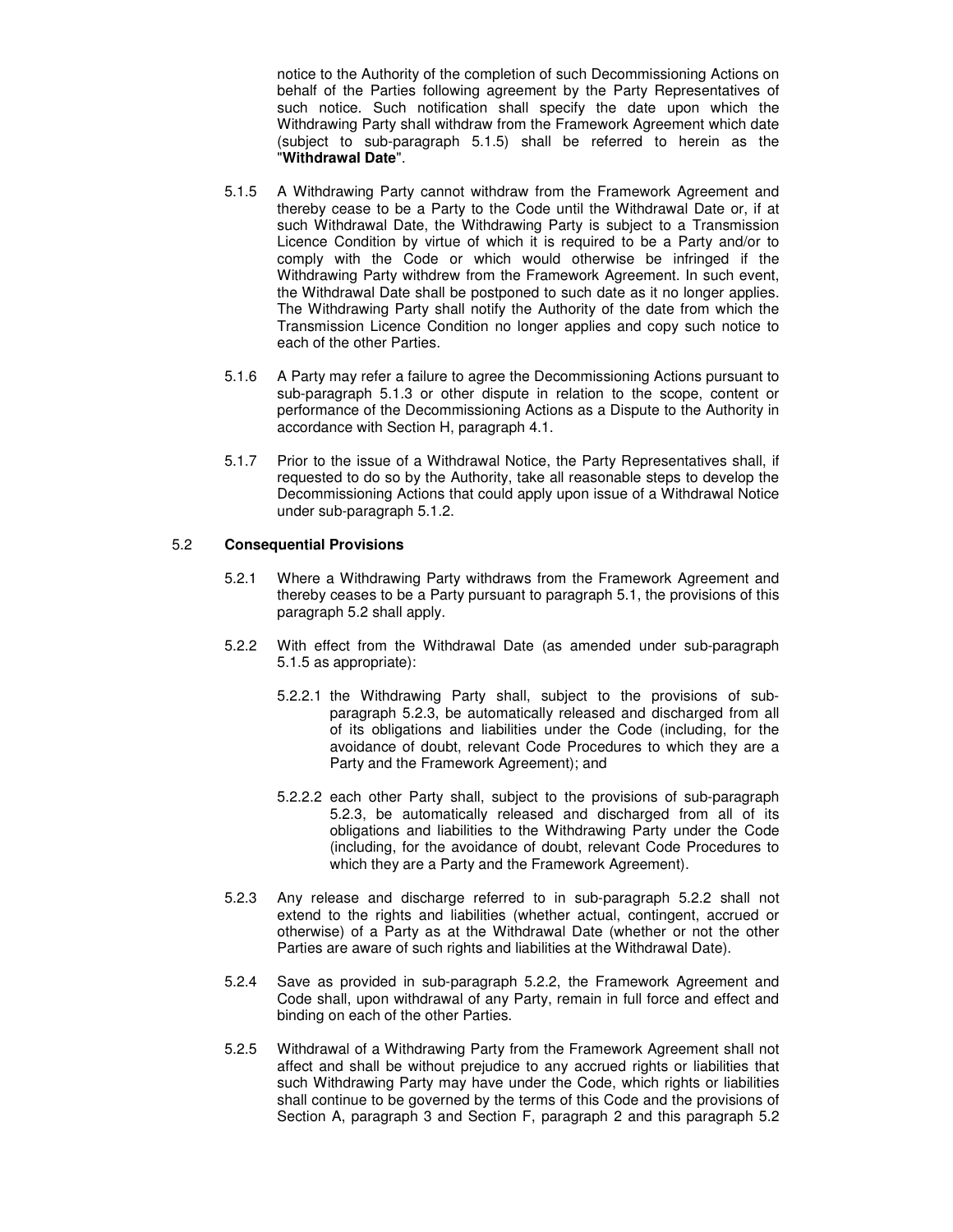shall survive the withdrawal of the Withdrawing Party from the Framework Agreement.

#### **6. THE COMMITTEESTC MODIFICATION PANEL**

#### 6.1 **Establishment and composition**

- 6.1.1 The Parties shall establish a committeepanel ("**CommitteeSTC Modification Panel**") which shall be constituted in accordance with the further provisions of this paragraph 6.
- 6.1.2 The CommitteeSTC Modification Panel shall comprise of Party Representatives appointed as follows:
	- NGET may appoint not more than two persons by giving notice of such appointment to the CommitteePanel Secretary, and may remove and re-appoint by notice.
	- Each Onshore Transmission Owner may appoint not more than two persons by giving notice of such appointment to the CommitteePanel Secretary, and may remove and re-appoint by notice.
	- Prior to 31<sup>st</sup> March 2011, Offshore Transmission Owners may appoint not more than two persons for the period up to  $31<sup>st</sup>$  March 2011 by jointly giving notice of such appointment to the CommitteePanel Secretary. Effective from 1<sup>st</sup> April 2011 and there after, Offshore Transmission Owners may appoint not more than two persons in accordance with Annex B1

#### and such Party Representatives shall attend each meeting of the STC Modification Panel ("**STC Modification Panel Meeting**").

- 6.1.3 The CommitteeSTC Modification Panel shall be assisted by a secretary ("**CommitteePanel Secretary**") who shall be a person appointed and provided by NGET. The CommitteePanel Secretary shall carry out such activities as are specified in this Code and as are otherwise agreed between the Party Representatives from time to time but shall not have a right to vote at any STC Modification PanelCommittee Meeting.
- 6.1.4 In addition to the Party Representatives and CommitteePanel Secretary, there shall be a chair of the CommitteeSTC Modification Panel who shall be appointed annually (or as otherwise agreed by the Party Representatives) by and with the agreement of the Party Representatives and who shall, taking into account the functions set out in sub-paragraph 6.3.2, carry out such activities as may be agreed between the Party Representativesfrom time to time but shall not have a right to vote at any CommitteeSTC Modification Panel Meeting ("**Panel Chair**").
- 6.1.5 The Authority shall be entitled to receive notice of, and to appoint one or more representatives to attend and speak at, any CommitteeSTC Modification Panel Meeting but, for the avoidance of doubt, such representatives shall not have a right to vote at any such CommitteeSTC Modification Panel Meeting.
- 6.1.6 Any person designated by the Authority under sub-paragraph 7.2.2.1(b) below shall be entitled to receive notice of, and to appoint up to two representatives to attend and speak at, any CommitteeSTC Modification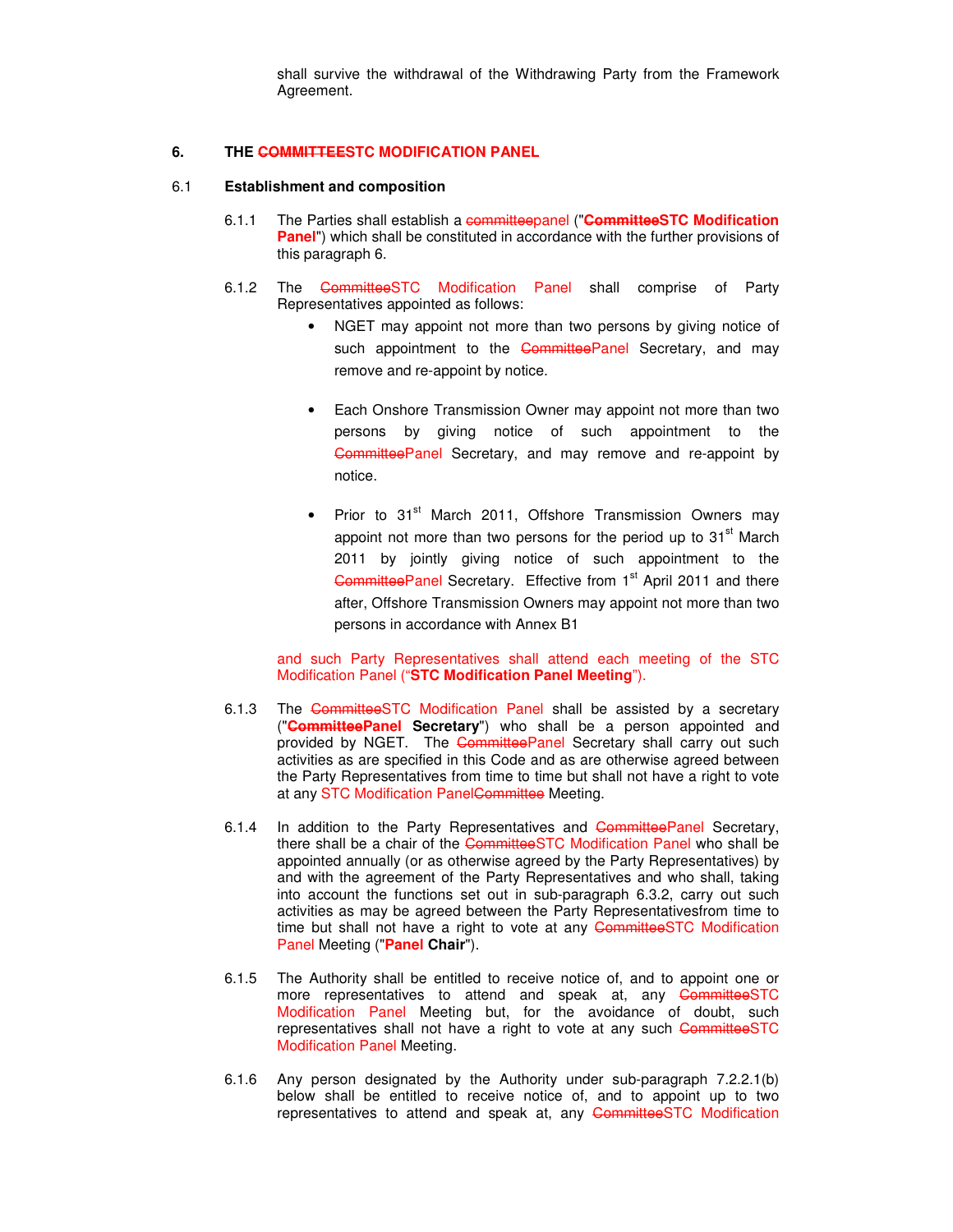Panel Meeting but, for the avoidance of doubt, such representative(s) shall not have a right to vote at any such CommitteeSTC Modification Panel Meeting and shall not be deemed to be Party Representatives.

#### **6.1A Alternate Representatives**

- 6.1A.1 At the same time that Party Representatives are appointed under paragraph 6.1.2, no more than 2 Alternate Representatives representing Offshore Transmission Owners may be appointed in accordance with the procedure set out in Annex B1.
- 6.1A.2 Such Alternate Representatives will form a group from which Party Representatives representing Offshore Transmission Owners may select a person to act as their alternate under this Paragraph 6.1A.
- 6.1A.3 A Party Representative representing Offshore Transmission Owners may appoint such an Alternate Representative to be his alternate for any one CommitteeSTC Modification Panel Mmeeting, and may remove a person so appointed as alternate, by giving notice of such appointment or removal to the CommitteePanel Secretary. A Party Representative must choose an Alternate Representative who has not been already chosen by another Party Representative for that CommitteeSTC Modification Panel Meeting. If there are no Alternate Representatives left who have not already been so chosen by another Party Representative, the Party Representative may chose as his alternate any Alternate Representative or other Party Representative who is not already acting as alternate for more than one Party Representative.
- 6.1A.4 All information to be sent by the CommitteePanel Secretary to Party Representatives pursuant to this Section B shall also be sent by the CommitteePanel Secretary to each Alternate Representative (whether or not currently selected as an alternate for a Party Representative) by electronic mail (where relevant details shall have been provided by each Alternate Representative).

#### **6.1A.5 Alternates: General Provisions**

- 6.1A.5.1 The appointment or removal by a Party Representative of an alternate shall be effective from the time when such notice is given to the CommitteePanel Secretary or (if later) the time specified in such notice.
- 6.1A.5.2 The CommitteePanel Secretary shall promptly notify all Party Representatives and Parties of appointment or removal by any Party Representative of any alternate and (where relevant details have been provided to the CommitteePanel Secretary) despatch by electronic mail shall fulfil this obligation.
- 6.1A.5.3 In accordance with paragraph 6.1A, an alternate may act as alternate for more than one Party Representative.

#### **6.1A.6 Alternates: Rights, Cessation and References**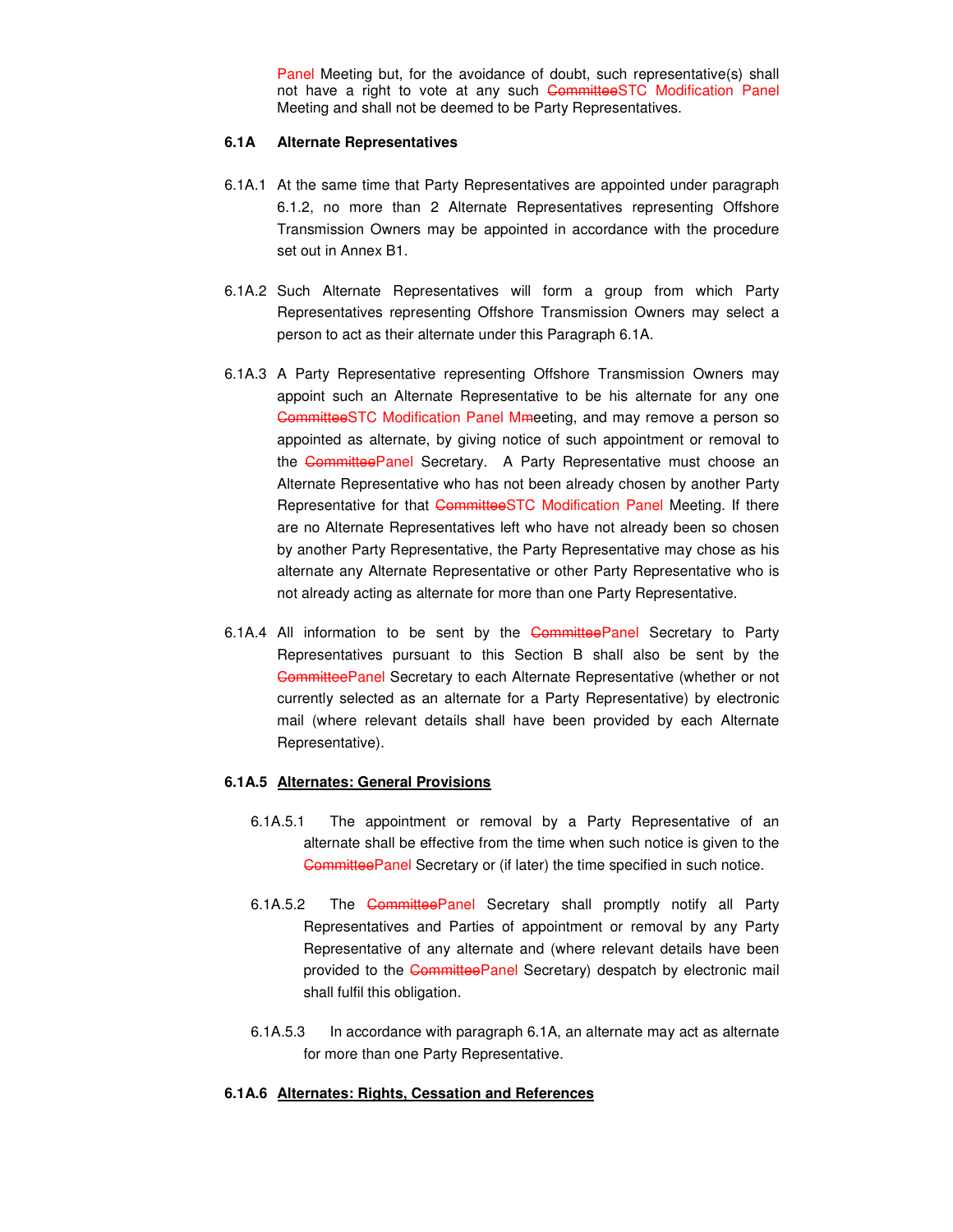- 6.1A.6.1 Where a Party Representative has appointed an alternate:
	- 6.1.6.1.1 the alternate shall be entitled to receive notices of meetings of the CommitteeSTC Modification Panel unless the appointing Party Representative shall otherwise notify the CommitteePanel Secretary; and,
	- 6.1.6.1.2 the alternate shall be entitled to attend, speak and vote at any meeting of the CommitteeSTC Modification Panel at which the Party Representative by whom he was appointed is not present, and at such meeting to exercise and discharge all of the functions, duties and powers of such Party Representative;
	- 6.1.6.1.3 the alternate shall cast one vote for each Party Representative by whom he was appointed, in addition (where he is a Party Representative himself) to his own vote;
- 6.1A.6.2 Paragraphs 6.3, 6.4 and 6.6 shall apply to the alternate as if he were the appointing Party Representative and a reference to a Party Representative elsewhere in this Code shall, unless the context otherwise requires, include his duly appointed alternate.
- 6.1A.6.3 For the avoidance of doubt, the appointing Party Representative shall not enjoy any of the rights transferred to the alternate at any meeting at which, or in relation to any matter on which, the alternate acts on his behalf.
- 6.1A.7 A person appointed as an alternate shall automatically cease to be such alternate:
	- 6.1A.7.1 if the appointing Party Representative ceases to be a Party Representative;
	- 6.1A.7.2 if any of the circumstances in Paragraph 6.1C.1(b) applies in relation to such person,

but, in the case of an Alternate Representative, shall continue to be an Alternate Representative available for appointment under paragraph 8.6.2

#### 6.1B **Term of Office**

6.1B.1 The term of office of a Party Representative and Alternate Representatives in each case representing Offshore Transmission Owners shall be a period expiring on 31 March every year following the Offshore Go-Live Date. A Party Representative and Alternate Representative shall be eligible for reappointment on expiry of his term of office.

#### 6.1C **Removal from Office**

- 6.1C.1 A person shall cease to hold office as a Party Representative or an Alternate Representative.
	- (a) upon expiry of his term of office unless re-appointed;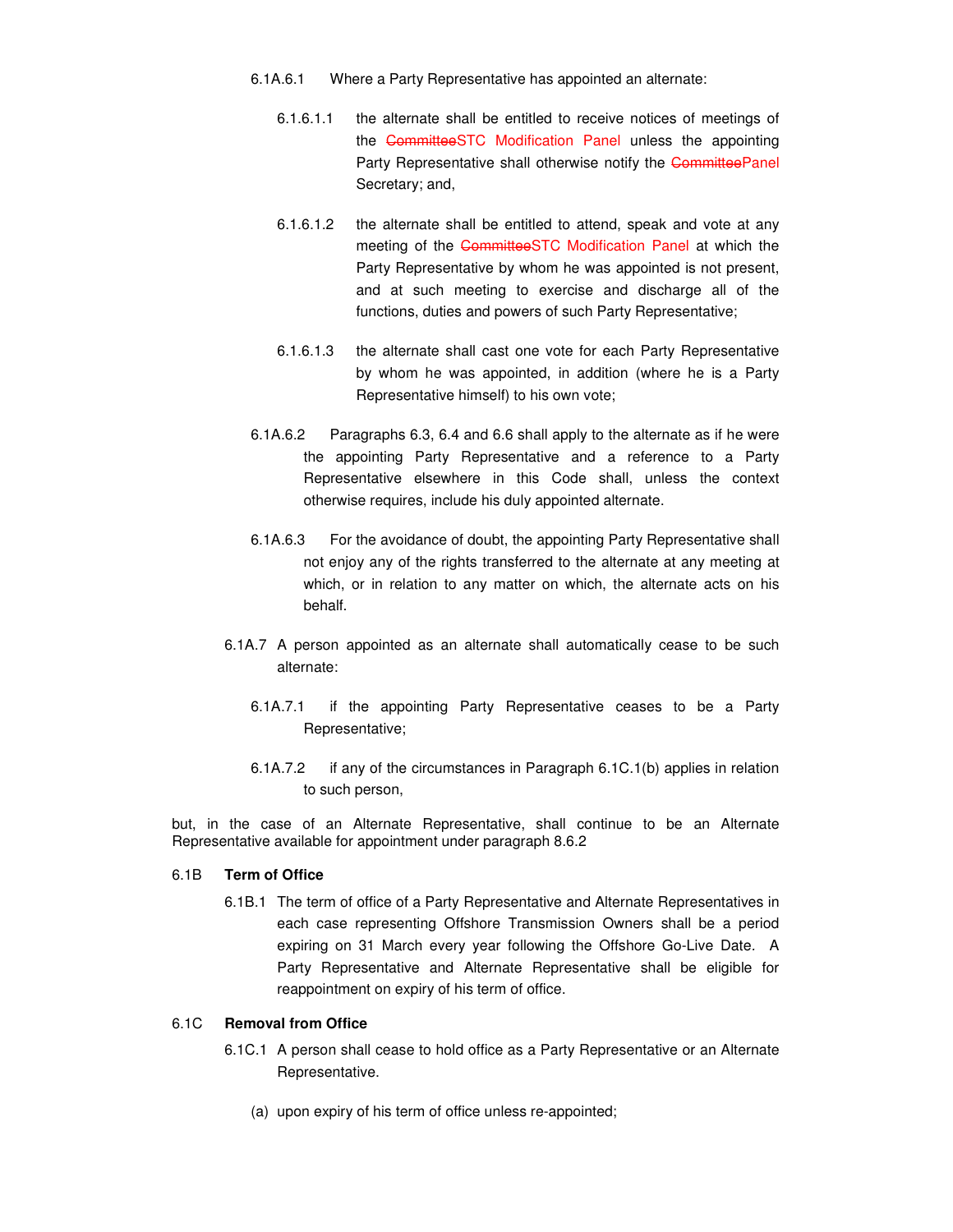- (b) if he:
	- (i) resigns from office by notice delivered to the Panel Secretary;
	- (ii) becomes bankrupt or makes any arrangement or composition with his creditors generally;
	- (iii) is or may be suffering from mental disorder and either is admitted to hospital in pursuance of an application under the Mental Health Act 1983 or the Mental Health (Scotland) Act 1960 or an order is made by a court having jurisdiction in matters concerning mental disorder for his detention or for the appointment of a receiver, curator bonis or other person with respect to his property or affairs;
	- (iv) becomes prohibited by law from being a director of a company under the Companies Act 1985;
	- (v) dies; or
	- (vi) is convicted on an indictable offence; or
- (c) if the CommitteeSTC Modification Panel resolves (and the Authority does not veto such resolution by notice in writing to the Panel Secretary within 15 Business Days) that he should cease to hold office on grounds of his serious misconduct;
- 6.1C.2 A CommitteeSTC Modification Panel resolution under Paragraph 6.1C.1(c) shall, notwithstanding any other paragraph, require the vote in favour of at least all Party Representatives less one (other than the Party Representative or Alternate Representative who is the subject of such resolution) and for these purposes an abstention shall count as a vote cast in favour of the resolution. A copy of any such resolution shall forthwith be sent to the Authority by the Panel Secretary.
- 6.1C.3 A person shall not qualify for appointment as a Party Representative or Alternate Representative if at the time of the proposed appointment he would be required by the above paragraph to cease to hold that office.
- 6.1C.4 The Panel Secretary shall give prompt notice to all Party Representatives, all **CUSC** Parties and the Authority of the appointment or re-appointment of any Party Representative or Alternate Representative or of any Party Representative or Alternate Representative ceasing to hold office and publication on the Code Website and (where relevant details are supplied to the Panel Secretary) despatch by electronic mail shall fulfil this obligation

#### 6.2 **Functions of the CommitteeSTC Modification Panel**

- 6.2.1 The functions of the CommitteeSTC Modification Panel shall be the:
	- 6.2.1.1 evaluation and administration of amendments to the Code in accordance with the procedures set out in this Section B;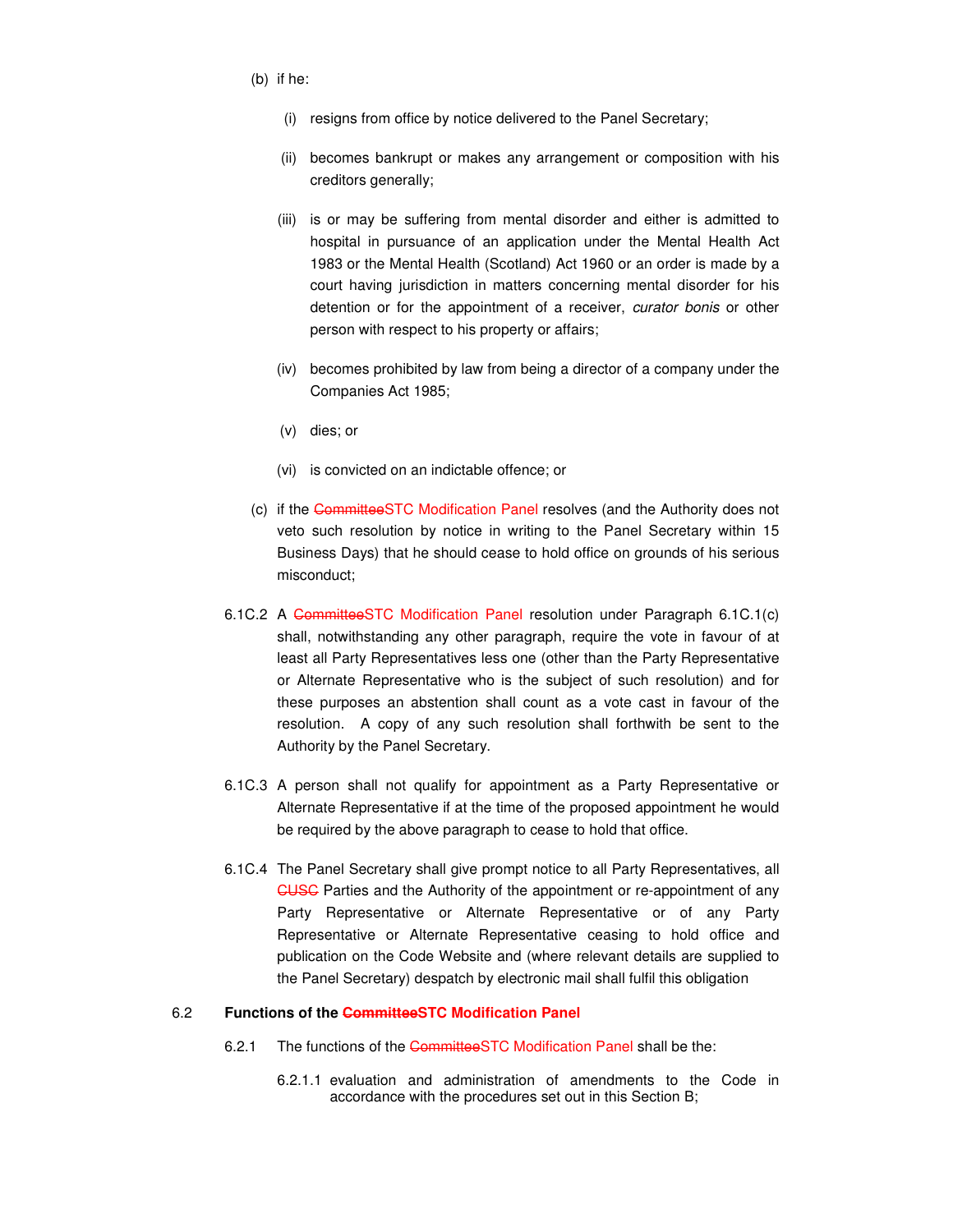6.2.1.2 review of the consequences of amendments to the Code;

- 6.2.1.3 administration of the Code as specified in this Section B; and
- 6.2.1.4 establishment of joint working arrangements pursuant to subparagraph 7.2.9.1 below.
- 6.2.2 The CommitteeSTC Modification Panel shall endeavour at all times to perform its functions:
	- 6.2.2.1 in an efficient, economical and expeditious manner, taking account of the complexity, importance and urgency of particular STC Modification ProposalsProposed Amendments; and
	- 6.2.2.2 with a view to ensuring that the Code facilitates achievement of the Applicable STC Objectives.

#### 6.3 **Structure of CommitteeSTC Modification Panel Meetings**

- 6.3.1 CommitteeSTC Modification Panel Meetings shall be held on a monthly basis unless otherwise requested by a Party Representative and with the agreement of the other Party Representatives, or as otherwise specifically provided for in this Section B, at such time, at such place in Great Britain and in such form including, without limitation, by way of teleconference as the Party Representatives shall decide.
- 6.3.2 In the event that the Panel Chair is not present within fifteen minutes of the scheduled start of any CommitteeSTC Modification Panel Meeting and has not nominated another person to take the position of chair pursuant to subparagraph 6.4.2, those Party Representatives present shall appoint one of their number to act as Panel Chair for that CommitteeSTC Modification Panel Meeting. Subject to paragraph 6.4, the functions of the Panel Chair include:
	- 6.3.2.1 to ensure that CommitteeSTC Modification Panel Meetings are conducted in a proper, impartial and efficient manner;
	- 6.3.2.2 to ensure that each Party Representative, any person invited to speak pursuant to sub-paragraph 6.5.1, any representatives of any person designated by the Authority under sub-paragraph 6.1.6 and any representative of the Authority have been given a reasonable opportunity to speak on any matter raised in a notice issued to each Party Representative pursuant to sub-paragraph 6.3.5; and
	- 6.3.2.3 to ensure that any relevant matter is put to a vote pursuant to paragraph 6.4 during the CommitteeSTC Modification Panel Meeting.
- 6.3.3 In the event that the CommitteePanel Secretary is not present within fifteen minutes of the scheduled start of any CommitteeSTC Modification Panel Meeting, those Party Representatives present shall appoint one of their number to act as CommitteePanel Secretary for that CommitteeSTC Modification Panel Meeting.
- 6.3.4 A Party or other person designated under sub-paragraph 7.2.2.1(b) may submit matters and any supporting papers for consideration at a CommitteeSTC Modification Panel Meeting to be received by the CommitteePanel Secretary not less than five Business Days before the date of that CommitteeSTC Modification Panel Meeting or such shorter period as the Party Representatives may agree.
- 6.3.5 In accordance with this paragraph 6.3, a CommitteeSTC Modification Panel Meeting shall be convened by the CommitteePanel Secretary, by notice to each Party Representative: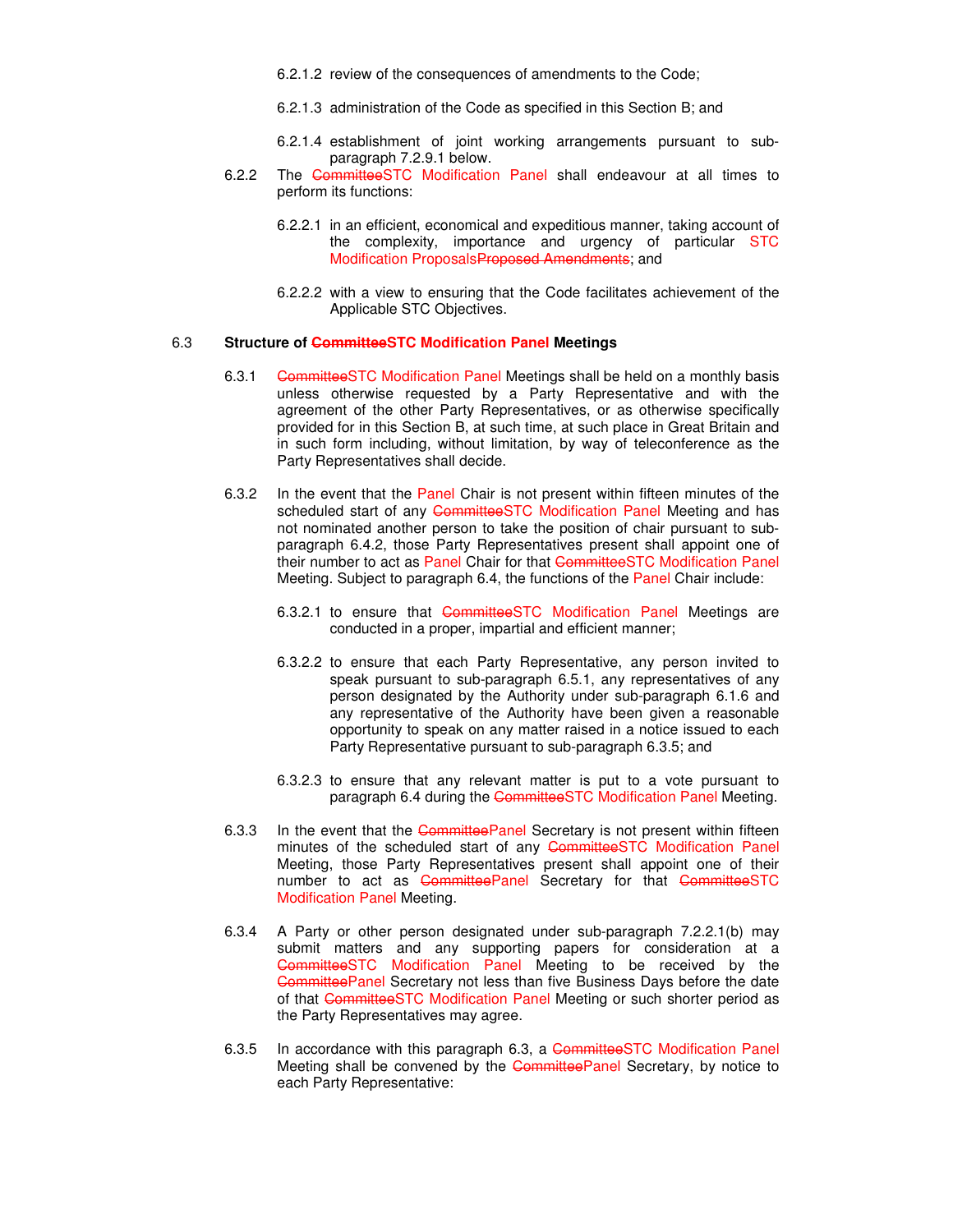- 6.3.5.1 setting out the date, time and place of the CommitteeSTC Modification Panel Meeting and (unless the Party Representatives decide otherwise) giving at least ten Business Days' notice before the date of the CommitteeSTC Modification Panel Meeting;
- 6.3.5.2 accompanied by an agenda of the matters for consideration at the CommitteeSTC Modification Panel Meeting and any supporting papers at the time the notice is given,

and subsequently send to the Party Representatives any supporting papers received not less than five Business Days before the date of the CommitteeSTC Modification Panel Meeting or such shorter period as the Party Representatives may agree.

6.3.6 The CommitteePanel Secretary shall send a copy of the notice convening a CommitteeSTC Modification Panel Meeting, and the agenda and papers accompanying the notice to the following persons at the same time as the notice under sub-paragraph 6.3.5 is given to the Party Representatives: 6.3.6.1 the appointed representative(s) of the Authority; and

6.3.6.2 any other person designated by the Authority under sub-paragraph

7.2.2.1(b),

 and subsequently send to such persons any supporting papers received not less than five Business Days or on such earlier date as the Party Representatives receive such supporting papers under sub-paragraph 6.3.5.

6.3.7 With the consent of all Party Representatives the requirements of this paragraph 6.3 as to the date of, manner in and notice on which a CommitteeSTC Modification Panel Meeting is convened, may be waived or modified including, without limitation, pursuant to sub-paragraph 6.3.8 (save that the Party Representatives may not exercise this right to waive or detrimentally modify the rights held by Authority representatives or persons designated by the Authority under sub-paragraph 7.2.2.1(b)).

#### 6.3.8 Where:

- 6.3.8.1 any matter not contained in the agenda for a CommitteeSTC Modification Panel Meeting is put before a CommitteeSTC Modification Panel Meeting; and
- 6.3.8.2 in the opinion of the Party Representatives it is necessary (in view of the urgency of the matter) that the CommitteeSTC Modification Panel should resolve upon such matter at the CommitteeSTC Modification Panel Meeting,

(subject always to the provisions of paragraph 6.4), the Party Representatives may so resolve upon such matter at the CommitteeSTC Modification Panel Meeting.

#### 6.4 **Proceedings at CommitteeSTC Modification Panel Meetings**

- 6.4.1 Subject as expressly provided in the Code, the Party Representatives may regulate the conduct of and adjourn and convene CommitteeSTC Modification Panel Meetings as they deem fit.
- 6.4.2 The Panel Chair shall preside as chairman of every CommitteeSTC Modification Panel Meeting unless the Panel Chair is unable to attend in which case such other person shall take the position of chair as the Panel Chair shall nominate to act in his place.
- 6.4.3 Subject to sub-paragraph 6.4.6, no business shall be transacted at any CommitteeSTC Modification Panel Meeting unless a Quorum (as defined in sub-paragraph 6.4.5) is present.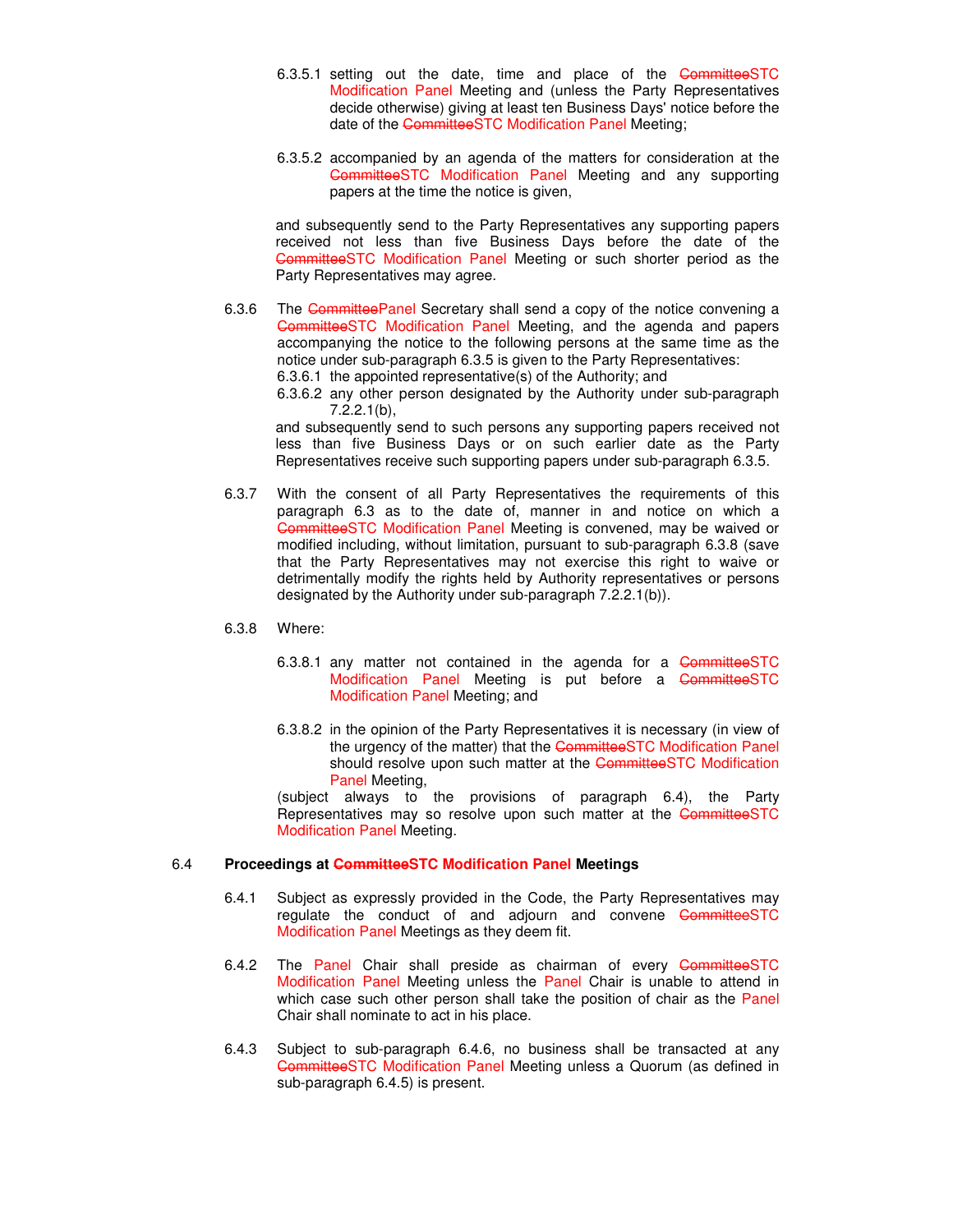- 6.4.4 Each (and only each) Party Representative shall be entitled to exercise one vote at a CommitteeSTC Modification Panel Meeting. A matter before the CommitteeSTC Modification Panel must be agreed in accordance with subparagraph 6.6 in order to be passed.
- 6.4.5 For the purposes of this paragraph 6, a "**Quorum**" shall be constituted where each Party Category is represented by at least one Party Representative unless
	- (a) all of the Party Representatives representing a Party Category notify the CommitteePanel Secretary and the other Party Representatives that the matters to be discussed at such CommitteeSTC Modification Panel Meeting do not materially affect the Party Category, in which case such Party Representatives (with the consent of the other Party Representatives) may waive their right to attend and vote, or
	- (b) no Party Representatives have been appointed in accordance with paragraph 6.1.2 by a Party Category.

For the avoidance of doubt, in the circumstances where Party Representatives representing a Party Category have waived their right to attend a meeting matters may only to be voted upon that are contained within the agenda or papers circulated pursuant to paragraph 6.3.5 or 6.3.6.

- 6.4.6 Where a Quorum is not present, the CommitteePanel Secretary shall seek to adjourn such CommitteeSTC Modification Panel Meeting to a later date unless it is the third consecutive CommitteeSTC Modification Panel Meeting that has been required to be adjourned as a consequence of the failure to attend by a particular Party Representative, in which case, such CommitteeSTC Modification Panel Meeting shall nonetheless proceed and subsequent ratification of decisions taken at the CommitteeSTC Modification Panel Meeting by such non-attending Party Representative shall not be required unless the lack of attendance by such Party Representative (on any of the three occasions) was as a consequence of an omission to send such Party Representative the details of the CommitteeSTC Modification Panel Meeting required pursuant to sub-paragraph 6.3.5 (unless otherwise agreed pursuant to sub-paragraph 6.3.7), in which case such ratification must be obtained.
- 6.4.7 An omission to send CommitteeSTC Modification Panel Meeting documents to a person entitled to receive them under sub-paragraph 6.3.6.2 shall not prevent a CommitteeSTC Modification Panel Meeting from proceeding unless otherwise directed by the Authority.
- 6.4.8 As soon as is practicable after each CommitteeSTC Modification Panel Meeting, the CommitteePanel Secretary shall prepare and send to the Party Representatives and the Authority the minutes of such CommitteeSTC Modification Panel Meeting, which shall be approved (or amended and approved) by the CommitteeSTC Modification Panel at the next CommitteeSTC Modification Panel Meeting after they were so sent and, when approved, the CommitteePanel Secretary shall publish the approved minutes (excluding any matter which it was agreed at such CommitteeSTC Modification Panel Meeting was not appropriate for such publication) on the Code Website.

#### 6.5 **Attendance by other persons**

6.5.1 A Party Representative may, with the agreement of the other Party Representatives, invite any person other than a person already entitled to attend under paragraph 6.1 to attend all of, or any part of, a CommitteeSTC Modification Panel Meeting and to speak at such CommitteeSTC Modification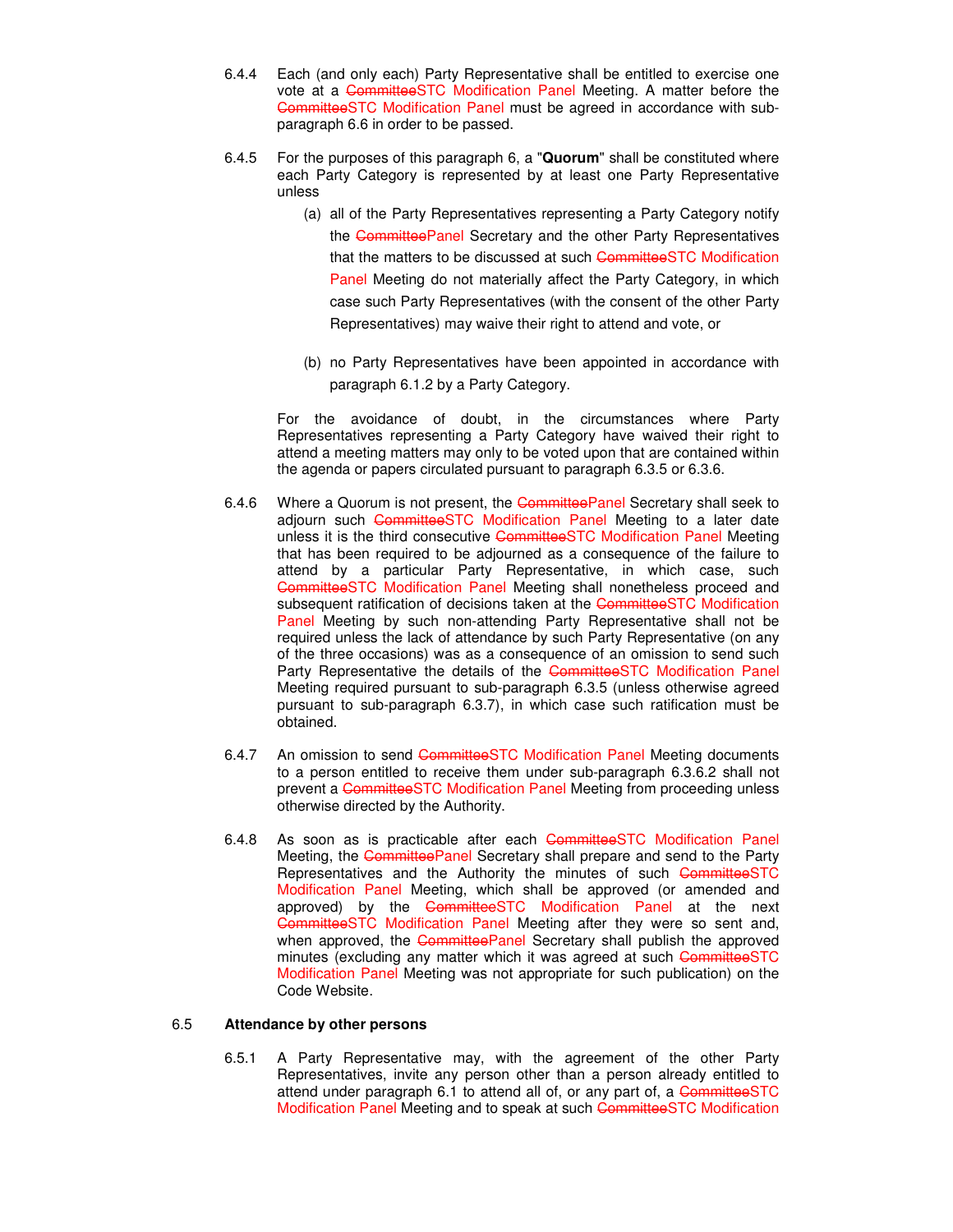Panel Meeting or part thereof, where that person so attends. For the avoidance of doubt, a person invited under this paragraph 6.5 shall not have a right to vote at any such CommitteeSTC Modification Panel Meeting or part thereof.

#### 6.6 **Agreement of the Party Representatives**

- 6.6.1 Where any provision of this Section B refers to or requires the agreement of the Party Representatives or the Relevant Parties, such agreement must be sought in accordance with the provisions of this paragraph 6.6:
- 6.6.2 The agreement of the Party Representatives shall be considered to be reached where: 6.6.2.1 There is the unanimous agreement among the Party Representatives, or 6.6.2.2 The number of votes cast in favour of a matter considered in accordance with the Code Voting Procedure is not less than 65%.
- 6.6.3 Where any provision of this Section B refers to or requires the agreement of the Relevant Party Representatives then such agreement shall be considered to be reached where:

6.6.3.1 There is unanimous agreement amongst the Party Representatives representing the Relevant Party Categories; or,

6.6.3.2 The number of votes cast in favour of a matter considered in accordance with the Code Voting Procedure is not less than 65%.

#### **6.7 Code Voting Procedure**

- 6.7.1 The purpose of this paragraph 6.7 is to make provision for the Party Representatives to vote on behalf of the Parties they are representing as to whether any proposal should be accepted or rejected (the **"Code Voting Procedure"**).
- 6.7.2 Each proposal shall be put to a vote of the Party Representatives only in accordance with paragraph 6.6.

#### **Groups**

6.7.3 The Party Representatives for the Offshore Transmission Owner Parties shall have one collective vote to cast.

NGET, SPT and SHETL shall each have one vote to cast.

With respect to paragraphs 6.7 and 6.8. NGET, SPT, SHETL shall each be referred to as a 'Group'. All Offshore Transmission Owner Party Representative combined shall be considered as one 'Group'.

6.7.4 The **CommitteeSTC** Modification Panel shall procure the design, establishment and maintenance of a system by which:

6.7.4.1 a report on each proposal to be voted upon is sent to all Party Representatives eligible to vote, specifying the matters to be voted upon, the Party Representatives eligible to vote and the time period within which votes must be cast;

6.7.4.2 each Group within each Party Category that is eligible to vote may cast one (and not more than one) vote on each of the questions comprising each vote;

6.7.4.3 each Group that votes is given the opportunity (but is not obliged) to comment on the reasons for its vote;

6.7.4.4 the vote of each Group is cast by means of a standard form;

6.7.4.5 the vote of each Group is cast in such a way as to permit its authentication as the valid and properly authorised vote of that Group;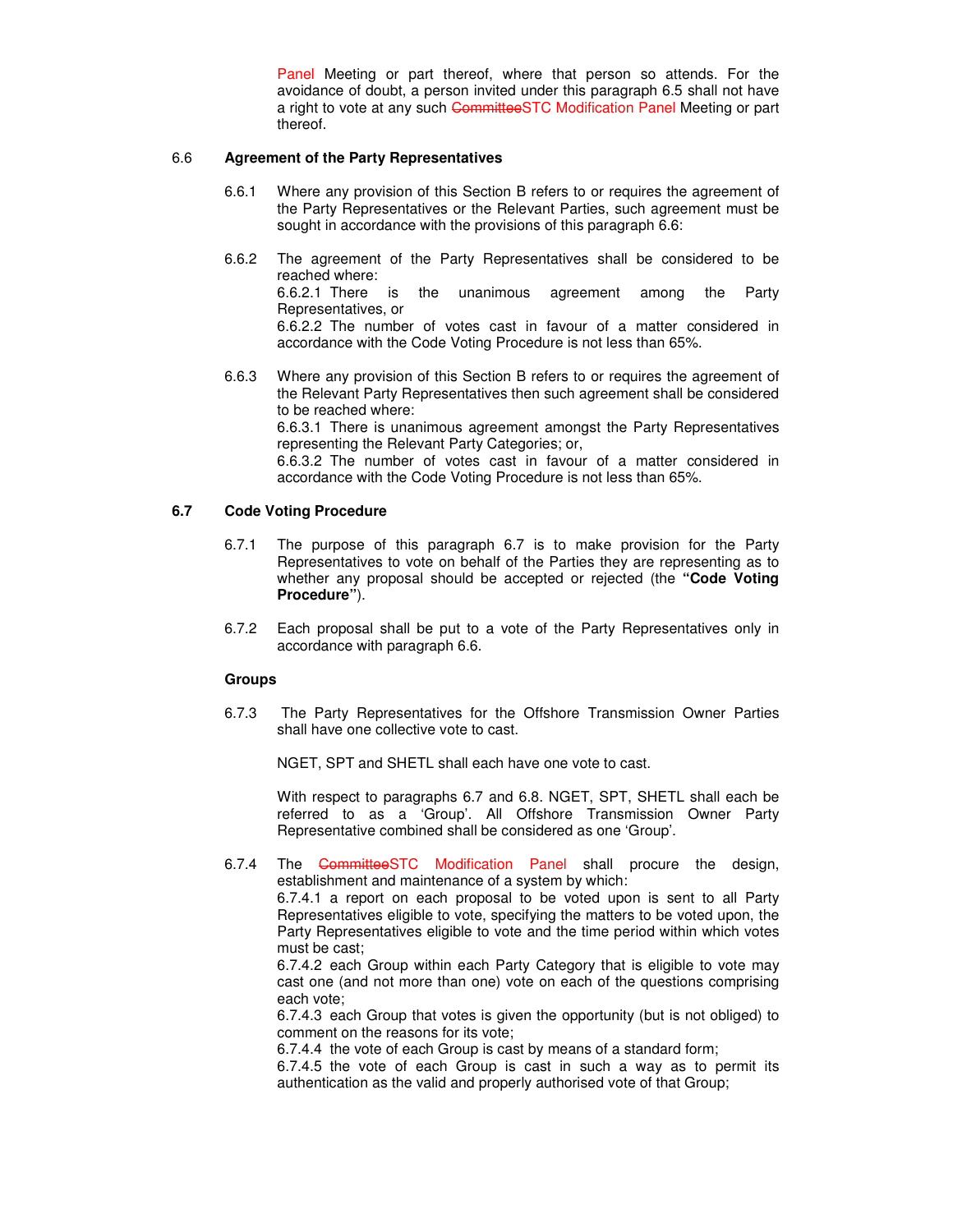6.7.4.6 the vote of each Group may be transmitted in such a manner as (so far as is reasonably practicable) ensures that it is secure and will not be interfered with; and

6.7.4.7 the votes of all of the Groups are received and collated for the purposes of Paragraph 6.8.

6.7.5 The CommitteeSTC Modification Panel shall ensure that all Party Representatives are informed of the means by which they may have access to and use the system established under Paragraph 6.7.4 for the purposes of the Code Voting Procedure, and of any changes made to that system from time to time which are likely to affect the way in which it may be accessed and used.

#### **The Vote**

- 6.7.6 In respect of each proposal and the report relating to that proposal, the Groups within the Party Categories specified in that report as eligible to vote shall be entitled to cast a vote to accept or to reject each of the questions comprising each vote
- 6.7.7 Each Group which casts a vote on whether to accept or reject the proposal: 6.7.7.1 vote on the basis of its judgment, made by it in good faith, as to whether or not, if the proposal were made, the proposal would better facilitate the achievement of the Applicable STC Objectives than if that proposal were not made; and 6.7.7.2 where it wishes to do so, provide a statement in accordance with the system established under Paragraph 6.7.4 of the reasons, by reference to the

Applicable STC Objectives, for its vote.

6.7.8 Where, in respect of a proposal and a Party Category that is specified in the relevant AmendmentSTC Modification Report as being eligible to vote, no Group in that Party Category casts a vote, such Party Category shall, for the purposes of Paragraph 6.8, be treated as if it were not eligible to vote.

#### **6.8 Decision**

- 6.8.1 An Amendment ProposalSTC Modification Proposal shall be accepted where, in respect of each Party Category that was eligible to vote, the number of Groups in that Party Category which voted to accept the proposal is greater than 65% of the total number of Groups in that Party Category which voted
- 6.8.2 In all other cases an Amendment ProposalSTC Modification Proposal shall be rejected.
- 6.8.3 The Secretariat shall, as soon as is reasonably practicable after the acceptance or rejection of an Amendment ProposalSTC Modification Proposal, give notice of that decision to:
	- 6.8.3.1 each Party Representative;
	- 6.8.3.2 any person or body that is designated in writing by the Authority for the purpose of paragraph 7.2.2.1 (b); and

6.8.3.3 the Authority,

#### **7. MODIFICATIONAMENDMENT OF THE CODE AND CODE PROCEDURES**

#### 7.1 **General**

7.1.1 For the purposes of this paragraph 7 only, references to the "Code" shall be deemed not to include reference to the Code Procedures or to Schedule Two.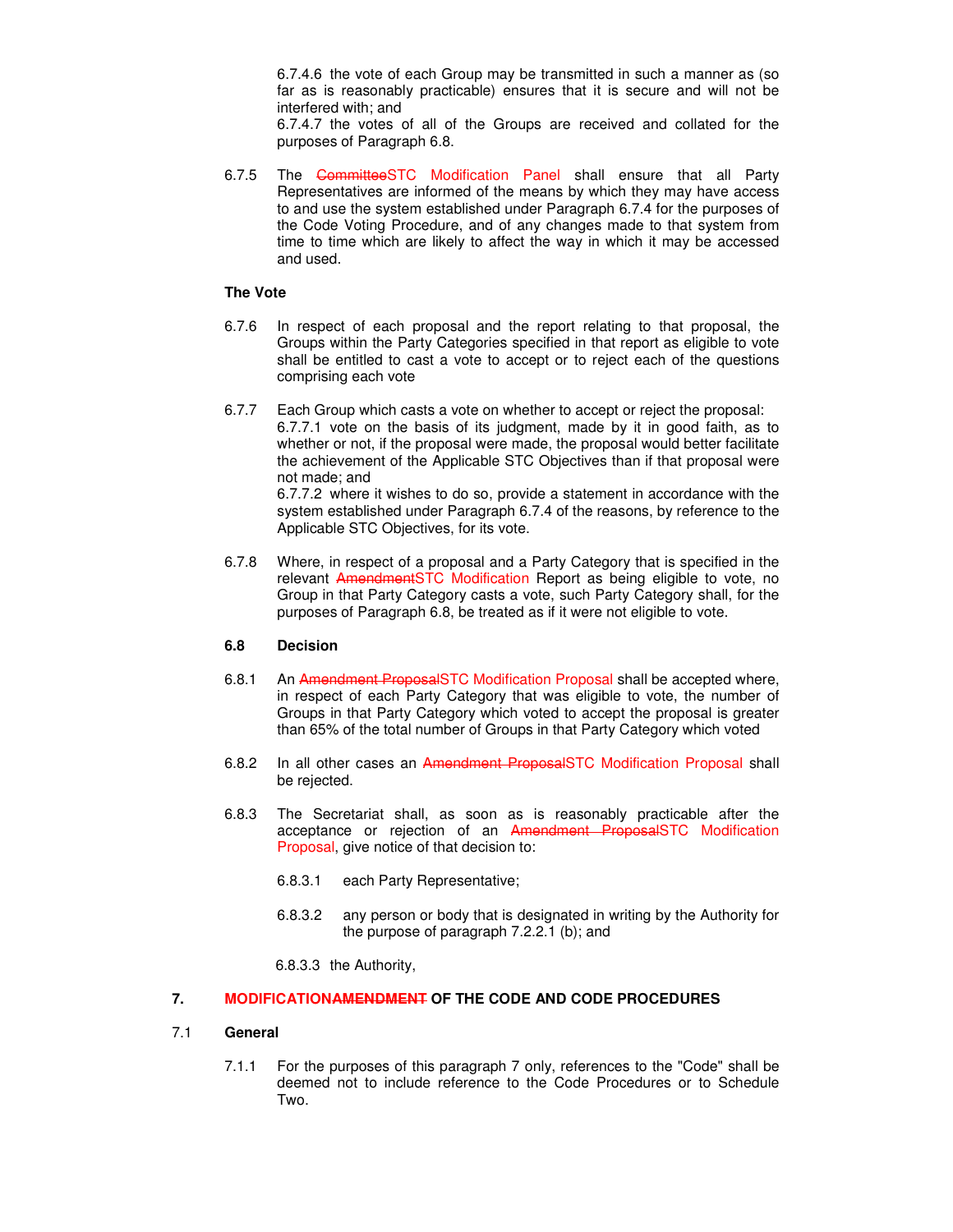- 7.1.2 The process for amending Code Procedures and Schedule Two is set out in paragraph 7.3.
- 7.1.3 The Code and Code Procedures may (and may only) be amended from time to time pursuant to the Transmission Licence.
- 7.1.4 An amendment to the Code or to a Code Procedure may necessitate amendment to the contents of a relevant TO Construction Agreement (as opposed to the form of the terms which are set out in a Schedule to the Code and therefore a part of the Code) and, in those circumstances, those agreements contain provisions for such alterations to be effected.
- 7.1.5 Each Party shall keep under review whether any possible change to this Code or any Code Procedure would better facilitate achievement of the Applicable STC Objectives and shall, in accordance with this paragraph 7 and, to the extent that such matter is not covered by a STC Modification ProposalProposed Amendment or a proposed amendment to a Code Procedure, propose such change which, in the Party's opinion, would do so.
- 7.1.6 The Party Representatives shall endeavour at all times to act pursuant to this Section B, paragraph 7:
	- 7.1.6.1 in an efficient, economical and expeditious manner taking account of the complexity, importance and urgency of a particular amendment; and
	- 7.1.6.2 with a view to ensuring that the Code, Schedule Two and the Code Procedures facilitate achievement of the Applicable STC Objectives.

#### 7.2 **Amendment of the Code**

7.2.1 The remainder of this paragraph 7.2 is subject to the Urgent STC Modification ProposalProposed Amendment procedures under subparagraph 7.2.6.

#### 7.2.2 **STC Modification ProposalProposed Amendments**

7.2.2.1 A proposal to amend the Code may be made by any of the following:

- (a) a Party; or
- (b) such person or persons having a relevant interest as may be designated in writing for this purpose by the Authority from time to time; or,
- (c) a Party Representative

(referred to in this Section B as the **"Proposer"**).

- 7.2.2.2 A proposal made pursuant to sub-paragraph 7.2.2.1 shall be submitted in writing to the CommitteePanel Secretary and shall contain the following information in relation to such proposal:
	- (a) the name of the Proposer;
	- (b) a description (in reasonable but not excessive detail) of the issue or defect which the proposal seeks to address;
	- (c) a description (in reasonable but not excessive detail) of the proposal and of its nature and purpose;
	- (d) where possible, an indication of those parts of the Code and Code Procedures which, in the opinion of the Proposer, would be likely to require amendment in order to give effect to (or would otherwise be affected by) the proposal and an indication of the nature and contents of those amendments or effects (including, where relevant,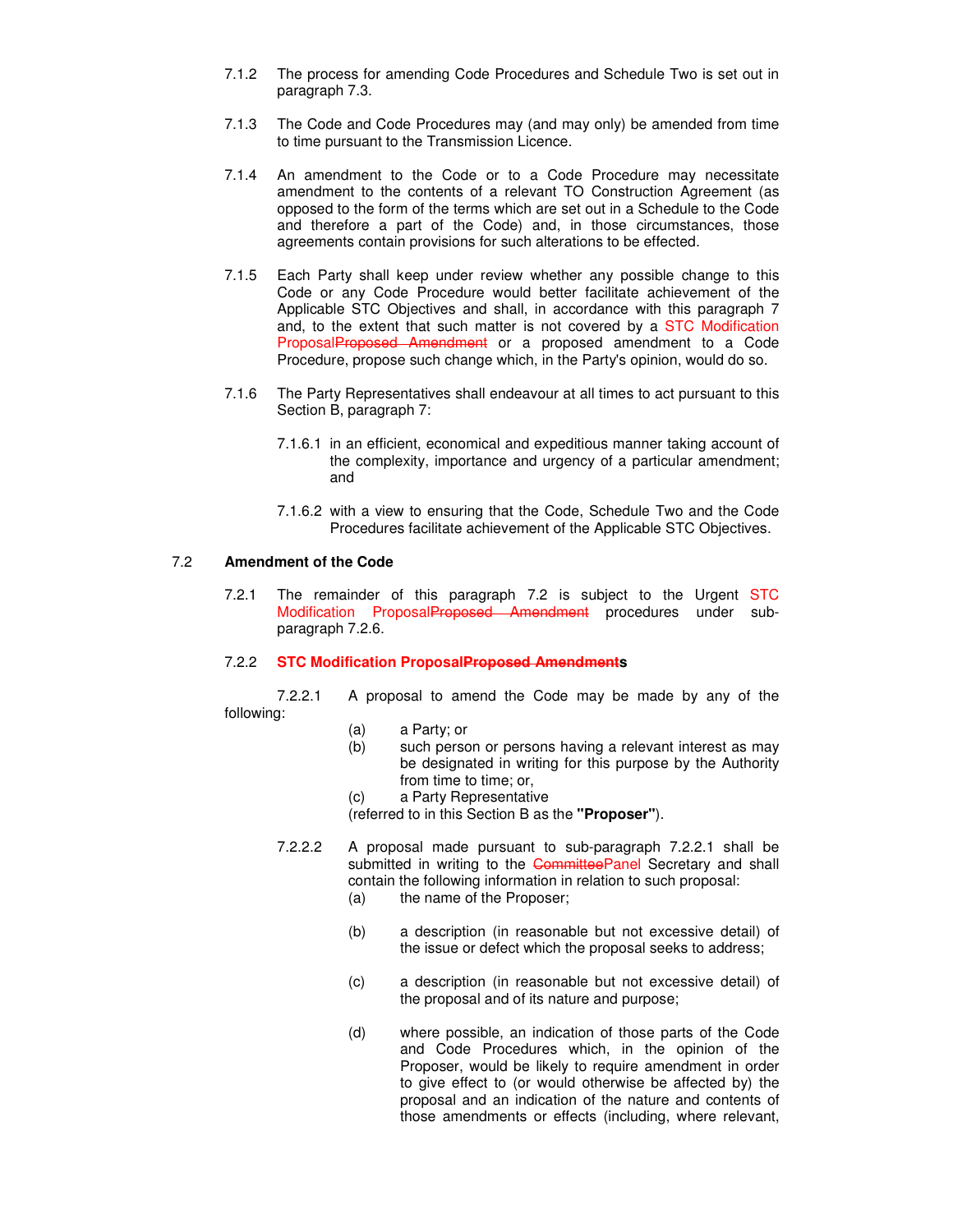any need for the establishment of new Code Procedures or removal of existing Code Procedures);

- (e) the reasons why the Proposer believes that the proposal would better facilitate achievement of the Applicable STC Objectives as compared with the then current version of the Code, together with background information in support thereof;
- (f) where possible, an indication of the potential impact of the proposal on the BSC, CUSC or any Core Industry Document;
- (g) the reasoned opinion of the Proposer as to whether the STC Modification ProposalProposed Amendment would have a quantifiable effect on greenhouse gas emissions, where the impact is likely to be material, assessed in accordance with such current guidance on the treatment of carbon costs and evaluation of the greenhouse gas emissions as may be issued by the Authority from time to time;
- (h) where possible, an indication of the potential impact of the proposal on relevant computer systems and processes used by the Parties and on any STC Modification ProposalProposed Amendment; and
- (i) where a Proposer is a person falling under sub-paragraph 7.2.2.1(b), a statement to the effect that the Proposer acknowledges that, on acceptance of the proposal as a STC Modification ProposalProposed Amendment for consideration by the CommitteeSTC Modification Panel (pursuant to sub-paragraph 7.2.2.3) and, notwithstanding that the Proposer is not a Party, the Proposer shall grant a licence and provide a warranty in the same terms as set out in sub-paragraph 7.2.2.5.

If a proposal fails to contain any information required under this sub-paragraph 7.2.2.2, the CommitteePanel Secretary shall notify the Proposer, who may submit a revised proposal in compliance with this sub-paragraph 7.2.2.

- 7.2.2.3 A proposal made pursuant to and in compliance with subparagraph 7.2.2.2 shall be processed as a **"STC Modification ProposalProposed Amendment"** as further provided in this paragraph 7.2.
- 7.2.2.4 Upon receipt of a STC Modification ProposalProposed Amendment, the CommitteePanel Secretary shall as soon as reasonably practicable:
	- (a) send a copy of the STC Modification ProposalProposed Amendment (including the information set out in subparagraphs 7.2.2.2(a) to (h)) to the Party Representatives, the Authority and any other person designated by the Authority under sub-paragraph 7.2.2.1(b);
	- (b) subject to the provisions of paragraph  $6.3$ , put the STC Modification ProposalProposed Amendment on the agenda for the next CommitteeSTC Modification Panel Meeting; and
	- (c) post the STC Modification ProposalProposed Amendment on the Code Website or, failing that, publish the STC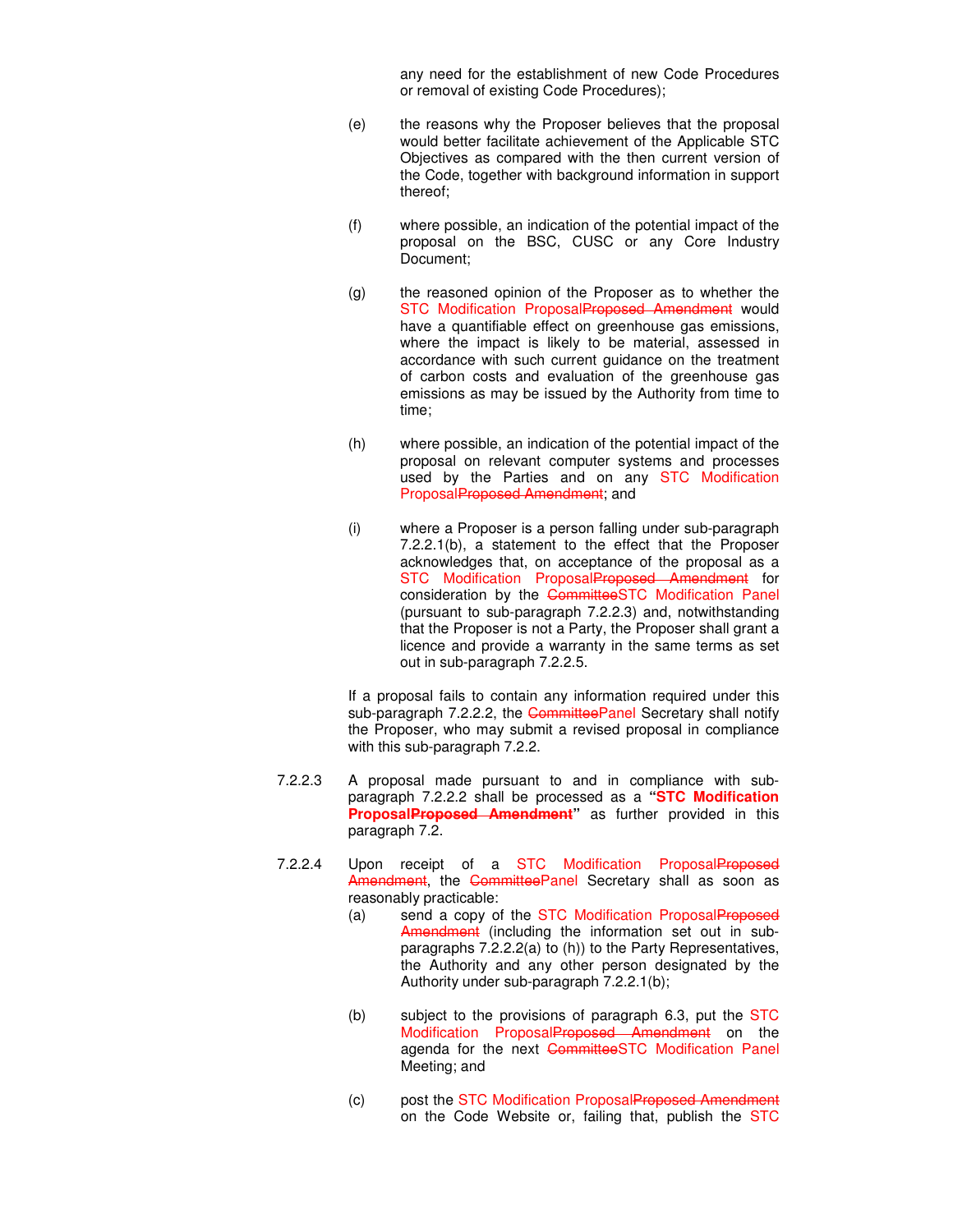Modification ProposalProposed Amendment in such other manner as the Party Representatives deem appropriate to bring it to the attention of interested third parties.

- 7.2.2.5 It shall be a condition to the right to make a proposal to amend the Code under this paragraph 7.2 that the Proposer:
	- (a) grants a non-exclusive royalty-free licence to all Parties who request the same covering all present and future rights, Intellectual Property Rights and moral rights it may have in such proposal (as regards use or application in Great Britain and Offshore); and
	- (b) warrants that, to the best of its knowledge, information and belief, no other person has asserted to the Proposer that such person has any Intellectual Property Rights or moral rights or rights of confidence in such proposal inconsistent with the Parties' rights to make, publish or use such proposal,

and, in making a proposal, a Party shall be deemed to have granted the licence and given the warranty contained in subparagraphs (a) and (b) above respectively.

- 7.2.2.6 The Proposer may withdraw its STC Modification ProposalProposed Amendment on notice to the CommitteePanel Secretary at any time, in which case, the CommitteePanel Secretary shall promptly notify the Party Representatives, the Authority and any other person designated by the Authority under sub-paragraph 7.2.2.1(b) and then, six Business Days after issue of such notice by the CommitteePanel Secretary, shall (unless a notice is received pursuant to sub-paragraph 7.2.2.7):
	- (a) revise the AmendmentSTC Modification Register;
	- (b) remove the STC Modification ProposalProposed Amendment from the agenda of the next CommitteeSTC Modification Panel Meeting (as relevant); and
	- (c) remove the STC Modification ProposalProposed Amendment from the Code Website.
- 7.2.2.7 Each Party, or any other person designated by the Authority under sub-paragraph 7.2.2.1(b), may within five Business Days of the date of a notice from the CommitteePanel Secretary under subparagraph 7.2.2.6, notify the CommitteePanel Secretary that it is prepared to support the STC Modification ProposalProposed Amendment in place of the original Proposer. If such notice is received, the name of such Party or other person designated by the Authority under sub-paragraph 7.2.2.1(b) shall replace that of the original Proposer and such Party or other person shall be treated as the Proposer of the STC Modification ProposalProposed Amendment and, subject to the provisions of paragraph 6.3 the STC Modification ProposalProposed Amendment shall otherwise continue in accordance with this paragraph 7.2. If more than one notice is received under this subparagraph 7.2.2.7, the first received notice shall have effect.
- 7.2.2.8 Each Party, or any other person designated by the Authority under sub-paragraph 7.2.2.1(b), may propose one or more alternatives to a STC Modification ProposalProposed Amendment. Such alternative proposal(s) may be so submitted to the CommitteePanel Secretary at any time up until the point at which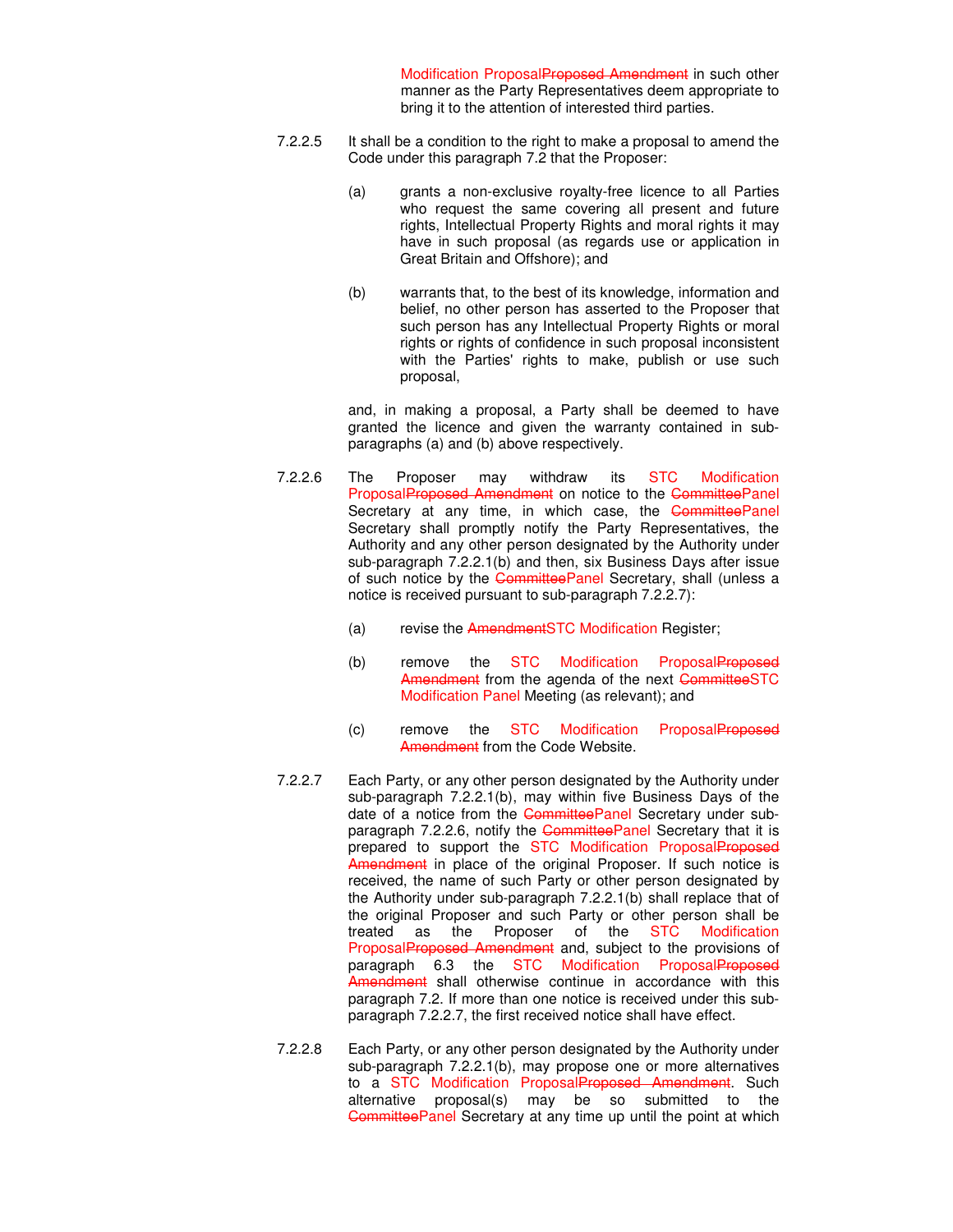a STC Modification ProposalProposed Amendment is referred to the Assessment and Report Phase under sub-paragraphs 7.2.3.3 or 7.2.4.4 and shall be submitted in the same form as a proposal pursuant to sub-paragraph 7.2.2.2 and, upon compliance with which, such proposal shall be referred to as an **"Alternative STC Modification Amendment"** An Alternative STC ModificationAmendment may be withdrawn and supported in the same manner as a STC Modification ProposalProposed Amendment pursuant to sub-paragraphs 7.2.2.6 and 7.2.2.7. The Proposer of an Alternative STC ModificationAmendment shall be deemed to be a Proposer for the purposes of this paragraph 7.2.

#### 7.2.3 **CommitteeSTC Modification Panel Amendment Meetings**

- 7.2.3.1 Pursuant to sub-paragraph 7.2.2.4, the CommitteeSTC Modification Panel shall consider a STC Modification ProposalProposed Amendment or any Alternative STC ModificationAmendment (unless it or they have been withdrawn under sub-paragraph  $\overline{7.2.2.6}$  at the next CommitteeSTC Modification Panel Meeting, in accordance with and subject to the provisions of paragraph 6.3, and at such CommitteeSTC Modification Panel Meeting shall use all reasonable endeavours to decide (as and where relevant) whether:
	- (a) the Party Representatives require additional information in order to assess whether the STC Modification ProposalProposed Amendment or any Alternative STC ModificationAmendment would better facilitate achievement of the Applicable STC Objectives;
	- (b) pursuant to a recommendation under sub-paragraph 7.2.6.1(a) to recommend to the Authority that the STC Modification ProposalProposed Amendment or any Alternative STC ModificationAmendment should be treated as an Urgent STC Modification ProposalProposed Amendment;
	- (c) pursuant to sub-paragraph 7.2.3.4, to amalgamate the STC Modification ProposalProposed Amendment with any other STC Modification ProposalProposed Amendment.
- 7.2.3.2 Where, pursuant to sub-paragraph 7.2.3.1(a) above, the CommitteeSTC Modification Panel decides that any of the Party Representatives requires additional information or the CommitteeSTC Modification Panel cannot reach a decision on such matter, the CommitteeSTC Modification Panel shall refer the STC Modification ProposalProposed Amendment or any Alternative STC ModificationAmendment for evaluation under subparagraph 7.2.4.
- 7.2.3.3 Where, pursuant to sub-paragraph 7.2.3.1(a) above, the CommitteeSTC Modification Panel decides that the Party Representatives do not require additional information, the CommitteeSTC Modification Panel shall refer the STC Modification ProposalProposed Amendment or any Alternative STC Modification Amendment directly to the Assessment and Report Phase under sub-paragraph 7.2.5.
- 7.2.3.4 The CommitteeSTC Modification Panel may decide to amalgamate a STC Modification ProposalProposed Amendment with one or more other STC Modification ProposalProposed Amendment(s) where the subject matter of such STC Modification ProposalProposed Amendment is sufficiently proximate to justify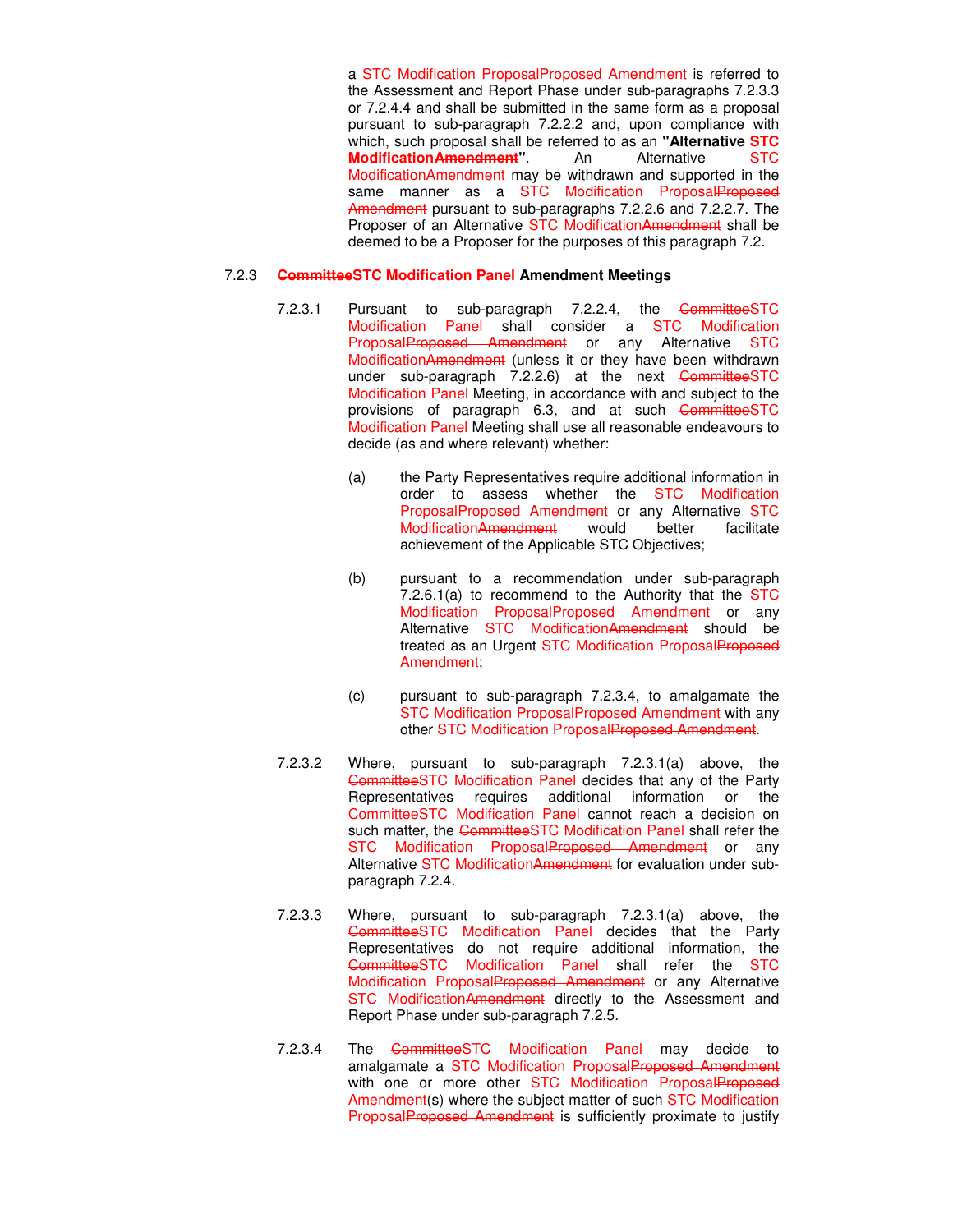amalgamation on the grounds of efficiency and/or where such STC Modification ProposalProposed Amendment(s) are logically dependent on each other.

- 7.2.3.5 Where STC Modification ProposalProposed Amendments are amalgamated pursuant to sub-paragraph 7.2.3.4:
	- (a) such STC Modification ProposalProposed Amendments shall be treated as a single STC Modification ProposalProposed Amendment;
	- (b) references in this Section B to a STC Modification ProposalProposed Amendment shall include and apply to a group of two or more STC Modification ProposalProposed Amendments so amalgamated; and
	- (c) the Proposers of each such amalgamated STC Modification ProposalProposed Amendment shall cooperate in deciding which of them shall constitute the Proposer of such amalgamated STC Modification ProposalProposed Amendment, failing which agreement, the STC Modification ProposalProposed Amendments shall continue separately as before.

#### 7.2.4 **Evaluation Phase**

- 7.2.4.1 The CommitteeSTC Modification Panel shall use its reasonable endeavours in order to ensure that the Evaluation Phase as set out in this sub-paragraph 7.2.4 shall take no longer than two months (or if a Workgroup is established 4 months) from its referral under sub-paragraph 7.2.3.2 up to the referral to the Assessment and Report Phase under sub-paragraph 7.2.4.4 unless otherwise agreed by the Authority.
- 7.2.4.2 Following referral of a STC Modification ProposalProposed Amendment or any Alternative STC ModificationAmendment pursuant to sub-paragraph 7.2.3.2, the CommitteeSTC Modification Panel shall invite representations or commission such studies, and other evaluation including through establishing a Workgroup as it deems appropriate in order that each Party Representative is provided with sufficient information such that it can assess whether the STC Modification ProposalProposed Amendment or any Alternative STC ModificationAmendment would better facilitate achievement of the Applicable STC Objectives.
- 7.2.4.A1 Where the CommitteeSTC Modification Panel deems it appropriate, it shall establish a Workgroup in accordance with sub-paragraph 7.2.4.2:
- 7.2.4.A2 A Workgroup shall comprise at least three (3) persons [(who may be CommitteeSTC Modification Panel Members)] agreed by the CommitteeSTC Modification Panel provided there shall always be at least one member representing NGET, one member representing Onshore Transmission Owners and one member representing Offshore Transmission Owner. A representative of the Authority may attend any meeting of a Workgroup as an observer and may speak at such meeting.
- 7.2.4.A3 In addition to the quorum in 7.2.4A2. the CommitteeSTC Modification Panel shall appoint the chair of the Workgroup who will not be able to vote.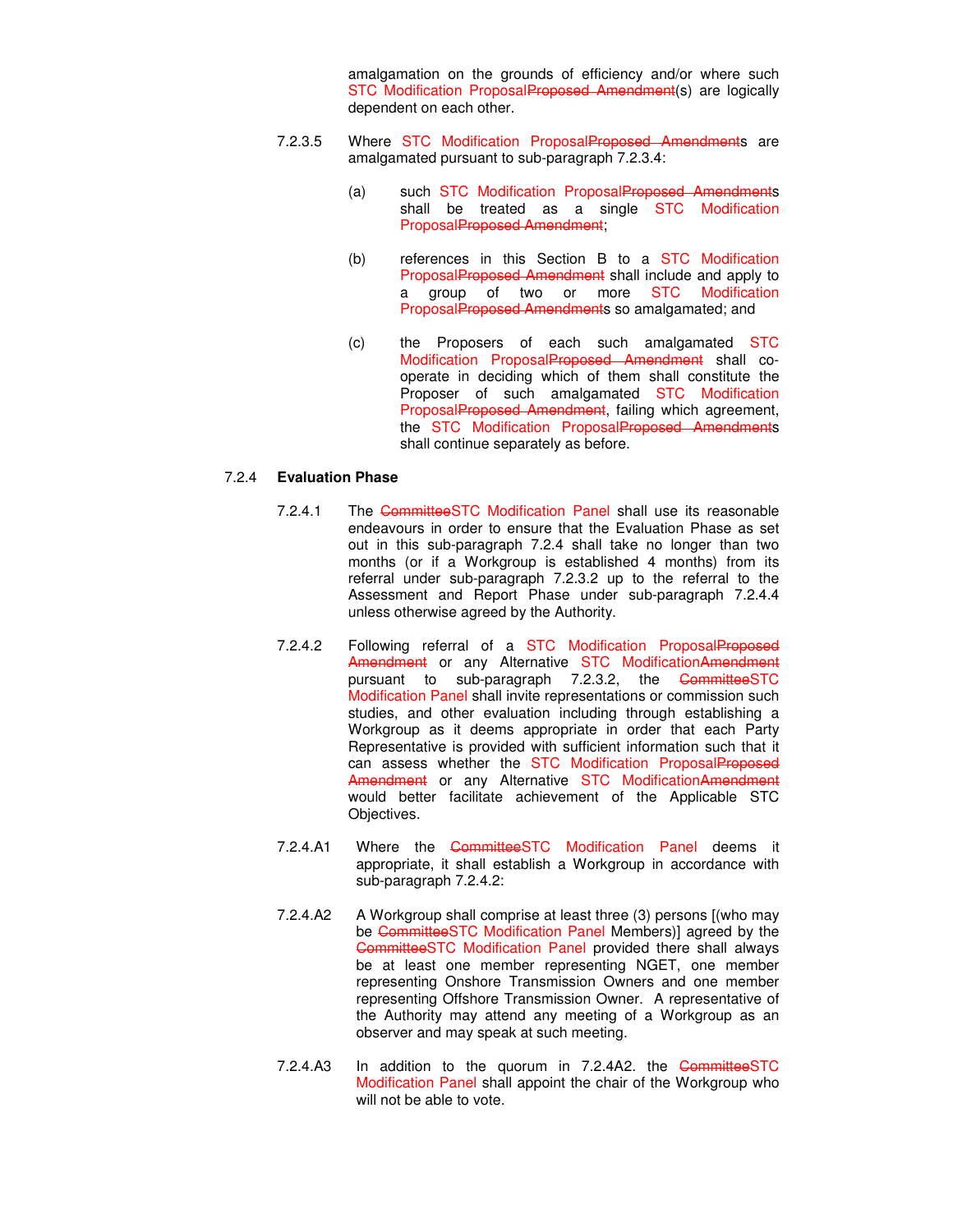- 7.2.4.A4 The Workgroup shall be assisted by a secretary who shall be appointed by the CommitteeSTC Modification Panel.
- 7.2.4.A5 The CommitteeSTC Modification Panel shall determine the terms of reference of each Workgroup and may change those terms of reference from time to time as it sees fit.
- 7.2.4.A6 The terms of reference for a Workgroup must include provision in respect of the following matters:

 (a) Detail the Workgroup's responsibilities for assisting the CommitteeSTC Modification Panel in the evaluation of the STC Modification ProposalProposed Amendment or any Alternative STC ModificationAmendment and consider whether it better facilitates achievement of the Applicable STC Objectives and to provide additional information to the CommitteeSTC Modification Panel:

(b) Detail the STC Modification ProposalProposed Amendment and any Alternative STC ModificationAmendment

 (c) Detail the work to be undertaken by the Workgroup to assist the CommitteeSTC Modification Panel in the evaluation of the STC Modification ProposalProposed Amendment or any Alternative STC ModificationAmendment.

 (d) Specify any matters which the Workgroup should address in its report;

- (e) the timetable for the work to be done by the Workgroup;
- (f) Specify if the Workgroup is to comment upon any legal text.
- 7.2.4.A7 Unless otherwise determined by the CommitteeSTC Modification Panel the Workgroup shall develop and adopt its own internal working procedures for the conduct of its business.
- 7.2.4.A8 A Workgroup Report will be submitted to the CommitteeSTC Modification Panel responding to the matters detailed in the terms of reference and in accordance with the timetable set out in the terms of reference and will indicate the issues and views which arose in the Workgroup discussions and any recommendations made.
- 7.2.4.A9 If a Workgroup is unable to reach agreement on any such matter, the Workgroup Report must reflect the views of the members of the Workgroup.
- 7.2.4.A10 The Workgroup Report will be circulated in draft form to the Workgroup members for a period of not less than five (5) Business days for comment. Any unresolved comments made shall be reflected in the final Workgroup Report.
- 7.2.4.A11 The final Workgroup Report shall be submitted to the CommitteePanel Secretary not less than five (5) Business Days prior to the meeting of the CommitteeSTC Modification Panel at which that Workgroup Report is to be discussed.
- 7.2.4.A13 The chairman or another member (nominated by the chairman) of the Workgroup shall attend or by way of teleconference the CommitteeSTC Modification Panel mMeeting at which that Workgroup Report is to be discussed and may be invited to present the findings and /or answer the questions of CommitteeSTC Modification Panel members. Other members of the Workgroup may also attend such CommitteeSTC Modification Panel meeting.
- 7.2.4.3 Following receipt of any representations, study, Workgroup Report or other evaluation pursuant to sub-paragraph 7.2.4.2, the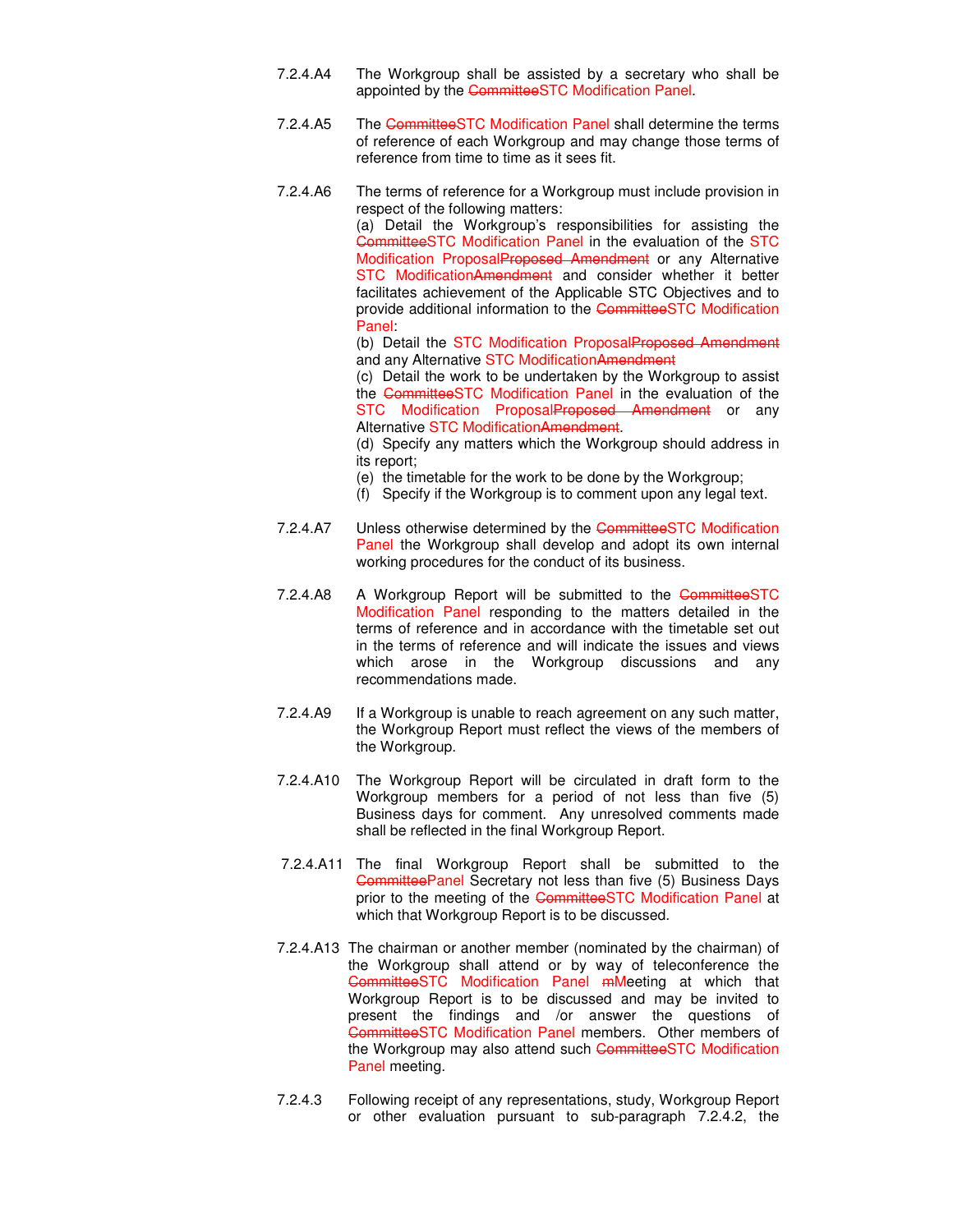CommitteeSTC Modification Panel shall consider whether the information provided is sufficient for each Party Representative to form a view as to whether the STC Modification ProposalProposed Amendment or any Alternative STC ModificationAmendment better facilitate achievement of the Applicable STC Objectives and may invite such further representations, studies, and other evaluation including sending matters back to the Workgroup as it deems appropriate until the CommitteeSTC Modification Panel considers that the information provided is sufficient.

7.2.4.4 Following completion of this Evaluation Phase under this subparagraph 7.2.4, the CommitteeSTC Modification Panel shall refer the STC Modification ProposalProposed Amendment or any Alternative STC ModificationAmendment directly to the Assessment and Report Phase under sub-paragraph 7.2.5.

#### 7.2.5 **Assessment and Report Phase**

- 7.2.5.1 The CommitteeSTC Modification Panel together with the Proposer shall use their reasonable endeavours in order to ensure that the Assessment and Report Phase as set out in this sub-paragraph 7.2.5 shall take no longer than six months from its initiation by referral under sub-paragraphs 7.2.3.2 or 7.2.4.4 up to submission of the AmendmentSTC Modification Report to the Authority under sub-paragraph 7.2.5.11(a) unless otherwise agreed by the Authority.
- 7.2.5.2 Following referral to the Assessment and Report Phase under sub-paragraphs 7.2.3.3 or 7.2.4.4, the CommitteeSTC Modification Panel together with the Proposer shall prepare an analysis and impact assessment (to the extent that such assessment has not already been provided as part of the Evaluation Phase or Workgroup Report) ("**Assessment**"). Such Assessment shall include to the extent reasonably practicable an assessment by the CommitteeSTC Modification Panel and the Proposer of the likely effect of the STC Modification ProposalProposed Amendment and any Alternative STC ModificationAmendment on each Party's Transmission System and other systems including a description of any works necessary to implement the change and an estimate of the development, capital and operating costs associated with implementing the changes to the Code and Code Procedures in such manner as the CommitteeSTC Modification Panel feels fit, provided that, so far as any such Assessment requires information which is not generally available concerning the National Electricity Transmission System, such Assessment shall be made on the basis of the CommitteeSTC Modification Panel's and the Proposer's proper assessment (which the CommitteeSTC Modification Panel and the Proposer shall make available for these purposes) of the impact of the STC Modification ProposalProposed Amendment or any Alternative STC ModificationAmendment on the National Electricity Transmission System. Such assessment, shall also include, where the impact is likely to be material, an assessment of the quantifiable impact of the STC Modification ProposalProposed Amendment or any Alternative STC ModificationAmendment on greenhouse gas emissions, to be conducted in accordance with such guidance (on the treatment of carbon costs and evaluation of the greenhouse gas emissions) as may be issued by the Authority from time to time.
- 7.2.5.3 Following completion of the Assessment under sub-paragraph 7.2.5.2 the CommitteeSTC Modification Panel together with the Proposer shall prepare a report and initial recommendation as to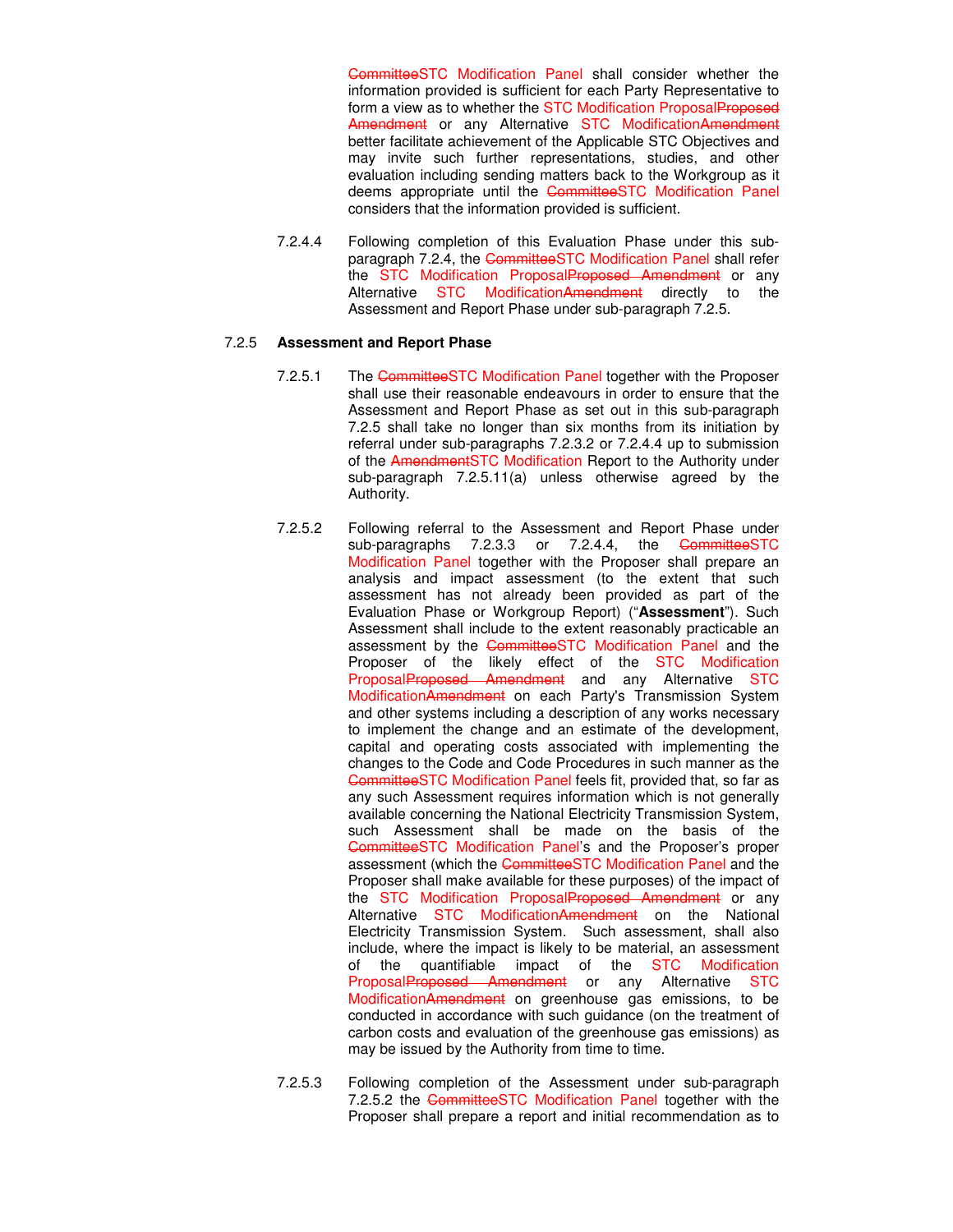whether the STC Modification Proposal Proposed Amendment and any Alternative STC ModificationAmendment better facilitate achievement of the Applicable STC Objectives. In so doing, the CommitteeSTC Modification Panel and the Proposer shall use all reasonable endeavours to decide whether the STC Modification ProposalProposed Amendment or any Alternative STC ModificationAmendment would better facilitate achievement of the Applicable STC Objectives and therefore whether or not to recommend to the Authority that a STC Modification ProposalProposed Amendment or any Alternative STC ModificationAmendment should or should not be made.

- 7.2.5.4 Where the CommitteeSTC Modification Panel together with the Proposer cannot reach a decision pursuant to sub-paragraph 7.2.5.3, the CommitteeSTC Modification Panel shall prepare a written statement reflecting the CommitteeSTC Modification Panel's and the Proposer's discussions as to whether the STC Modification ProposalProposed Amendment or any Alternative STC ModificationAmendment would better meet the Applicable STC Objectives and whether or not each Party Representative and/or the Proposer recommends to the Authority that a STC Modification ProposalProposed Amendment or any Alternative STC ModificationAmendment should or should not be made and such written statement shall be incorporated into the report.
- 7.2.5.5 Where the CommitteeSTC Modification Panel and the Proposer are jointly proposing to recommend to the Authority that a STC Modification ProposalProposed Amendment or any Alternative STC ModificationAmendment should not be made, the CommitteeSTC Modification Panel and the Proposer shall consult with the Authority as to whether the Authority would like the AmendmentSTC Modification Report to include the proposed text to amend the Code. If the Authority does not wish the AmendmentSTC Modification Report to include the proposed text to amend the Code, no text need be included. If the Authority does want the AmendmentSTC Modification Report to include the proposed text to amend the Code and no detailed text has yet been prepared, unless otherwise agreed by the CommitteeSTC Modification Panel or directed by the Authority, the Proposer shall prepare such text to amend the Code and shall seek the views of the CommitteeSTC Modification Panel and take such views into account in preparing such text.
- 7.2.5.6 Where the CommitteeSTC Modification Panel, Proposer or any Party is intending to recommend to the Authority that a STC Modification ProposalProposed Amendment or any Alternative STC ModificationAmendment should be made, such text to amend the Code shall be prepared by the Proposer, unless the CommitteeSTC Modification Panel otherwise agrees that such text should be prepared by another Party or person and the Proposer (or other such person, as appropriate) shall seek the views of the CommitteeSTC Modification Panel and take such views into account in preparing such text.
- 7.2.5.7 Where proposed text to amend the Code has been produced pursuant to sub-paragraphs 7.2.5.5 or 7.2.5.6 (or otherwise) the CommitteeSTC Modification Panel (and any Proposer whose STC Modification ProposalProposed Amendment or Alternative STC ModificationAmendment is the subject of the text) shall decide whether to approve (or amend and then approve) the proposed text, failing which decision, the text shall stand but each Party Representative (and any Proposer of such STC Modification ProposalProposed Amendment or Alternative STC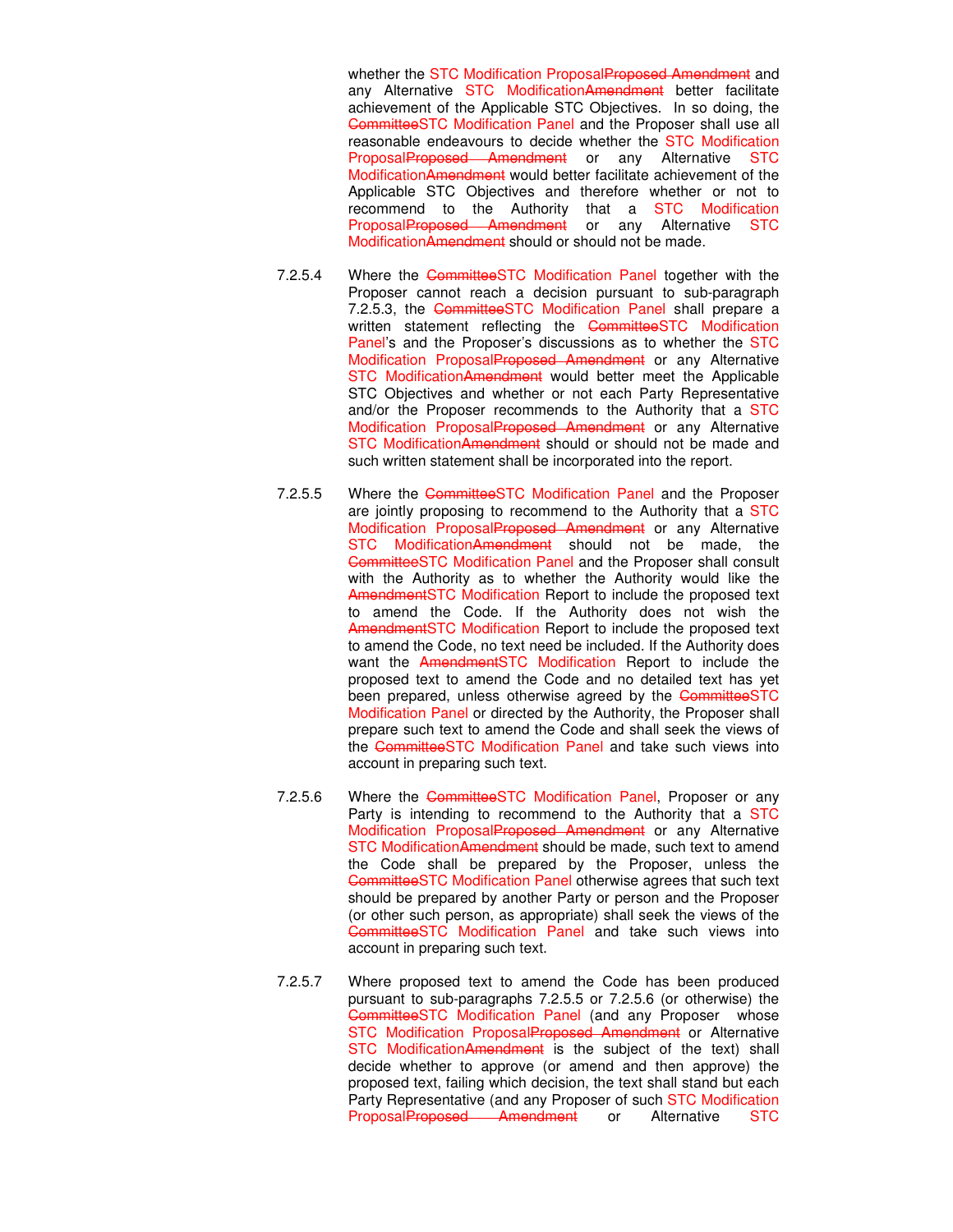ModificationAmendment that is the subject of the text) shall prepare written representations giving its own opinion on such text.

- 7.2.5.8 Following completion of the steps set out in sub-paragraphs 7.2.5.2 to 7.2.5.7 above (where relevant), the CommitteePanel Secretary shall prepare an initial version of the AmendmentSTC Modification Report setting out:
	- (a) the STC Modification ProposalProposed Amendment and any Alternative STC ModificationAmendments; the Workgroup Report and recommendations,
	- (b) the recommendation of the CommitteeSTC Modification Panel (or, where the CommitteeSTC Modification Panel and/or the Proposer are not in agreement, the separate statement prepared pursuant to sub-paragraph 7.2.5.4) as to whether or not such STC Modification ProposalProposed Amendment or any Alternative STC ModificationAmendment should be made, including the CommitteeSTC Modification Panel's and Proposer's analysis of whether (and, if so, to what extent) the STC Modification ProposalProposed Amendment or any Alternative STC ModificationAmendment would better facilitate achievement of the Applicable STC Objectives and the views and rationale in respect thereof;
	- (c) draft text prepared pursuant to sub-paragraph 7.2.5.7 and any representations on such text where relevant;
	- (d) a summary of the CommitteeSTC Modification Panel's and Proposer's Assessment(s) provided pursuant to subparagraph 7.2.5.2;
	- (e) the proposed Implementation Date of the STC Modification ProposalProposed Amendment or any Alternative STC ModificationAmendments as agreed by the CommitteeSTC Modification Panel, failing which, as shall be proposed by the Proposer and, in the latter case, accompanied by the written representation of the CommitteeSTC Modification Panel and any Proposer giving their own opinion as to what the Implementation Date should be; and
	- (f) (to the extent that such matters are not included pursuant to sub-paragraph (d)), an analysis of:
		- (i) the impact of the STC Modification ProposalProposed Amendment and any Alternative STC ModificationAmendment on the BSC, CUSC and Core Industry Documents, Code Procedures and contents of any Interface Agreement or TO Construction Agreement;
		- (ii) the changes which would be required to give effect to the STC Modification ProposalProposed Amendment and any Alternative STC ModificationAmendment in relation to the BSC, CUSC and Core Industry Documents, Code Procedures and contents of any Interface Agreement or TO Construction Agreement;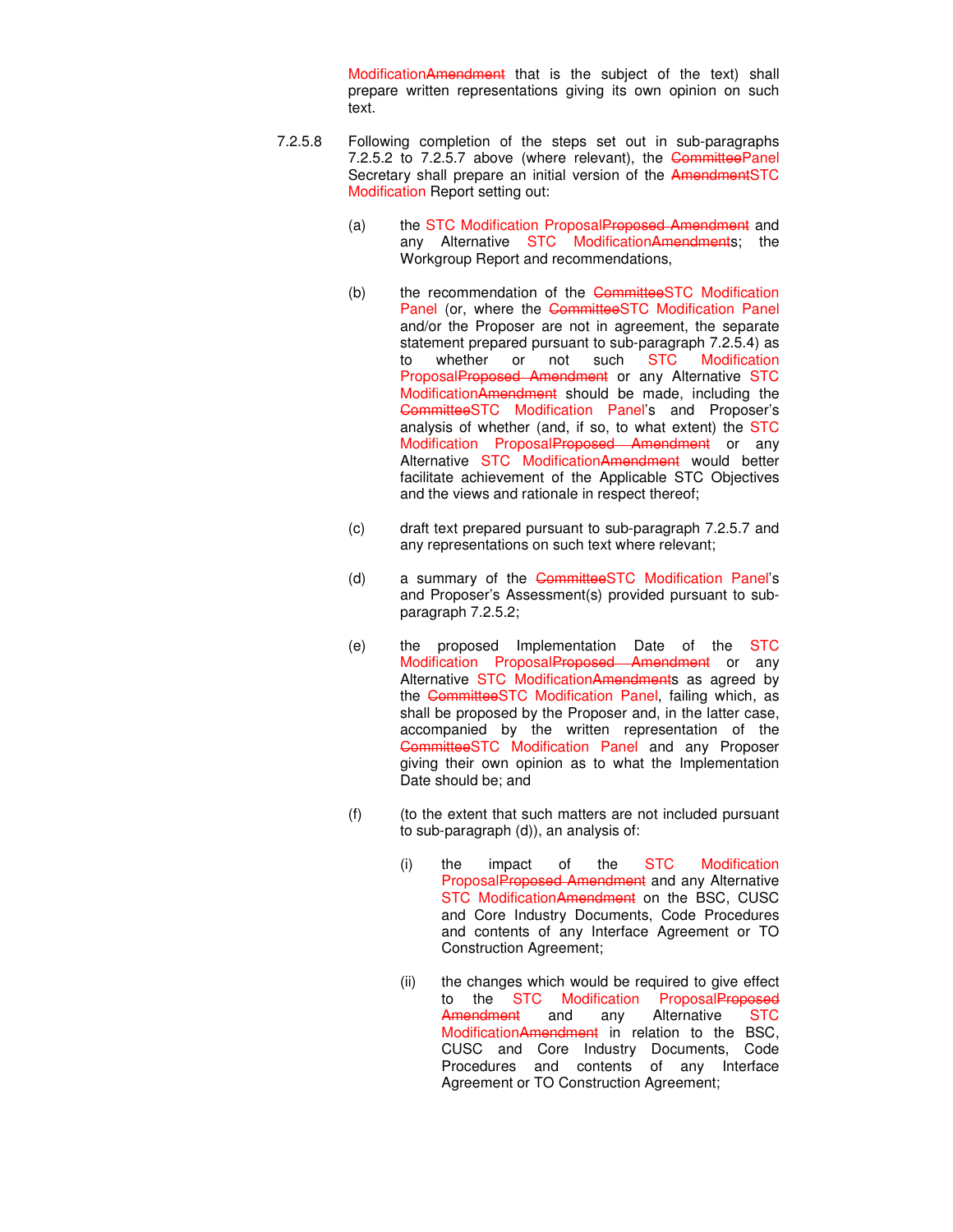- (iii) the mechanism and likely timescale for making the changes referred to in sub-paragraph (ii);
- (iv) the changes or developments which would be required to central computer systems and, if practicable, processes used in connection with the operation of arrangements established under the BSC, CUSC and Core Industry Documents;
- (v) the mechanism and likely timescale for making the changes referred to in sub-paragraph (iv);
- (vi) an estimate of the costs associated with making and delivering the changes referred to in subparagraphs (ii) and (iv), such costs being expected to relate to: for (ii), the costs of implementing amendments to the BSC, CUSC and Core Industry Document(s), Code Procedures, Interface Agreement and TO Construction Agreement, and for (iv), the costs of changes to computer systems and possibly processes which are established for the operation of the BSC, CUSC and Core Industry Documents,

together with a summary of representations of the CommitteeSTC Modification Panel and the Proposer in relation to such matters,

(here referred to as the "**Initial AmendmentSTC Modification Report**") which Initial AmendmentSTC Modification Report shall be approved and amended as appropriate by the CommitteeSTC Modification Panel (save for the contents of those sections where representations are to be provided by each Party Representative in its own capacity as specified above).

- 7.2.5.9 Pursuant to sub-paragraph 7.2.5.8, the CommitteePanel Secretary shall circulate the Initial AmendmentSTC Modification Report to each of the Party Representatives and invite each of the Party Representatives to provide its Assessment, such Assessment to be provided in a consistent manner and including such information as is contained within the CommitteeSTC Modification Panel's Assessment provided in accordance with sub-paragraph 7.2.5.2. Should a Party Representative decide to provide an Assessment in accordance with this sub-paragraph 7.2.5.9 the Party Representative shall provide such assessment in accordance with the timescales specified by the CommitteePanel Secretary when circulating the Initial AmendmentSTC Modification Report.
- 7.2.5.10 Pursuant to sub-paragraph 7.2.5.9, the CommitteePanel Secretary shall:
	- (a) Incorporate any Assessments provided by Party Representatives pursuant to 7.2.5.9 into the Initial Assessment Report in so doing forming a proposed AmendmentSTC Modification Report (here referred to as the "**Proposed AmendmentSTC Modification Report**")
	- (b) circulate the Proposed AmendmentSTC Modification Report to each of the Party Representatives, any persons designated by the Authority under sub-paragraph 7.2.2.1(b) and such persons or bodies as have responsibility for progressing changes to the BSC, CUSC and Core Industry Documents and publish it on the Code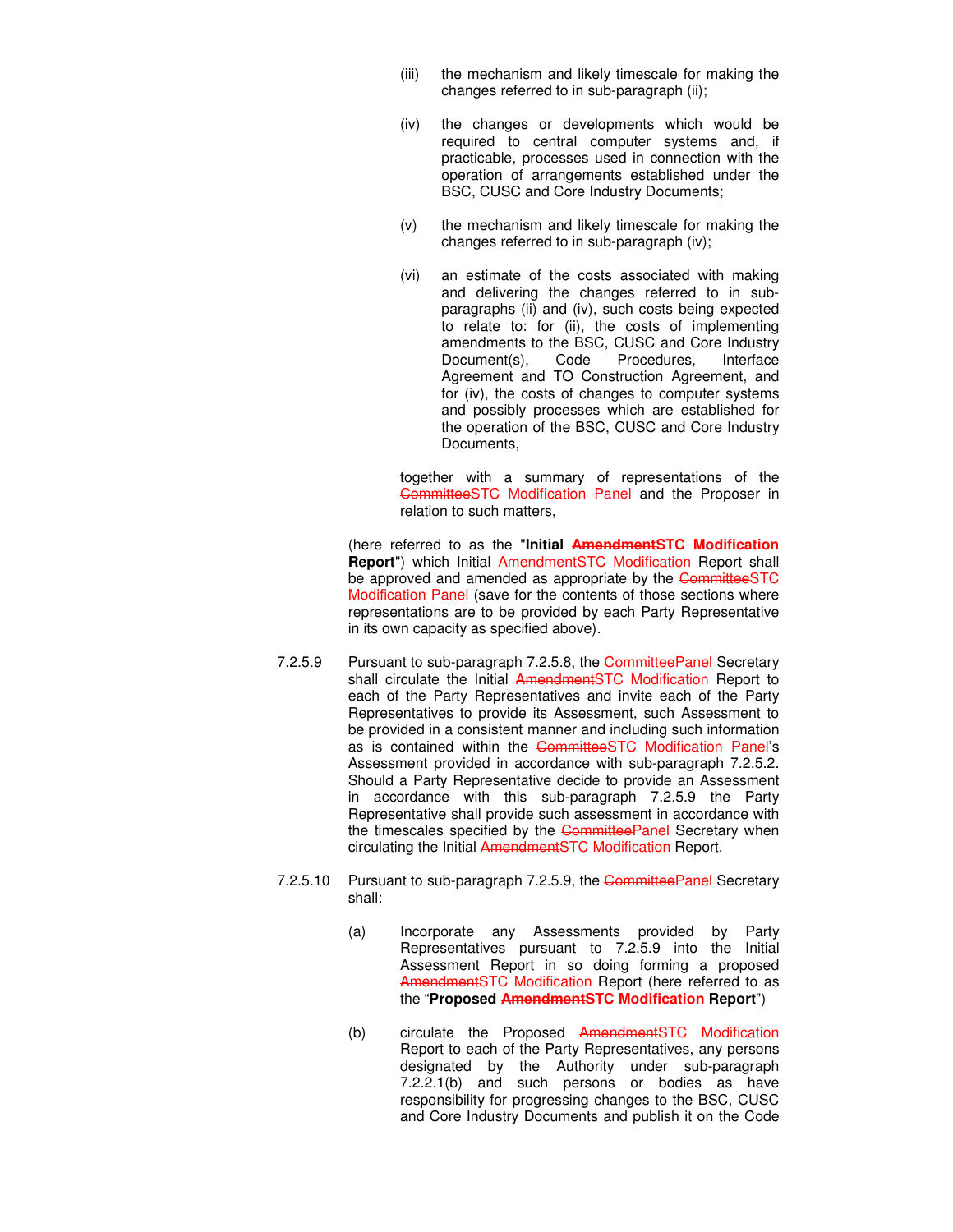Website or otherwise in such manner as may be deemed appropriate by the Party Representatives to bring it to the attention of other persons who may have a relevant interest in the STC Modification ProposalProposed Amendment or any Alternative STC ModificationAmendment:

- (c) invite representations in relation to the Proposed AmendmentSTC Modification Report within such period as the CommitteeSTC Modification Panel shall determine (and, in any event, not more than one month); and
- (d) on receipt of representations pursuant to sub-paragraph (b), prepare a summary of such representations.
- 7.2.5.11 Pursuant to sub-paragraph 7.2.5.10, the CommitteeSTC Modification Panel shall consider the representations made in response to the Proposed AmendmentSTC Modification Report and shall instruct the CommitteePanel Secretary to make such changes to the Proposed AmendmentSTC Modification Report as may be agreed by the CommitteeSTC Modification Panel (save for the contents of those sections where representations are to be provided by each Party Representative, the Proposer or other person designated by the Authority under sub-paragraph 7.2.2.1(b) (where appropriate) in its own capacity, as specified above, in which case such Party Representative may, after notifying the CommitteeSTC Modification Panel, direct the CommitteePanel Secretary to make reasonable changes to its representations). When the STC Modification Panel considers that any minor changes to the legal text contained in the STC Modification Report are necessary (such as changes of a typographical, grammatical or clarificatory nature) it shall be entitled to instruct the Panel Secretary to make such changes. Where the STC Modification Panel considers a change to the legal text contained in the STC Modification Report to be necessary, but such changes are not minor changes, the STC Modification Panel shall instruct the Panel Secretary to prepare revised legal text incorporating such changes and circulate that revised legal text to, and invite representations from, those persons to whom the Proposed STC Modification Report was circulated pursuant to sub-paragraph 7.2.5.10(b). Representations shall be provided within such period as the STC Modification Panel shall determine and, upon receipt, shall be dealt with in accordance with subparagraph 7.2.5.10(d) and this sub-paragraph 7.2.5.11.
- 7.2.5.12 Following the process referred to in sub-paragraph 7.2.5.11, the Proposed AmendmentSTC Modification Report shall be referred to as the **"AmendmentSTC Modification Report"**. The CommitteePanel Secretary shall finalise the AmendmentSTC Modification Report and attach the summary of representations prepared pursuant to sub-paragraph 7.2.5.10(d) (together with the actual representations received), to the AmendmentSTC Modification Report and shall promptly:
	- (a) submit such AmendmentSTC Modification Report to the Authority; and
	- (b) copy such AmendmentSTC Modification Report to each of the Party Representative, the Proposer, persons designated by the Authority under sub-paragraph 7.2.2.1(b) and each owner of the BSC, CUSC and Core Industry Documents and post it on the Code Website.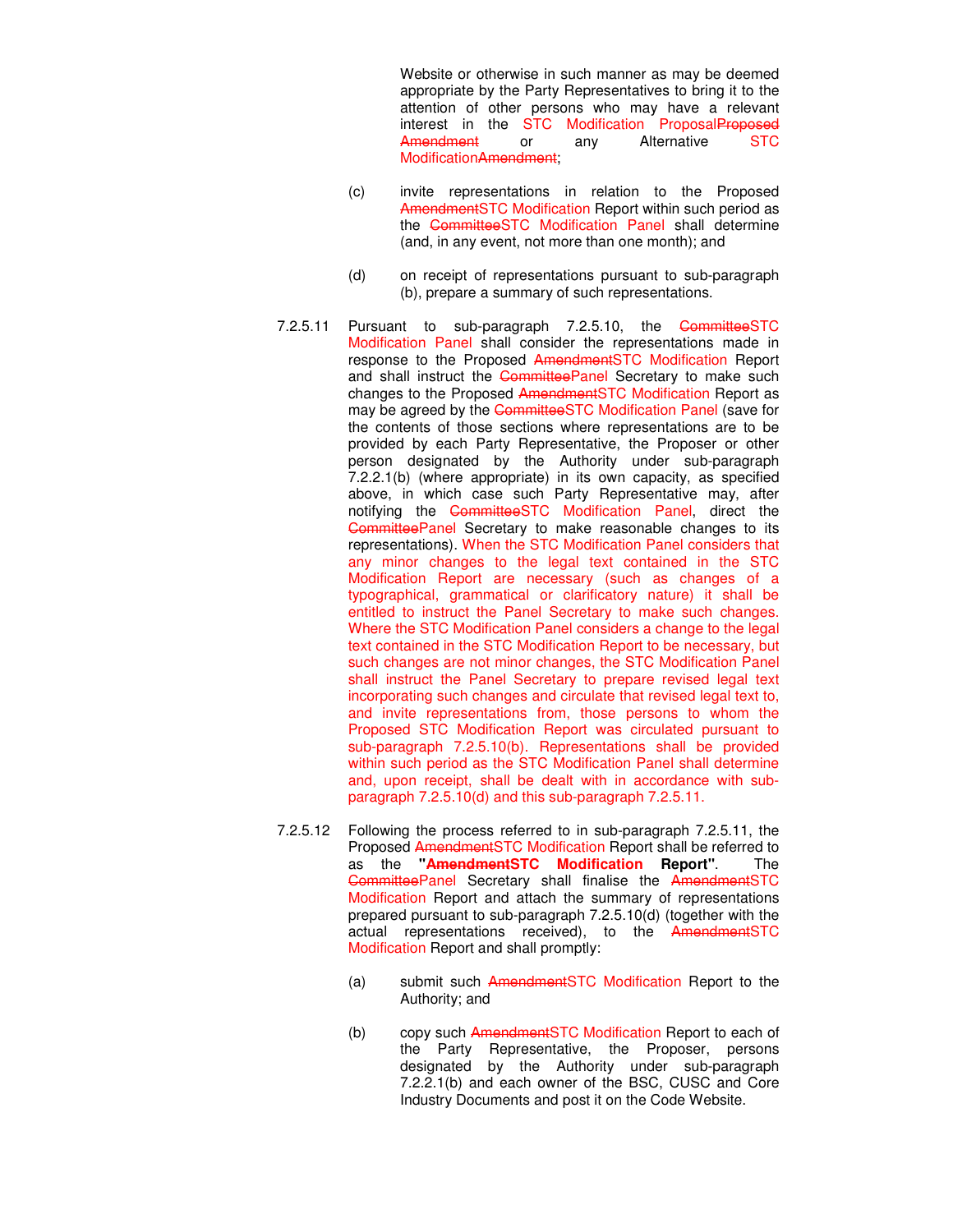- 7.2.5.13 Each Amendment STC Modification Report shall be addressed and furnished to the Authority and none of the facts, opinions or statements contained in such AmendmentSTC Modification Report may be relied upon by any other person.
- 7.2.5.14 NGET shall copy any notice received by it from the Authority following submission of the AmendmentSTC Modification Report in relation to the approval (or otherwise) of a STC Modification ProposalProposed Amendment or any Alternative STC ModificationAmendment to each of the Party Representatives and persons designated by the Authority under sub-paragraph 7.2.2.1(b) and the CommitteePanel Secretary shall publish such notice on the Code Website.

#### 7.2.6 **Urgent STC Modification ProposalProposed Amendments**

- 7.2.6.1 Any Party or the Proposer (where the Proposer is not a Party) may:
	- (a) recommend to the CommitteeSTC Modification Panel that a proposal to amend the Code be treated as an Urgent STC Modification ProposalProposed Amendment and provide a suggested timetable in relation to same; or
	- (b) request that the CommitteePanel Secretary convenes a CommitteeSTC Modification Panel Meeting by such means as are reasonably practicable to obtain the agreement of the CommitteeSTC Modification Panel (or otherwise) that the proposal be treated as an Urgent STC Modification ProposalProposed Amendment; or
	- (c) where a CommitteeSTC Modification Panel Meeting cannot be arranged pursuant to sub-paragraph (b) above due to lack of agreement on the part of the Party Representatives, itself refer the proposal to the Authority for determination as to whether such proposal may be treated as an Urgent STC Modification ProposalProposed Amendment and, if so, as to the procedure and timetable which should apply in respect thereof and, in doing so, shall state that the CommitteeSTC Modification Panel has not considered the matter.
- 7.2.6.2 If the CommitteeSTC Modification Panel decides that such proposal should be treated as an Urgent STC Modification ProposalProposed Amendment pursuant to sub-paragraph 7.2.6.1, the CommitteeSTC Modification Panel shall promptly consult with the Authority as to whether such proposal should be treated as an Urgent STC Modification ProposalProposed Amendment and, if so, as to the procedure and timetable which should apply in respect thereof.
- 7.2.6.3 If the CommitteeSTC Modification Panel is not in agreement pursuant to sub-paragraph 7.2.6.1 that a proposal be treated as an Urgent STC Modification ProposalProposed Amendment, any Party may itself refer the matter to the Authority but, in doing so, shall state that the CommitteeSTC Modification Panel do not recommend that the proposal be treated as an Urgent STC Modification ProposalProposed Amendment.
- 7.2.6.4 The CommitteeSTC Modification Panel shall: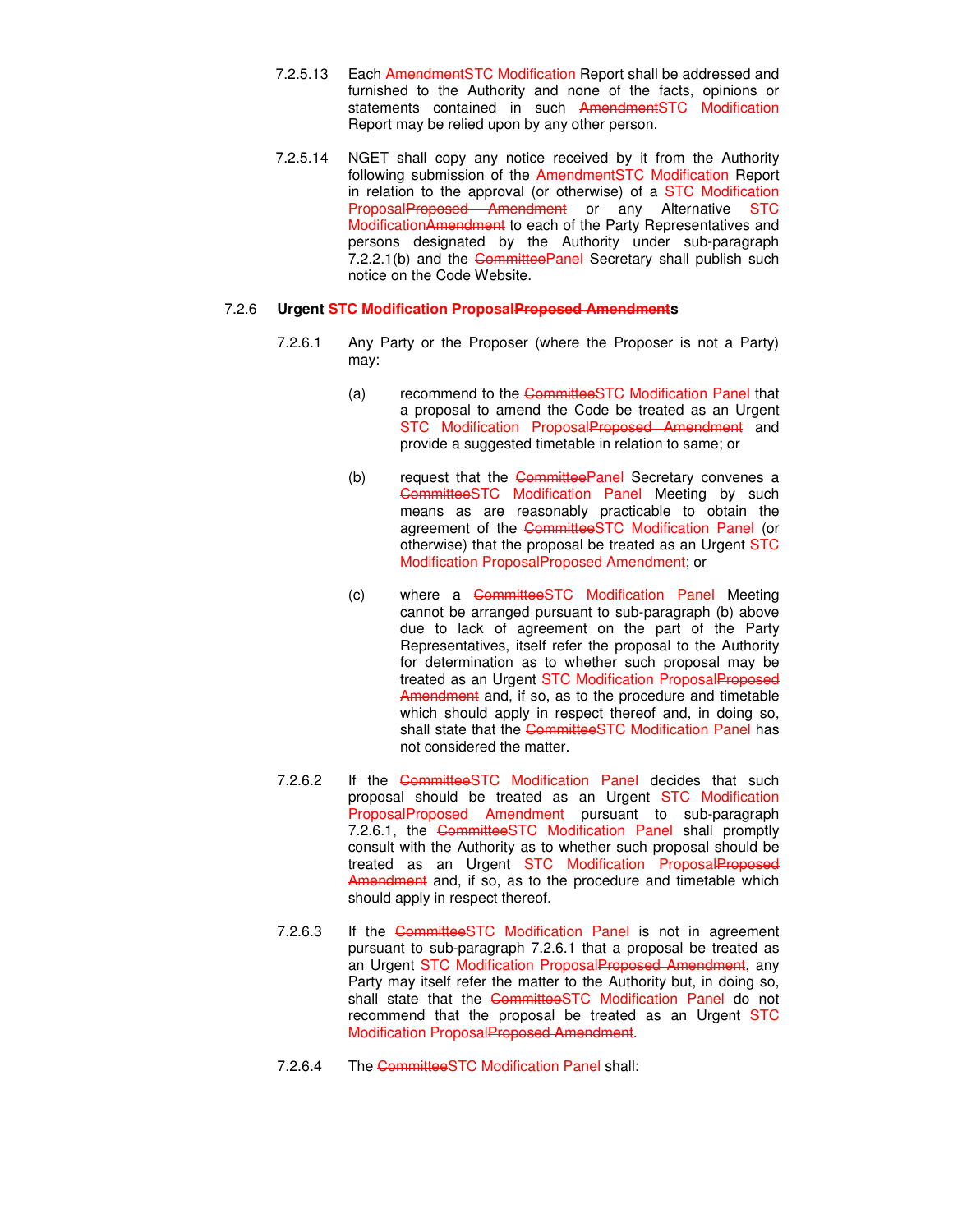- (a) not treat any proposal as an Urgent STC Modification ProposalProposed Amendment except with the prior consent of the Authority;
- (b) comply with the procedure and timetable in respect of any Urgent STC Modification ProposalProposed Amendment approved by the Authority; and
- (c) comply with any instruction of the Authority issued in<br>respect of such Urgent STC Modification respect of such Urgent STC Modification ProposalProposed Amendment.
- 7.2.6.5 For the purposes of this sub-paragraph 7.2.6, the procedure and timetable in respect of an Urgent STC Modification ProposalProposed Amendment may (with the approval of the Authority pursuant to sub-paragraphs 7.2.6.2 or 7.2.6.3) deviate from all or part of the AmendmentSTC Modification Procedures (save for this sub-paragraph 7.2.6) or follow any other procedure or timetable approved by the Authority.
- 7.2.6.6 Any AmendmentSTC Modification Report (unless the Authority states that this is not required pursuant to sub-paragraphs 7.2.6.2 or 7.2.6.3) in respect of an Urgent STC Modification ProposalProposed Amendment (as relevant pursuant to subparagraph 7.2.6.5) shall include a statement as to why the CommitteeSTC Modification Panel or the Proposer (as relevant) believes that such proposal should be treated as an Urgent STC Modification ProposalProposed Amendment and the extent to which the procedure followed deviated from the other AmendmentSTC Modification Procedures that would apply to a STC Modification ProposalProposed Amendment.
- 7.2.6.7 The CommitteeSTC Modification Panel shall respectively take all reasonable steps to ensure that an Urgent STC Modification ProposalProposed Amendment is considered, evaluated and (subject to the approval of the Authority) implemented as soon as reasonably practicable, having regard to the urgency of the matter and, for the avoidance of doubt, an Urgent STC Modification ProposalProposed Amendment may (subject to the approval of the Authority) result in an amendment to the Code being made on the day on which such proposal is submitted.

#### 7.2.7 **AmendmentSTC Modification Register**

- 7.2.7.1 The CommitteePanel Secretary shall establish and maintain a register (the "**AmendmentSTC Modification Register**") which shall record, in such form as the CommitteeSTC Modification Panel may determine, the matters set out in sub-paragraph 7.2.7.3.
- 7.2.7.2 The purpose of the AmendmentSTC Modification Register shall be to assist the CommitteeSTC Modification Panel in the operation of the AmendmentSTC Modification Procedures under this Code and to enable the Parties and other interested third parties (including any person designated by the Authority under sub-paragraph 7.2.2.1(b)) to be reasonably informed of the progress of  $STC$ Modification ProposalProposed Amendments including any Alternative STC ModificationAmendments, Urgent STC Modification ProposalProposed Amendments and Approved STC ModificationsAmendments from time to time.
- 7.2.7.3 The AmendmentSTC Modification Register shall record: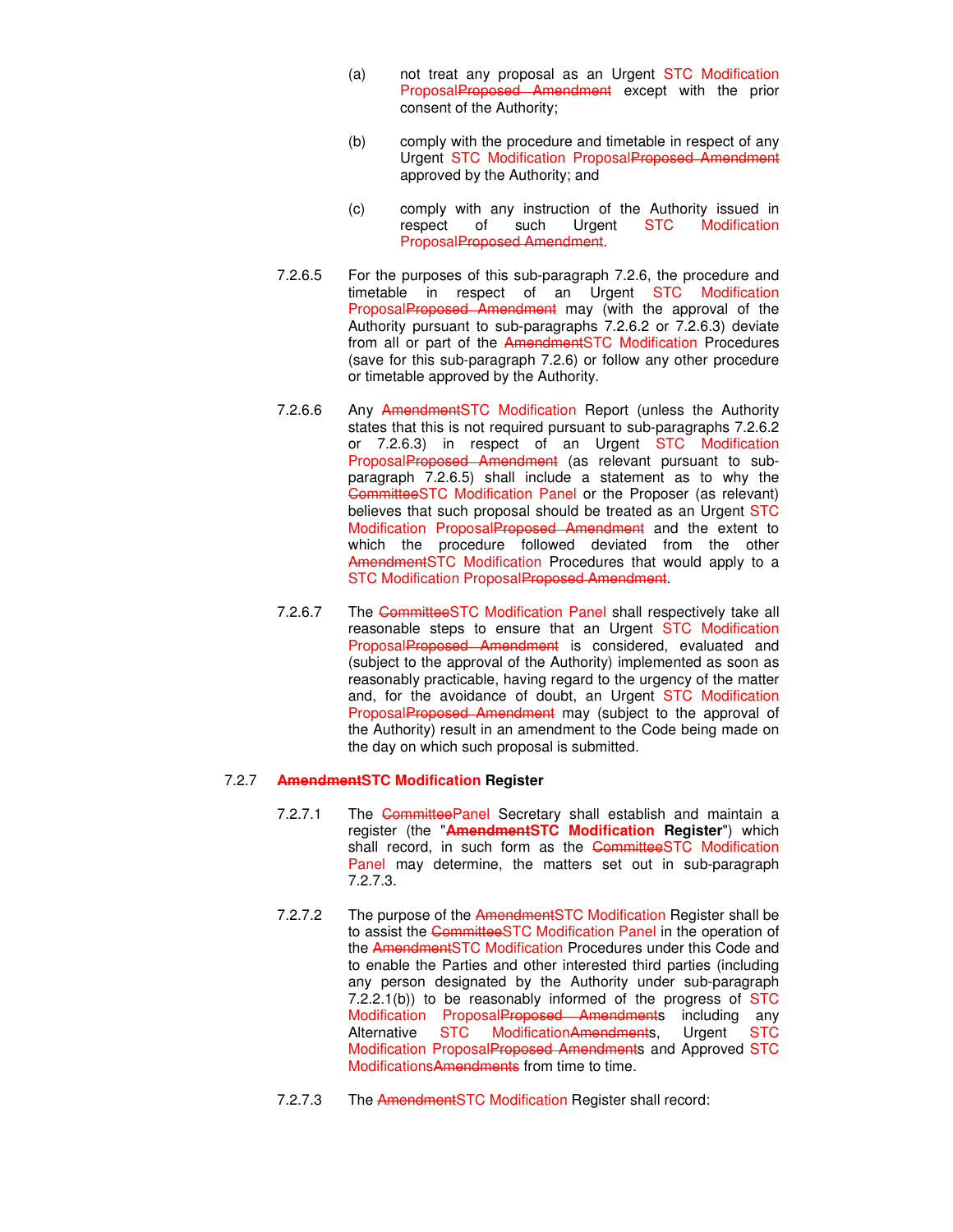- (a) details of each STC Modification ProposalProposed Amendment and any Alternative STC ModificationAmendment or Urgent STC Modification ProposalProposed Amendment (including the name of the Proposer, the date of the STC Modification ProposalProposed Amendment or any Alternative STC ModificationAmendment or Urgent STC Modification ProposalProposed Amendment and a brief description of the STC Modification ProposalProposed Amendment or any Alternative STC ModificationAmendment) or Urgent STC Modification ProposalProposed Amendment:
- (b) the current status and progress of each STC Modification ProposalProposed Amendment or any Alternative STC ModificationAmendment or Urgent STC Modification ProposalProposed Amendment and the anticipated date for reporting to the Authority in respect thereof;
- (c) the current status and progress of each Approved STC ModificationAmendment; and
- (d) such other matters as the CommitteeSTC Modification Panel may consider appropriate from time to time in order to achieve the purposes set out in sub-paragraph 7.2.7.2.
- 7.2.7.4 The AmendmentSTC Modification Register shall, in addition to those matters set out in sub-paragraphs 7.2.7.3, also include details of:
	- (a) each STC Modification ProposalProposed Amendment or any Alternative STC Modification Amendment which has been withdrawn pursuant to sub-paragraph 7.2.2.6 or rejected by the Authority; and
	- (b) each Approved STC ModificationAmendment which has been implemented pursuant to sub-paragraph 7.2.10,

for a period of six months after such withdrawal, rejection or implementation, or such longer period as the CommitteeSTC Modification Panel may determine.

7.2.7.5 The CommitteePanel Secretary shall publish the AmendmentSTC Modification Register (as updated from time to time and indicating the revisions since the previous issue) on the Code Website or (in the absence, for whatever reason, of the Code Website) in such other manner and with such frequency (being not less than once per month) as the CommitteeSTC Modification Panel may agree, in order to bring it to the attention of interested third parties and send a copy of same to each of the Party Representatives and any person designated by the Authority under sub-paragraph 7.2.2.1(b).

#### 7.2.8 **Monthly Progress Report**

7.2.8.1 The CommitteeSTC Modification Panel shall prepare and submit to the Authority each month (or such less frequent period as shall be agreed with the Authority if there is no material matter arising to report) a report (to be known as the "**Progress Report**") setting out the matters referred to in sub-paragraph 7.2.8.2 in respect of the preceding month (or such longer period, as applicable) and the CommitteePanel Secretary shall then send a copy of the Progress Report to each Party Representative and persons designated by the Authority under sub-paragraph 7.2.2.1(b).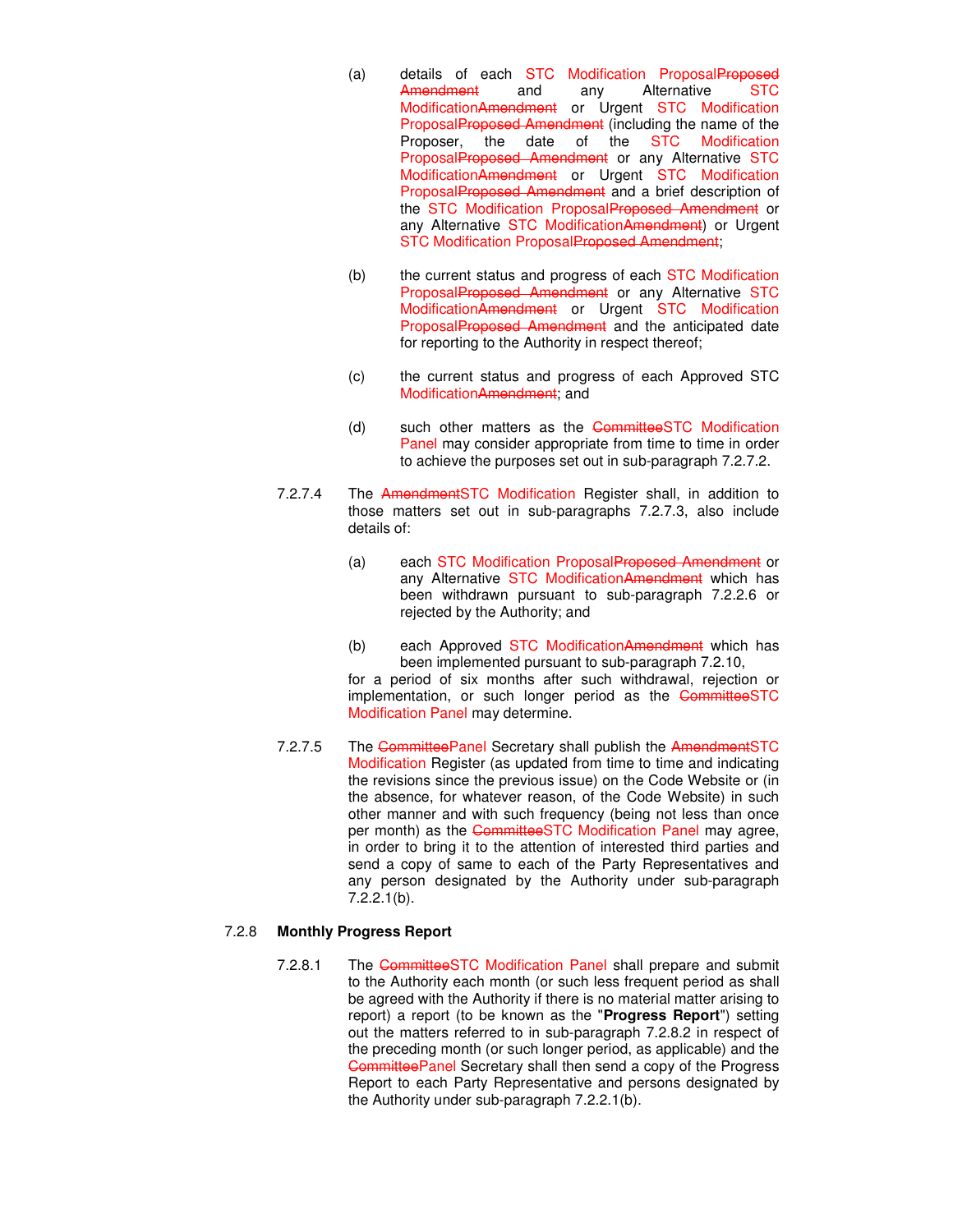- 7.2.8.2 The Progress Report shall contain:
	- (a) the current version of the AmendmentSTC Modification Register;
	- (b) details of the scheduling and timetable for consideration of each STC Modification ProposalProposed Amendment or any Alternative STC ModificationAmendment or Urgent STC Modification ProposalProposed Amendment and completion of the AmendmentSTC Modification Report in respect thereof in the context of all other current STC Modification ProposalProposed Amendments or any Alternative STC ModificationAmendment or Urgent STC Modification ProposalProposed Amendment (including an indication of the priority that the CommitteeSTC Modification Panel affords to and between such proposals);
	- (c) details of any decision to amalgamate STC Modification ProposalProposed Amendments under sub-paragraph 7.2.3.4;
	- (d) details of any circumstances which lead the CommitteeSTC Modification Panel or any Party to believe that the Implementation Date for an Approved STC ModificationAmendment is unlikely to be met and, if so, why;
	- (e) such other matters as the Authority may request to be included from time to time; and
	- (f) the basis for each of the decisions referred to above.
- 7.2.8.3 In the event that the Authority at any time submits a written request to the CommitteeSTC Modification Panel to provide to it any information with respect to consideration or progress of any STC Modification Proposal Proposed Amendment, Alternative STC<br>Modification Amendment or Urgent STC Modification ModificationAmendment or Urgent STC Modification ProposalProposed Amendment, the CommitteeSTC Modification Panel shall promptly comply with such request.
- 7.2.8.4 If, following discussion with the CommitteeSTC Modification Panel, the Authority issues a notice to the CommitteePanel Secretary requesting the CommitteeSTC Modification Panel:
	- (a) not to amalgamate STC Modification ProposalProposed Amendments as set out in the Progress Report; or
	- (b) to amend the timetable for a STC Modification ProposalProposed Amendment or any Alternative STC ModificationAmendment or Urgent STC Modification ProposalProposed Amendment (including the priority afforded to and between such proposals),

the CommitteePanel Secretary shall send a copy of the notice to each Party, Party Representative and any person designated by the Authority under sub-paragraph 7.2.2.1(b)). The CommitteeSTC Modification Panel shall comply with such notice.

7.2.8.5 The CommitteePanel Secretary shall publish each Progress Report on the Code Website within seven Business Days after it is sent to the Authority, provided that the CommitteePanel Secretary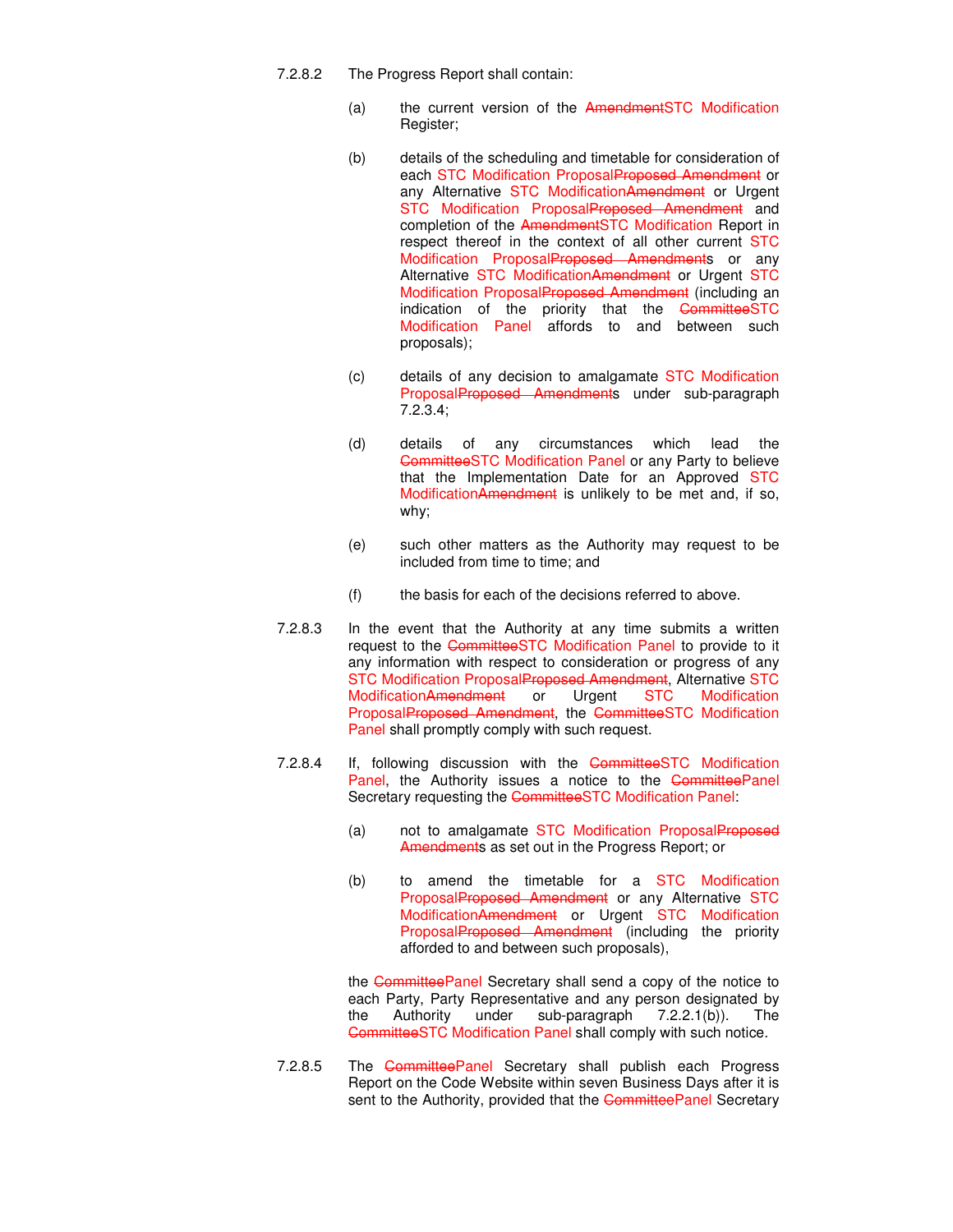shall exclude therefrom any notice issued by the Authority pursuant to this paragraph 7.

#### 7.2.9 **Change Co-ordination**

- 7.2.9.1 The CommitteeSTC Modification Panel shall establish (and, where appropriate, revise from time to time) joint working arrangements with each panel or other body responsible for proposing change to the BSC, CUSC or Core Industry Document, to facilitate the identification, co-ordination, making and implementation of change to the BSC, CUSC or Core Industry Document or such other designated documents consequent on an amendment to the Code, in a full and timely manner. Such working arrangements shall include, without limitation, inviting representatives from panels and bodies referred to in this sub-paragraph 7.2.9.1 to participate in any Workgroups established or discussions with the CommitteeSTC Modification Panel or any Party pursuant to this paragraph 7, when the CommitteeSTC Modification Panel or a Party or Parties otherwise identify the likelihood of an impact of a STC Modification ProposalProposed Amendment and any Alternative STC ModificationAmendment, on the BSC, CUSC, Core Industry Document or such other designated document.
- 7.2.9.2 The working arrangements referred to in sub-paragraph 7.2.9.1 shall be such as enable the consideration, development and evaluation of STC Modification ProposalProposed Amendments and Alternative STC ModificationAmendments, and the implementation of Approved STC ModificationsAmendments, to proceed in a full and timely manner and enable changes to the BSC, CUSC or Core Industry Document or other designated documents consequent on an Approved STC ModificationAmendment to be made and given effect wherever possible (subject to any necessary consent of the Authority) at the same time as such Approved STC ModificationAmendment is made and given effect.

#### 7.2.10 **Implementation**

- 7.2.10.1 Upon service by NGET to the Parties and any person designated by the Authority under sub-paragraph 7.2.2.1(b), of a signed notice of amendment in accordance with a direction of the Authority issued pursuant to NGET's Transmission Licence, the Code shall be amended in accordance with the terms of such notice.
- 7.2.10.2 An amendment to the Code shall take effect from the date and time as specified in the notice referred to in sub-paragraph 7.2.10.1 or, in the absence of any such specified time and date, 00:00 hours on the day next following the date of service of such notice.
- 7.2.10.3 The Parties shall be responsible for implementing any Approved STC ModificationAmendment in accordance with this subparagraph 7.2.10.
- 7.2.10.4 The Relevant Parties to Code Procedures shall as soon as reasonably practicable make such amendments to Code Procedures or adopt such new Code Procedures as are necessary to give full and timely effect to an Approved STC ModificationAmendment by the Implementation Date.
- 7.2.10.5 In relation to Approved STC ModificationsAmendments: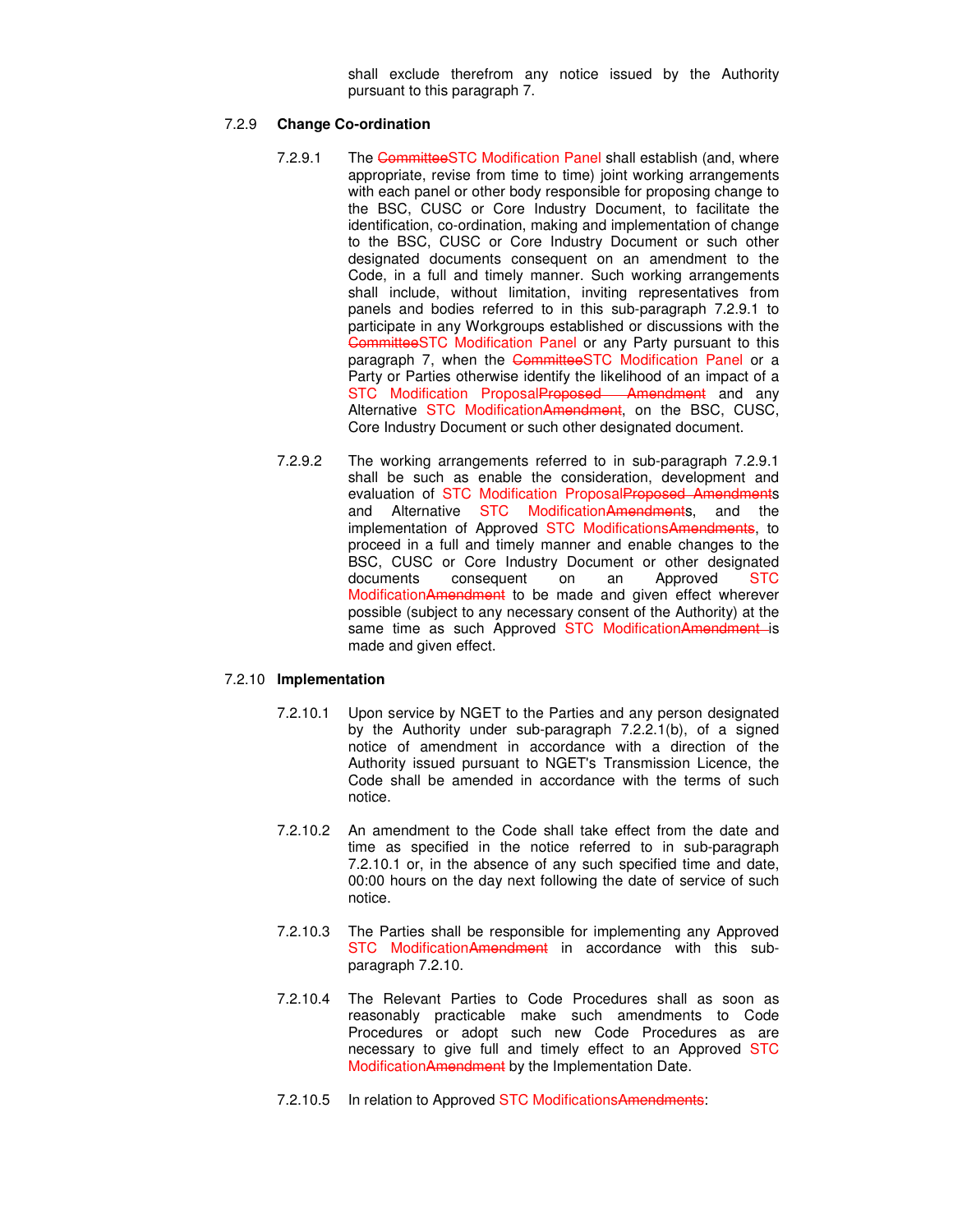- (a) each Party shall use its reasonable endeavours to progress changes made to the BSC, CUSC and Core Industry Documents (to the extent that it is a party to them) in order to give full and timely effect to an amendment to the Code by the Implementation Date;
- (b) each Party shall do what is required to those of its systems and processes which support the operation of the Code as may be necessary in order to give full and timely effect to an amendment to the Code by the Implementation Date; and
- (c) each Party must keep the CommitteeSTC Modification Panel informed of any matter that may affect the ability for the Implementation Date to be met.
- 7.2.10.6 Without prejudice to the obligations of the Parties under this subparagraph 7.2.10, the Implementation Date may be extended or shortened with the prior approval of, or at the direction of, the Authority.
- 7.2.10.7 The CommitteeSTC Modification Panel or any Party shall apply to the Authority for an extension of the Implementation Date if it becomes aware of any circumstances that are likely to cause a delay in the implementation of an Approved STC ModificationAmendment.
- 7.2.10.8 An amendment made pursuant to and in accordance with this paragraph 7.2 shall not be impaired or invalidated in any way by any inadvertent failure to comply with or give effect to this subparagraph 7.2.10.

#### 7.3 **Amendment and Creation of Code Procedures**

- 7.3.1 The Relevant Party Representatives may amend (whether by way of modification, deletion, addition, replacement or otherwise) existing Code Procedures or create additional Code Procedures subject to and in accordance with the procedures set out in this paragraph 7.3.
- 7.3.2 The Relevant Party Representatives may only make amendments to existing Code Procedures or create additional Code Procedures if and to the extent that:
	- 7.3.2.1 the amendment or addition falls within the terms and arrangements set out in Standard Condition B12; and
	- 7.3.2.2 the amendment or addition does not impair, frustrate or invalidate the provisions of the Code; and
	- 7.3.2.3 the amendment or addition does not impose new obligations or liabilities or restrictions of a material nature on Relevant Parties which are not subsidiary to the rights and obligations of the Relevant Parties under the Code; and
	- 7.3.2.4 the amendment or addition is not inconsistent or in conflict with the Code, Transmission Licence Conditions or other relevant statutory requirements; and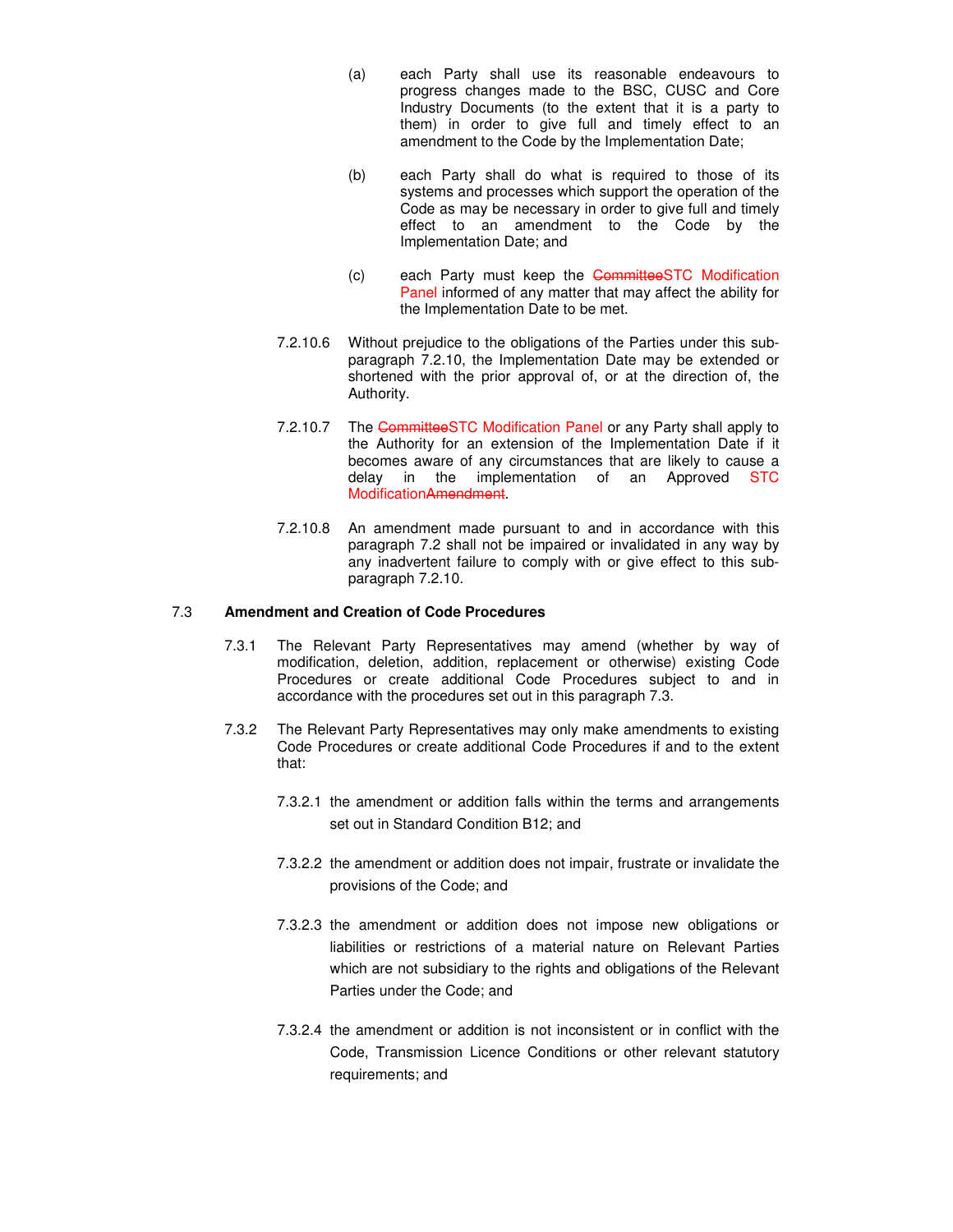- 7.3.2.5 the Relevant Party Representatives deem that the amendment or addition is appropriate to support compliance with the Code.
- 7.3.3 All Relevant Party Representatives shall use reasonable endeavours to agree between themselves any amendment to an existing Code Procedure or creation of a new Code Procedure that is proposed by a Relevant Party.
- 7.3.4 The Relevant Party Representatives may agree an amendment to an existing Code Procedure or creation of a new Code Procedure under this paragraph 7.3 despite the prohibition in sub-paragraph 7.3.2.3 only where the Authority has notified the Relevant Party Representatives in writing that they may do so. The Relevant Party Representatives shall provide the Authority with such information as it may direct in order to inform its decision under this subparagraph 7.3.4.
- 7.3.5 Where the Relevant Party Representatives are unable to reach agreement pursuant to sub-paragraph 7.3.3, any such Relevant Party Representatives may promptly forward the matter as a Dispute to the Authority under Section H, paragraph 4.1 whereupon the Relevant Parties shall comply with such determination and direction as the Authority may make after taking such steps as the Authority may deem fit in order to make such direction (including, without limitation, seeking representations from the Relevant Parties and any other person and consulting on any potential amendment to an existing Code Procedure or creation of a new Code Procedure). The Relevant Parties shall be bound by such direction as the Authority shall make in relation to an amendment to a Code Procedure or creation of a new Code Procedure until such time as the Relevant Party Representatives can agree between themselves any changes pursuant to this paragraph 7.3.
- 7.3.6 For the avoidance of doubt, any direction made by the Authority pursuant to sub-paragraph 7.3.5 shall not constitute approval of any such amendment to a Code Procedure or creation of a new Code Procedure and any notice issued by the Authority pursuant to sub-paragraph 7.3.4 shall only constitute a waiver of such prohibition for the purpose of this Code and shall not constitute approval of the amendment to a Code Procedure or creation of a new Code Procedure in any other respect.
- 7.3.7 Where an amendment to a Code Procedure or the creation of a new Code Procedure is agreed pursuant to sub-paragraph 7.3.3 or directed pursuant to sub-paragraph 7.3.5 then the Relevant Party Representatives shall coordinate the sending of the text of the amended Code Procedure or new Code Procedure (and including the proposed effective date for such amendment or new Code Procedure), signed and dated by all Relevant Party Representatives, to the CommitteePanel Secretary (for and on behalf of all Relevant Parties).
- 7.3.8 Upon receipt of a signed amended Code Procedure or new Code Procedure pursuant to sub-paragraph 7.3.7, the CommitteePanel Secretary shall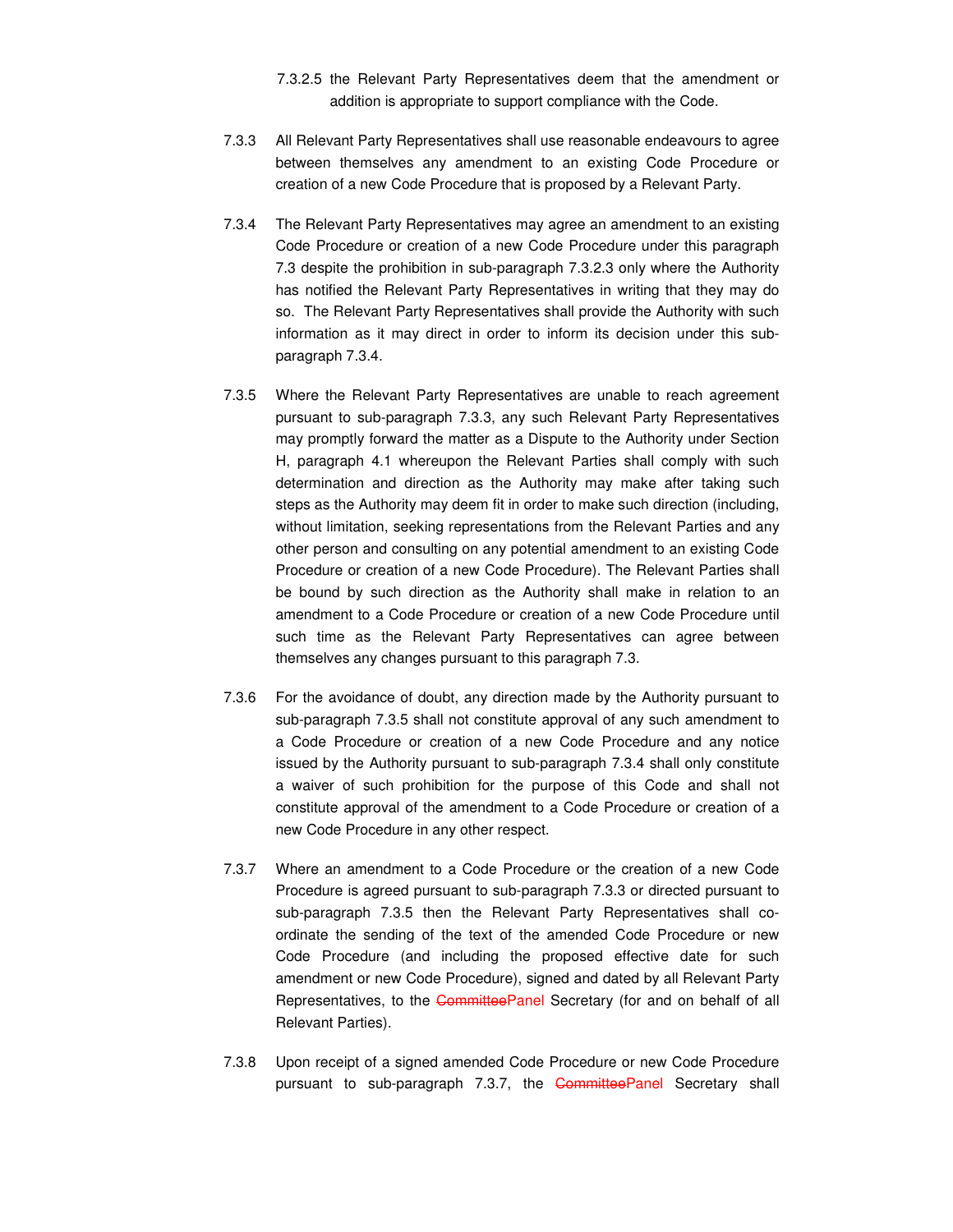immediately (and in any event prior to the effective date specified by the Relevant Parties in such amended Code Procedure or new Code Procedure):

- 7.3.8.1 send a copy of the amended Code Procedure or new Code Procedure to each of the Relevant Party Representatives and to the Authority;
- 7.3.8.2 update Schedule Two to include the relevant details of the amended Code Procedure or new Code Procedure;
- 7.3.8.3 send a notice containing a copy of the amended Schedule Two to the Authority, each of the Party Representatives and to such other person as the Authority may designate from time to time, upon the date of which notice, such amended Schedule shall be deemed to be an amendment to the Code for the purposes of this Section B;
- 7.3.8.4 post a copy of the amended Schedule Two on the Code Website; and
- 7.3.8.5 update the library of Code Procedures pursuant to Section A, paragraph 3.
- 7.3.9 An amendment to a Code Procedure or the addition of a new Code Procedure pursuant to this paragraph 7.3 shall take effect on the date specified in any notice issued pursuant to Section B, sub-paragraph 7.3.8.3.
- 7.3.10 Unless otherwise directed by the Authority, only the CommitteePanel Secretary shall be entitled to amend Schedule Two, and shall only be entitled to do so in accordance with and pursuant to sub-paragraph 7.3.8.

#### 7.4 **Publication**

- 7.4.1 Subject to this Section B, any representations submitted by a Party or other person pursuant to the AmendmentSTC Modification Procedures (including, without limitation, any STC Modification ProposalProposed Amendment. Alternative STC ModificationAmendment, Urgent STC Modification ProposalProposed Amendment, Assessment or representation or text in relation to any of these) may be made publicly available or disclosed to another Party or Parties or other persons pursuant to this Section B except as expressly requested by such Party or other person by notice in writing to the CommitteePanel Secretary (of which notice, the CommitteePanel Secretary shall then notify the other Parties and any persons designated under sub-paragraph 7.2.2.1(b)).
- 7.4.2 The Parties or, for the avoidance of doubt, the CommitteePanel Secretary, shall not be liable for any accidental publication of a representation made pursuant to sub-paragraph 7.2.5.
- 7.4.3 For the avoidance of doubt, all representations made pursuant to this paragraph 7 (whether or not marked confidential) may be sent to the Authority.
- 7.4.4 In addition to sub-paragraph 7.4.1, where any provision of this Section B provides for data, information or reports to be published or made available to Parties and/or other persons, the CommitteeSTC Modification Panel shall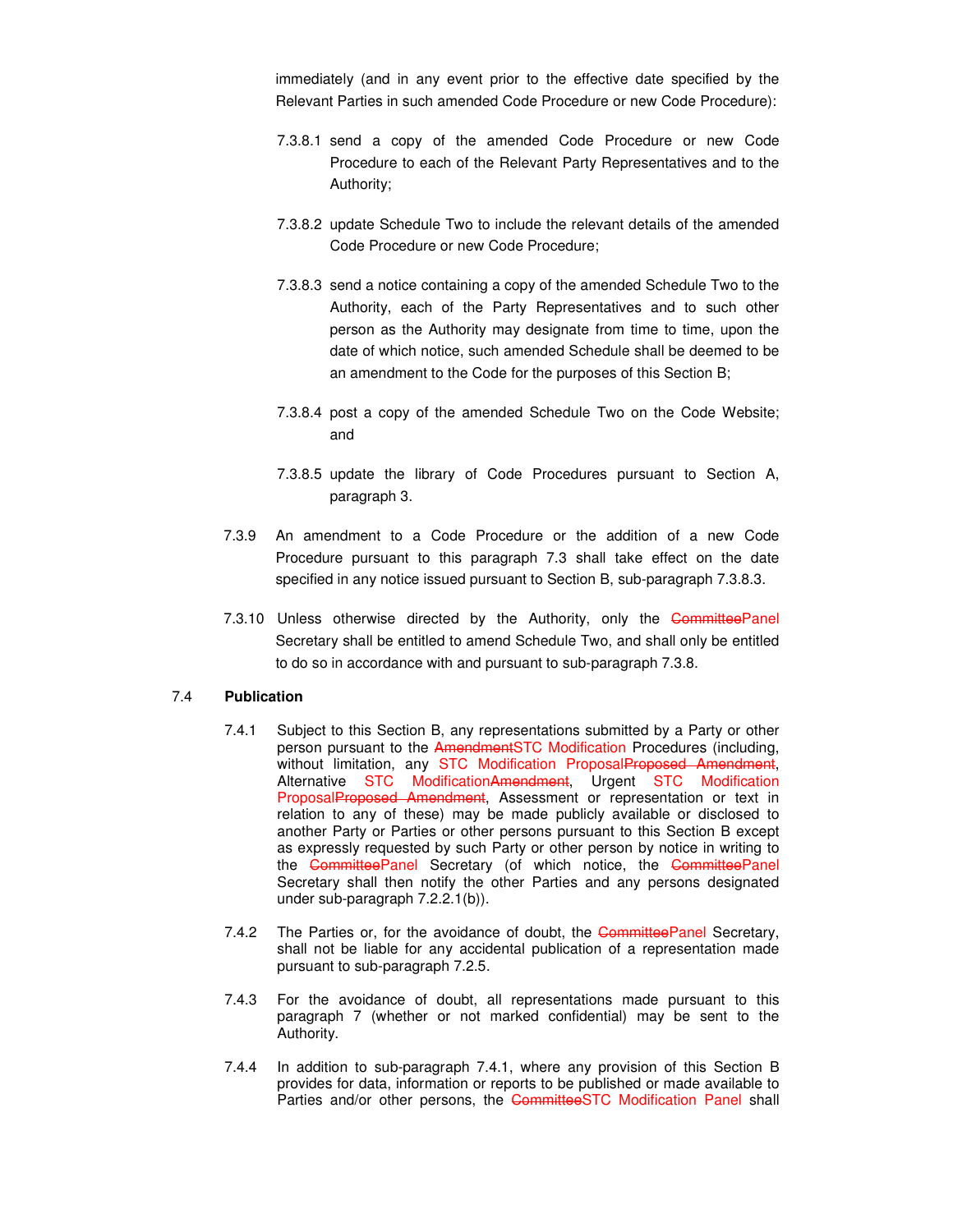exclude therefrom any matters in respect of which the Authority issues a notice to the CommitteePanel Secretary or Parties for the purposes of this paragraph 7.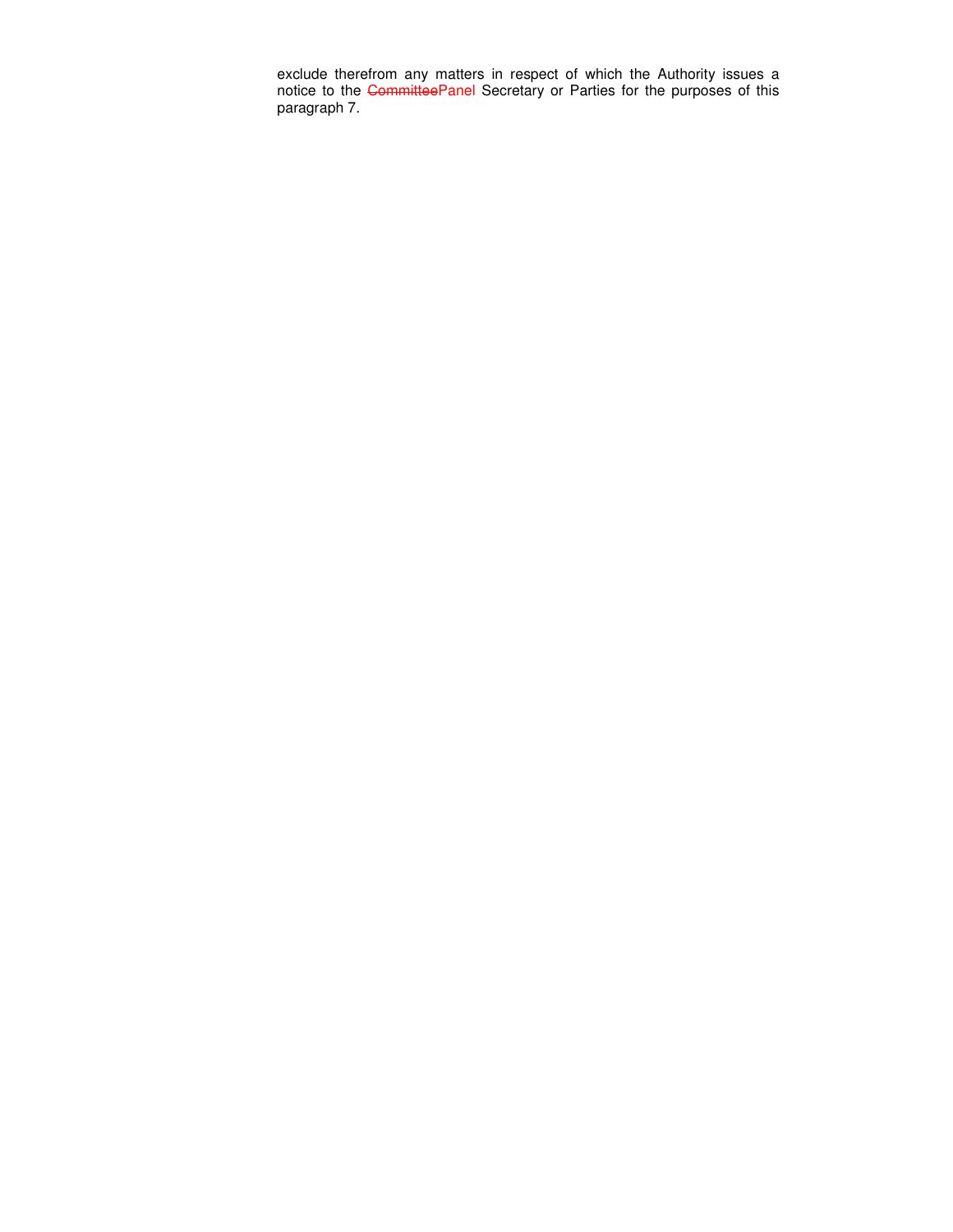#### B1.1 **General**

#### B1.1.1 **Introduction**

- B1.1.1.1 This Annex B1 sets out the basis for election of Offshore Transmission Owner Party Representatives and Offshore Transmission Owner Alternate Representatives for the purpose of Paragraphs 6.1.2 and 6.1A.1.
- B1.1.1.2 This Annex B1 shall apply:
	- (a) in relation to each year (the "Election Year") in which the term of office of Offshore Transmission Owner Party Representatives and Offshore Transmission Owner Alternate Representatives expires, for the purposes of electing Offshore Transmission Owner Party Representatives and Offshore Transmission Owner Alternate Representatives to hold office with effect from 1<sup>st</sup> April in that year;
	- (b) subject to and in accordance with Paragraph B1.4, upon a Offshore Transmission Owner Party Representative and/or Offshore Transmission Owner Alternate Representatives ceasing to hold office before the expiry of his term of office.
- B1.1.1.3 For the purposes of an election under Paragraph B1.1.1.2(a) references to Offshore Transmission Owner are to persons who are Offshore Transmission Owner as at 20th December in the previous year.
- B1.1.1.4 The CommitteePanel Secretary shall administer each election of Offshore Transmission Owner Party Representatives and Offshore Transmission Owner Alternate Representatives pursuant to this Annex B1.

#### B1.1.2 **Election timetable**

- B1.1.2.1 The CommitteePanel Secretary shall not later than  $7<sup>th</sup>$  January in the election year prepare and circulate to all Offshore Transmission Owners (by publication on the CommitteePanel Secretary Website and, where relevant details are supplied, by electronic mail), with a copy to the Authority, an invitation to nominate candidates who must be willing to be either a Offshore Transmission Owner Party Representative or an Alternate Representative and a timetable for the election (the "Election Timetable"), setting out:
	- (a) the date by which nominations of candidates are to be received, which shall not be less than three (3) weeks after the timetable is circulated;
	- (b) the date by which the CommitteePanel Secretary shall circulate a list of candidates and voting papers;
	- (c) the date by which voting papers are to be submitted, which shall not be less than three (3) weeks after the date for circulating voting papers;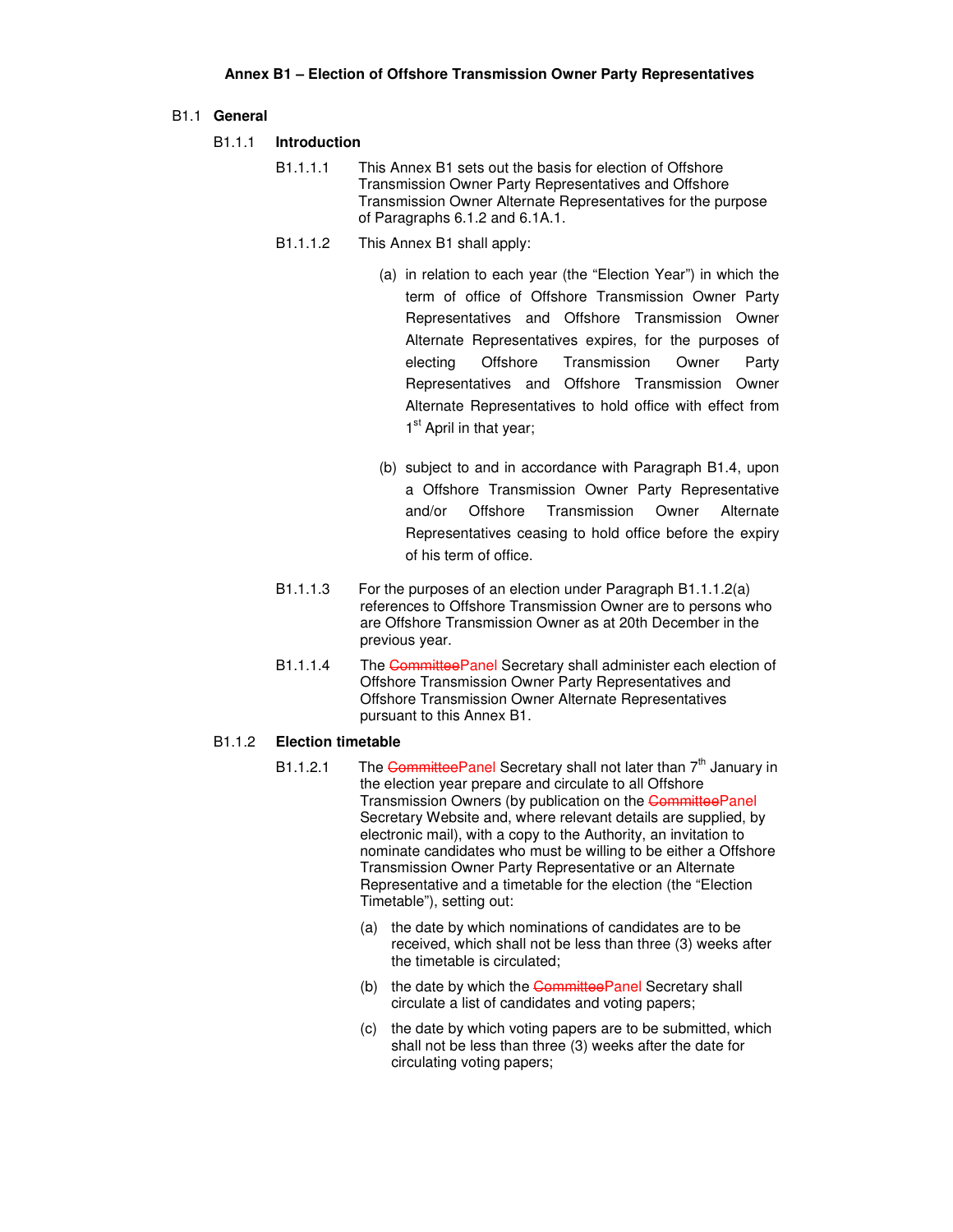- (d) the date by which the results of the election will be made known, which shall not be later than 15th March in the Election Year.
- B1.1.2.2 If for any reason it is not practicable to establish an election timetable in accordance with Paragraph B1.2.1.1 or to proceed on the basis of an election timetable which has been established, the CommitteePanel Secretary may establish a different timetable, or revise the election timetable, by notice to all Parties, the CommitteeSTC Modification Panel and the Authority, provided that such timetable or revised timetable shall provide for the election to be completed before 1<sup>st</sup> April in the Election Year.
- B1.1.2.3 A nomination or voting paper received by the CommitteePanel Secretary later than the respective required date under the election timetable (subject to any revision under Paragraph B1.1.2.2) shall be disregarded in the election.

#### B1.2. **CANDIDATES**

#### B1.2.1 **Nominations**

- B1.2.1.1 Nominations for candidates shall be made in accordance with the Election Timetable.
- B1.2.1.2 Subject to Paragraph B1.1.1.3, each Offshore Transmission Owner may nominate one candidate for election by giving notice to the CommitteePanel Secretary.

#### B1.2.2 **List of candidates**

- B1.2.2.1 The CommitteePanel Secretary shall draw up a list of the nominated candidates and circulate the list to all Offshore Transmission Owners by the date specified in the Election Timetable.
- B1.2.2.2 The list shall specify the Offshore Transmission Owner by whom each candidate was nominated and any affiliations which the candidate may wish to have drawn to the attention of Offshore Transmission Owners.
- B1.2.2.3 Except where Paragraphs B1.4.3 or B1.4.4 apply, if two (2) or fewer candidates are nominated no further steps in the election shall take place and such candidate(s) shall be treated as elected as Offshore Transmission Owner Party Representatives and Paragraph B1.3.2.4 shall apply in relation to such candidate(s).
- B1.2.2.4 Where Paragraph B1.4.3 applies, if only one (1) candidate is nominated, no further steps in the election shall take place and such candidate shall be treated as elected as a Party Representative and Paragraph B1.3.2.4 shall apply in relation to such candidate.
- B1.2.2.5 Where Paragraph B1.4.4 applies, if two (2) or fewer candidates are nominated, no further steps in the election shall take place and such candidate(s) shall be treated as elected as Alternate Representatives and Paragraph B1.3.2.4 shall apply in relation to such candidate(s).

#### B1.3 **VOTING**

#### B1.3.1 **Voting papers**

B1.3.1.1 Voting papers shall be submitted in accordance with the election timetable.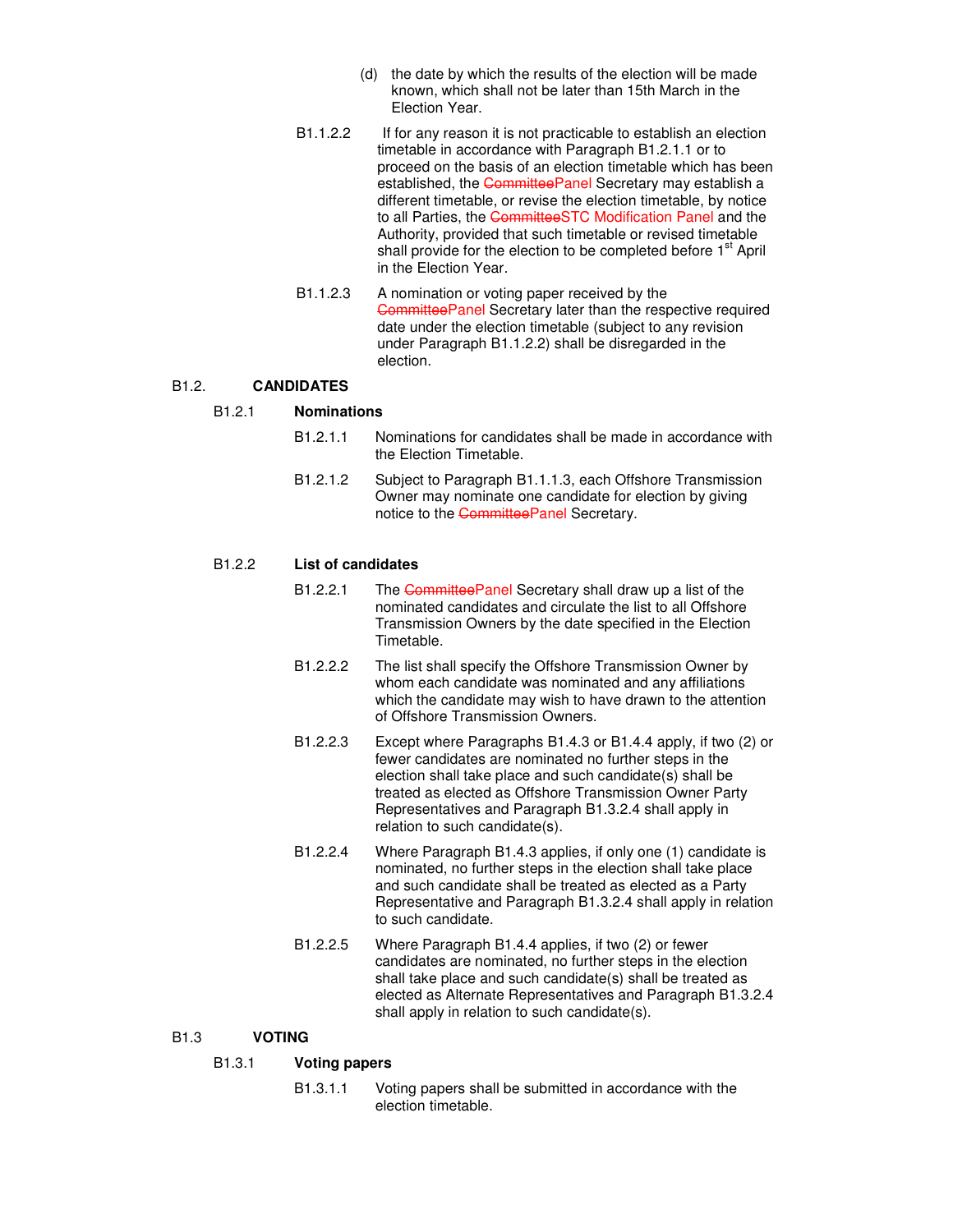B1.3.1.2 Each Offshore Transmission Owner may submit one voting paper.

#### B1.3.2 **Preference votes and voting rounds**

- B1.3.2.1 Each Offshore Transmission Owner submitting a voting paper shall vote by indicating on the voting paper a first, second and third preference ("Preference Votes") among the candidates.
- B1.3.2.2 A voting paper need not indicate a second, or a third, preference, but the same candidate may not receive more than one Preference Vote in a voting paper.
- B1.3.2.3 Candidates shall be elected in three voting rounds (together where necessary with a further round under Paragraph B1.3.6) in accordance with the further provisions of this Paragraph B1.3.
- B1.3.2.4 The CommitteePanel Secretary shall determine which candidates are elected and announce (to the Authority and all Offshore Transmission Owners) the results of the election in accordance with the election timetable.
- B1.3.2.5 The CommitteePanel Secretary shall not disclose the Preference Votes cast by Offshore Transmission Owners or received by candidates; but a Offshore Transmission Owner may by notice to the Authority require that the Authority scrutinise the conduct of the election, provided that such Offshore Transmission Owner shall bear the costs incurred by the Authority in doing so unless the Authority recommends that the election results should be annulled.
- B1.3.2.6 Further references to voting papers in this Paragraph B1.3 do not include voting papers which are invalid or are to be disregarded (i.e. voting papers not made or submitted in accordance with the STC).

#### B1.3.3 **First voting round**

- B1.3.3.1 In the first voting round:
	- (a) the number of first Preference Votes allocated under all voting papers to each candidate shall be determined.
	- (b) the first round qualifying total shall be:

 $(T / N) + 1$ 

#### **Where**

T is the total number of first Preference Votes in all voting papers;

N is the number of Offshore Transmission Owners' Party Representatives and/or Alternate Representatives to be elected.

B1.3.3.2 If the number of first Preference Votes allocated to any candidate is equal to or greater than the first round qualifying total, that candidate shall be elected.

#### B1.3.4 **Second voting round**

- B1.3.4.1 In the second voting round:
	- (a) the remaining candidates are those which were not elected in the first voting round;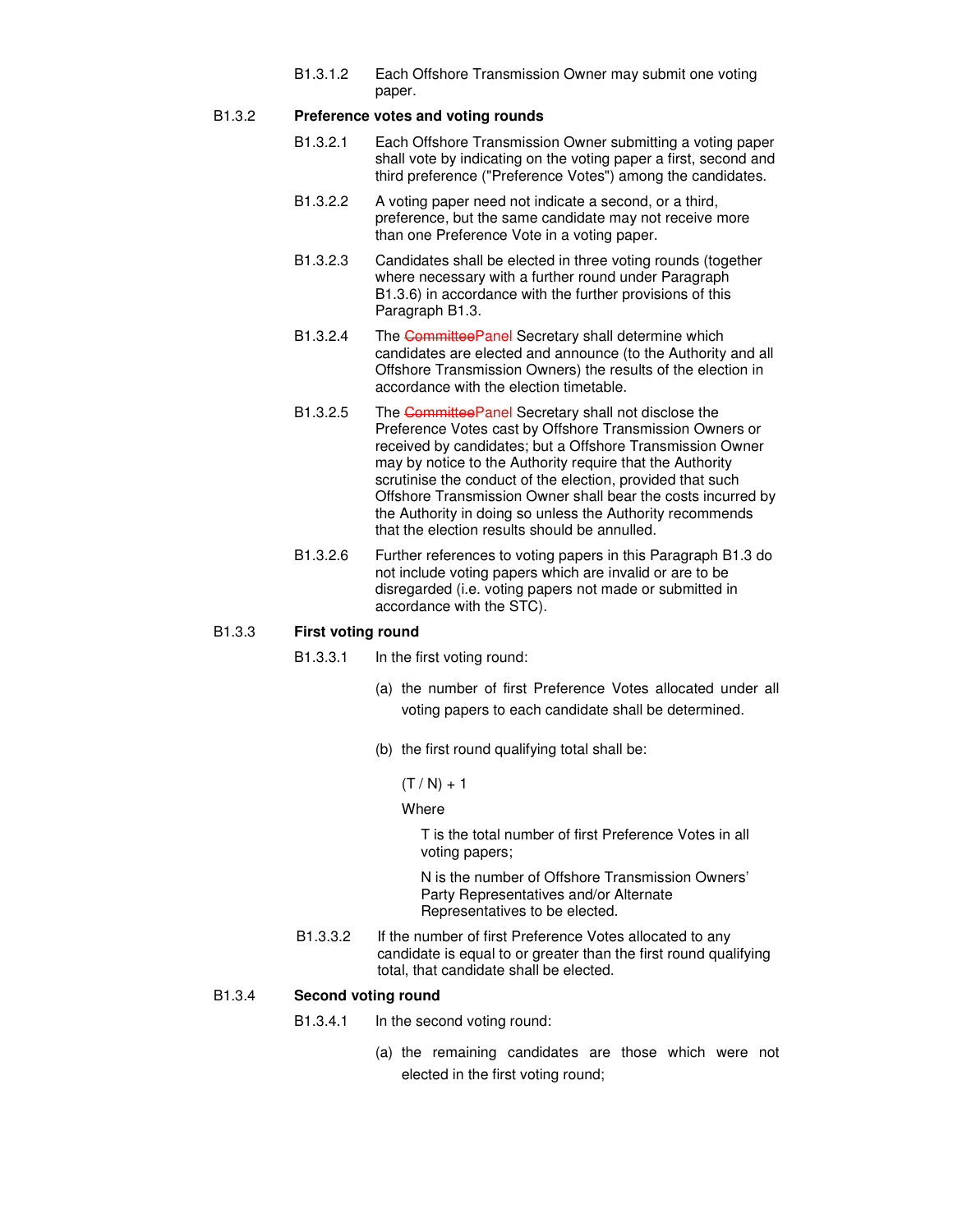- (b) the remaining voting papers are voting papers other than those under which the first Preference Votes were for candidates elected in the first voting round;
- (c) the number of first and second Preference Votes allocated under all remaining voting papers to each remaining candidate shall be determined;
- (d) the second round qualifying total shall be

 $(T'/N') + 1$ 

where T' is the total number of first Preference Votes and second Preference Votes allocated under all remaining voting papers; N' is the number of Party Representatives and/or Alternate Representatives remaining to be elected after the first voting round.

B1.3.4.2 If the number of first and second Preference Votes allocated to any remaining candidate is equal to or greater than the second round qualifying total, that candidate shall be elected.

#### B1.3.5 **Third voting round**

- B1.3.5.1 In the third voting round:
	- (a) the remaining candidates are those which were not elected in the first or second voting rounds;
	- (b) the remaining voting papers are voting papers other than those under which the first or second Preference Votes were for candidates elected in the first or second voting rounds;
	- (c) the number of first, second and third Preference Votes allocated under all remaining voting papers to each remaining candidate shall be determined;
	- (d) the third round qualifying total shall be

 $(T''/ N'') + 1$ 

- where T'' is the total number of first Preference Votes, second Preference Votes and third Preference Votes allocated under all remaining voting papers;
- N'' is the number of Party Representatives remaining to be elected after the first and second voting rounds.
- B1.3.5.2 If the number of first, second and third Preference Votes allocated to any remaining candidate is equal to or greater than the third round qualifying total, that candidate shall be elected.

#### B1.3.6 **Further provisions**

B1.3.6.1 If after any voting round the number of candidates achieving the required Preference Votes threshold exceeds the number of persons remaining to be elected, the following tie-break provisions shall apply between the tied candidates. In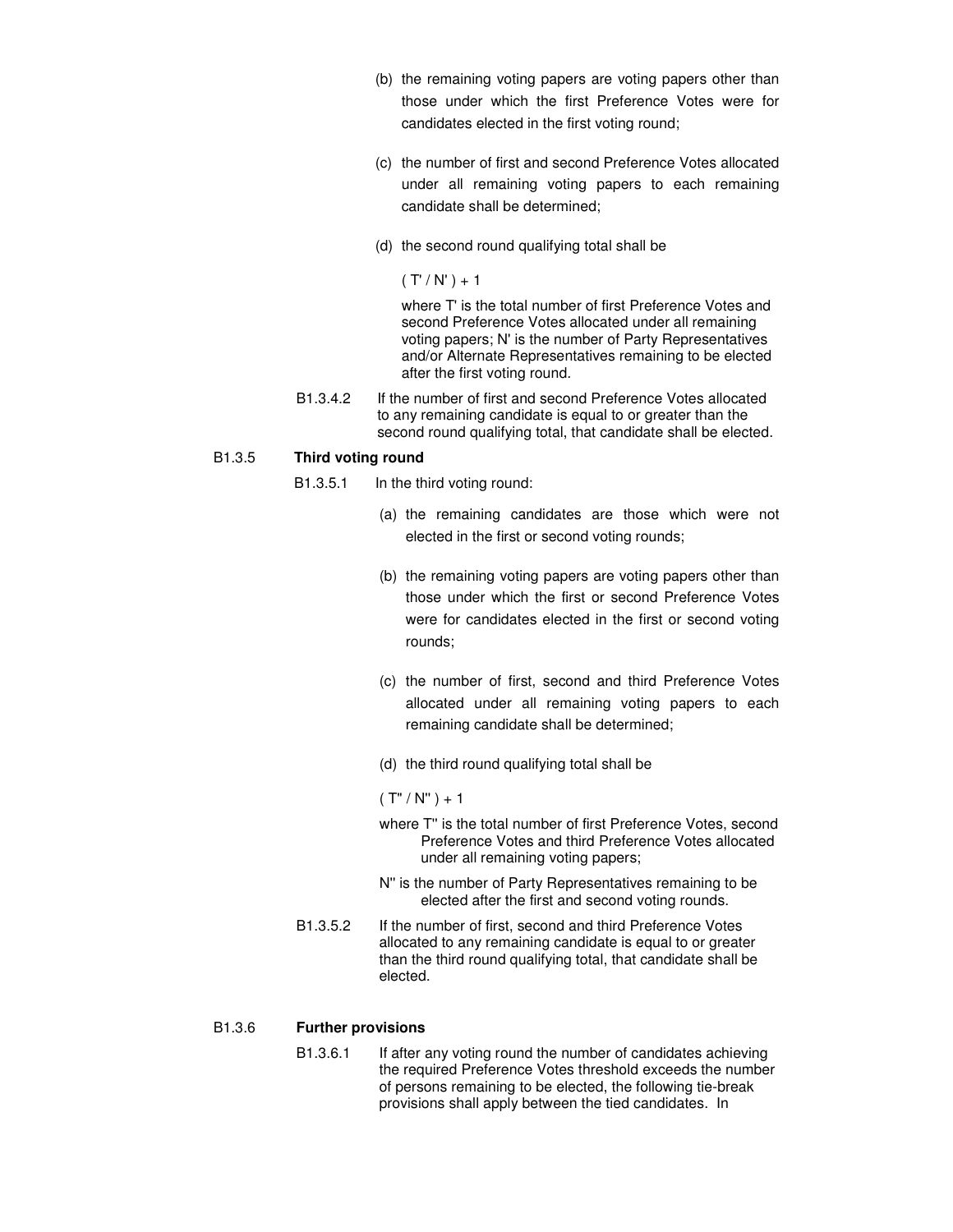addition, if after the third voting round any Party Representative(s) or Alternate Representative(s) remain to be elected the following tie-break provisions shall apply between the remaining candidates:

- (a) the tied or remaining candidates (as applicable) shall be ranked in order of the number of first Preference Votes allocated to them, and the candidate(s) with the greatest number of such votes shall be elected;
- (b) in the event of a tie between two or more candidates within Paragraph (a), the candidate(s) (among those tied) with the greatest number of second Preference Votes shall be elected;
- (c) in the event of a tie between two or more candidates within Paragraph (b), the CommitteePanel Secretary shall select the candidate(s) (among those tied) to be elected by drawing lots.

#### B1.3.7 **Alternate Representatives and Party Representatives**

- B1.3.7.1 Except where Paragraphs B1.4.3 or B1.4.4 apply, the two (2) candidates receiving the greatest number of votes shall be elected as Offshore Transmission Owners' Party Representatives and the next two (2) shall be elected as Offshore Transmission Owners' Alternate Representatives.
- B1.3.7.2 Where Paragraph B1.4.3 applies the number of candidate(s) up to and including the number of Party Representative Interim Vacancies receiving the greatest number of votes pursuant to the Interim CommitteeSTC Modification Panel and Alternate Election Process shall be elected as Offshore Transmission Owners' Party Representative(s) and the remaining candidates up to and including the number of Alternate Representative Interim Vacancies receiving the greatest number of votes shall be elected as Alternate Representative(s).
- B1.3.7.3 Where Paragraph B1.4.4 applies the two (2) candidates receiving the greatest number of votes pursuant to the Alternate Election Process shall be elected as Alternate Representatives.

#### B1.4 **VACANCIES**

B1.4.1 **General**

- B1.4.1.1 If a Party Representative ceases to hold office pursuant to Paragraph 6.1C.1 (b) (i) then Paragraph B1.4.2 shall apply.
- B1.4.1.2 If a Party Representative ceases to hold office pursuant to Paragraph 6.1C.1 (a), 6.1C.1 (b) (ii) to (vi) (inclusive) or 6.1C.1 (c) to (e) (inclusive) then Paragraph B1.4.3 shall apply.
- B1.4.1.3 If an Alternate Representative ceases to hold office pursuant to Paragraph 6.1C (the "Resigning" Alternate Representative) then Paragraph B1.4.4 shall apply.
- B1.4.1.4 The provisions of Paragraph B1.2.1.2 shall apply, mutatis mutandis, to any replacement Party Representative or any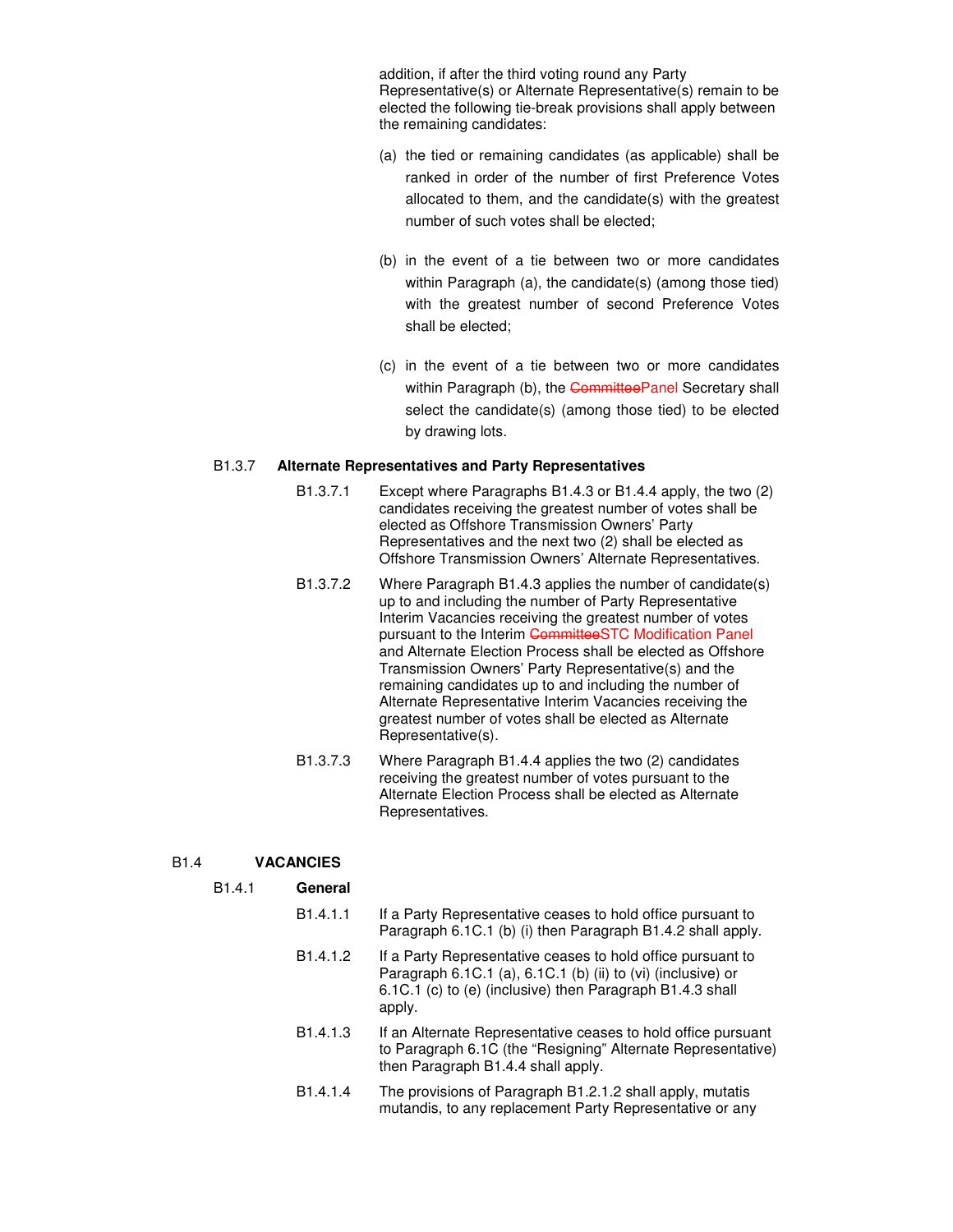replacement Alternate Representative under this Paragraph B1.4.

#### B1.4.2 **Replacement of a Party Representative who ceases to hold office pursuant to Paragraph 6.1C.1 (b) (i)**

- B1.4.2.1 Where this Paragraph B1.4.2 applies, and in accordance with the duties set out in Paragraph 6.2, such Party Representative may appoint a replacement Party Representative (subject to Paragraph B1.4.2.2) for the remainder of the term of office of such Party Representative and shall notify the Panel Secretary of a replacement Party Representative at the same time as they resign. If such Party Representative does not appoint a replacement at the time of notifying the Panel Secretary of their resignation then such Party Representative will be replaced in accordance with Paragraph B1.4.3 and this Paragraph B1.4.2.1 shall no longer apply.
- B1.4.2.2 A Party Representative shall only appoint an Alternate Representative to be his replacement pursuant to Paragraph B1.4.2.1 and such Alternate Representative chosen to be a Party Representative shall then become a Resigning Alternate Representative and be replaced in accordance with Paragraph B1.4.4.

#### B1.4.3 **Replacement of a Party Representative who ceases to hold office pursuant to Paragraph 6.1C.1 (a), 6.1C.1 (b) (ii) to (vi) (inclusive) or 6.1C.1 (c) to (e) inclusive)**

- B1.4.3.1 Subject to Paragraph B1.4.3.2, such Party Representative shall, where one or more Alternate Representative(s) hold office, be replaced by the Alternate Representative who previously received the highest number of cumulative Preference Votes but if there were a tie-break in relation to such Preference Votes then the tie-break provisions set out in Paragraph B1.3.6.1 shall apply, in either circumstance such Alternate Representative selected to be a Party Representative shall then become a Resigning Alternate Representative and be replaced in accordance with Paragraph B1.4.4.
- B1.4.3.2 If there are no Alternate Representatives in office upon a Party Representative ceasing to hold office then:
	- (a) Where there are not less than six (6) months remaining until the next full election further Party Representatives shall be elected in accordance with Paragraphs B1.2, B1.3 and subject to the following Paragraphs B1.4.3.3 to B1.4.3.5 (inclusive) (the "Interim CommitteeSTC Modification Panel and Alternate Election Process").
	- (b) Where there are less than six (6) months remaining until the next full election no further Party Representatives or Alternate Representatives shall be elected pursuant to this Paragraph B1.4.3 and the positions shall remain vacant until the next full election.
- B1.4.3.3 Where this Paragraph B1.4.3.3 applies the CommitteePanel Secretary shall indicate in the invitation referred to at Paragraph B1.1.2.1 the number of vacancies for both Party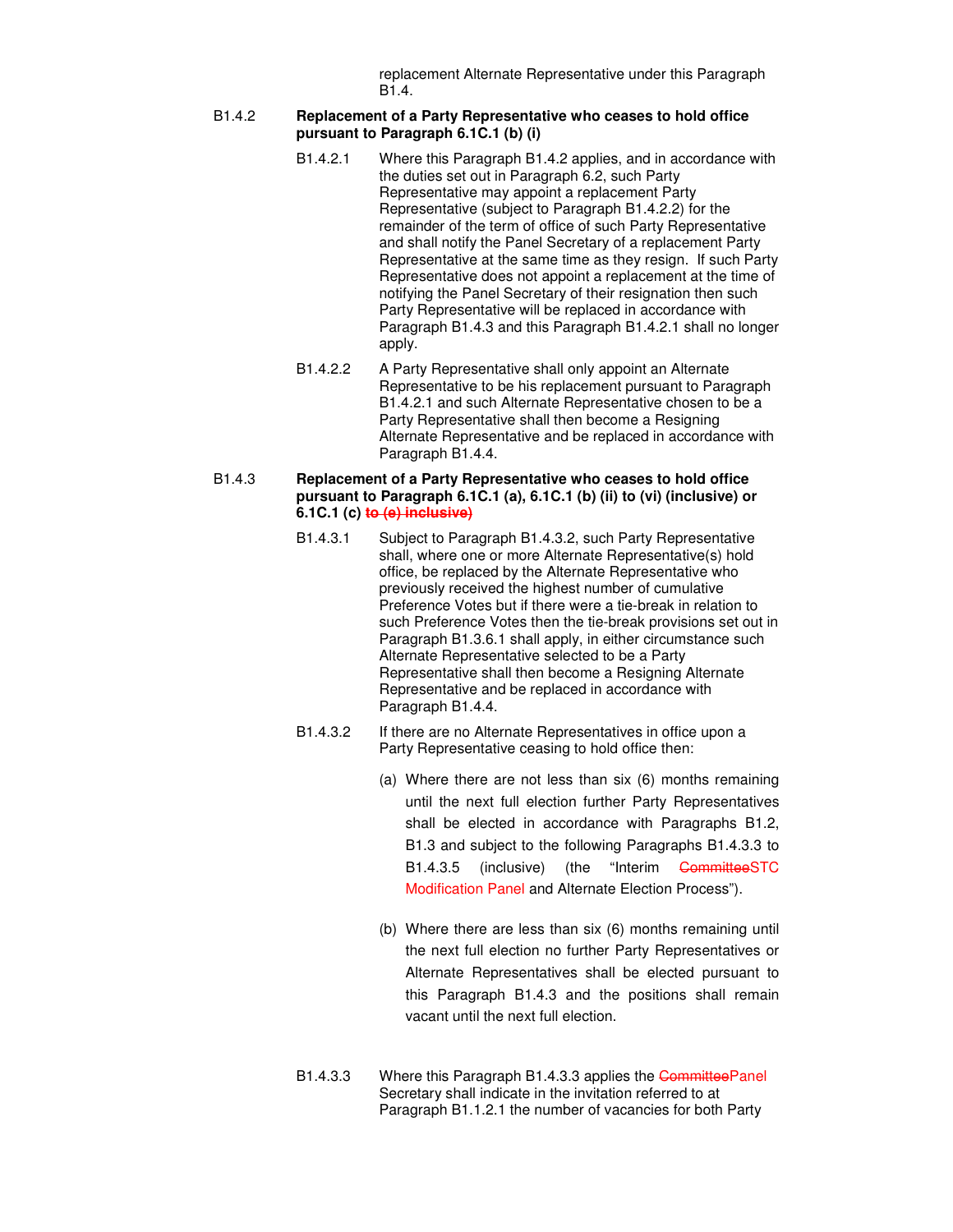Representative(s) ("Party Representative Interim Vacancies") and Alternate Representative(s) ("Alternate Representative Interim Vacancies") for which the Interim CommitteeSTC Modification Panel and Alternate Election Process is being held.

- B1.4.3.4 Any Party Representative(s) or Alternate Representative(s) elected pursuant to the Interim CommitteeSTC Modification Panel and Alternate Election Process shall cease to hold office at the next full election.
- B1.4.3.5 The timetable for the Interim CommitteeSTC Modification Panel and Alternate Election Process shall be expedited and the CommitteePanel Secretary shall prepare a timetable accordingly.

#### B1.4.4 **Replacement of a Resigning Alternate Representative**

- B1.4.4.1 Subject to Paragraph B1.4.4.2 a Resigning Alternate Representative shall not be replaced.
- B1.4.4.2 If there are no Alternate Representatives remaining in office following the resignation of an Alternate Representative or their appointment as Party Representative in accordance with B1.4.2 or B1.4.3 then
	- (a) Where there are not less than six (6) months remaining until the next full election further Alternate Representatives shall be elected in accordance with Paragraphs B1.2, B1.3 and subject to the following paragraphs B1.4.4.3 to B1.4.4.5 (inclusive) (the "Alternate Election Process").
	- (b) Where there are less than six (6) months remaining until the next full election no further Alternate Representatives shall be elected and the positions shall remain vacant until the next full election.
- B1.4.4.3 Where this paragraph B1.4.4.3 applies, a reference in Paragraphs B1.2 and B1.3 to an Offshore Transmission Owners' Party Representative or Party Representative shall not apply except in the case of Paragraph B1.3.5.1 (d) where the reference to "Party Representatives" shall be read and construed as a reference to "Alternate Representatives".
- B1.4.4.4 Any Alternate Representative(s) elected pursuant to the Alternate Election Process shall cease to hold office at the next full election.
- B1.4.4.5 The timetable for the Alternate Election Process shall be expedited and the CommitteePanel Secretary shall prepare a timetable accordingly.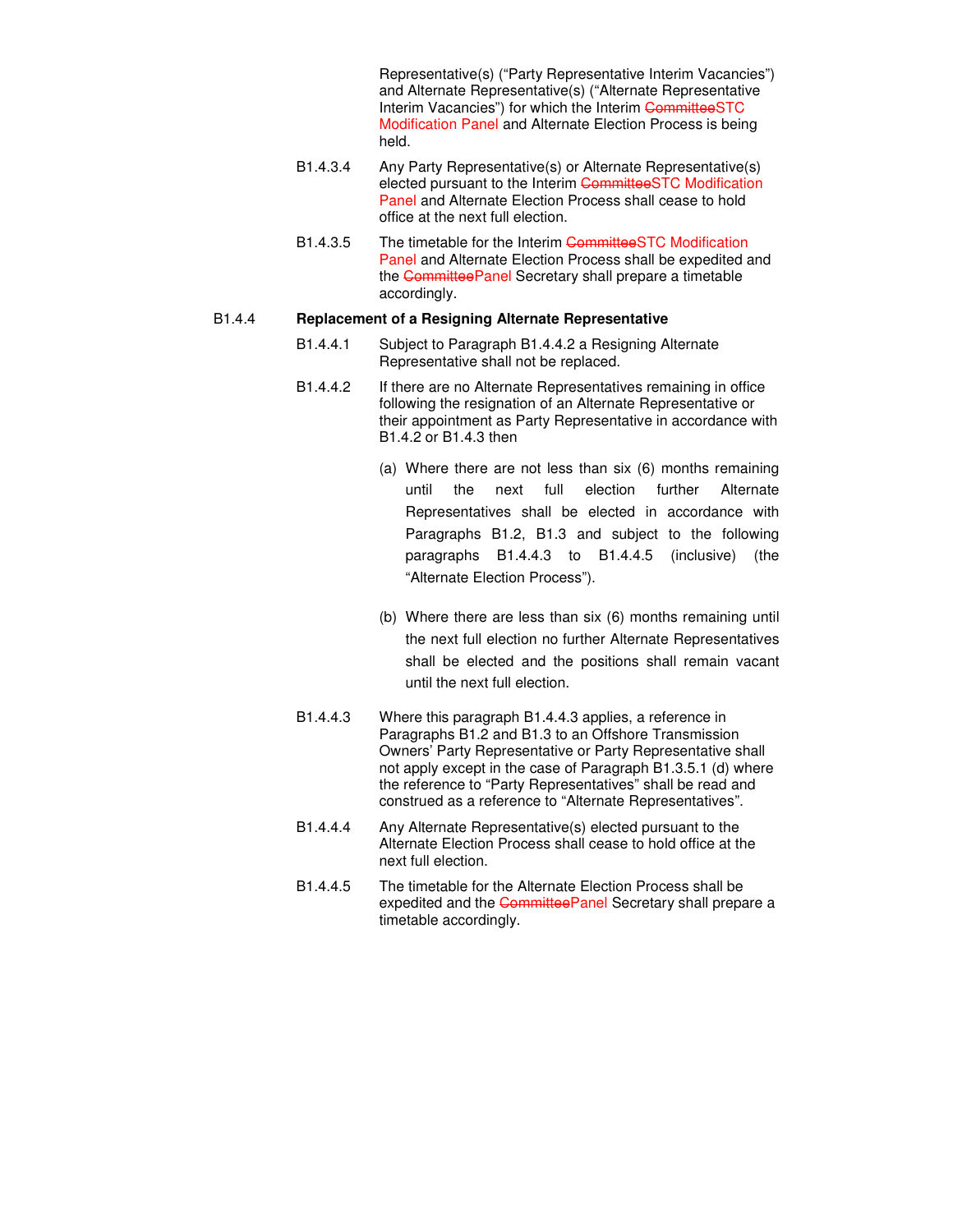#### **STC SECTION G**

The following amendments shall be made at Section G, paragraphs 5.3, 10.1 and 12.4 of the STC.

5.3 Notwithstanding any other provision of the Code, the Parties may (pursuant to Section B), amend the Code without the consent of a third party and accordingly, section 2(1) of the Contracts (Rights of Third Parties) Act 1999 shall not apply, save that, where and to the extent that any amendment to the Code would have an impact on the rights of third parties conferred under paragraph 5.1, then NGET shall bring such impact to the attention of Parties and third persons to the extent that such impact is not already brought to their attention in a Proposed AmendmentSTC Modification Proposal by the Proposer.

…

10.1 No delay by or omission of any Party or the Committee STC Modification Panel (including the *CommitteePanel Secretary*) in exercising any right, power, privilege or remedy under the Code, the Framework Agreement or any TO Construction Agreement shall operate to impair such right, power, privilege or remedy or be construed as a waiver thereof.

…

12.4 The provisions of this paragraph 12 extend to any notice or other communication to be given by or to the CommitteePanel Secretary.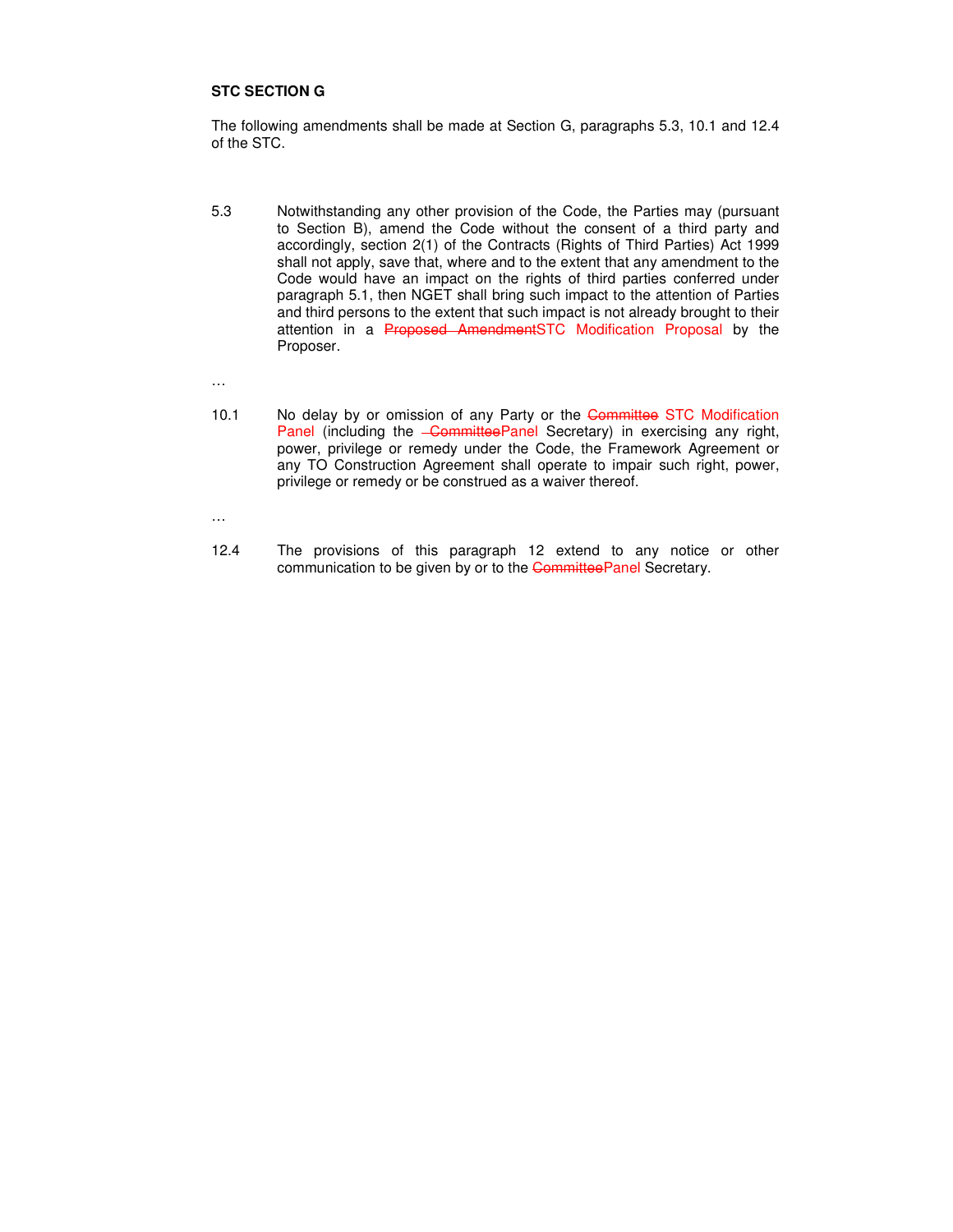#### **STC SECTION H**

The following amendments shall be made at Section H, paragraph 5.6 of the STC.

5.6 The arbitrator of a Dispute under this paragraph 5 may order that the arbitration be stayed pending approval of a proposal to amend the Code under the Code Amendment STC Modification Procedures by the Authority.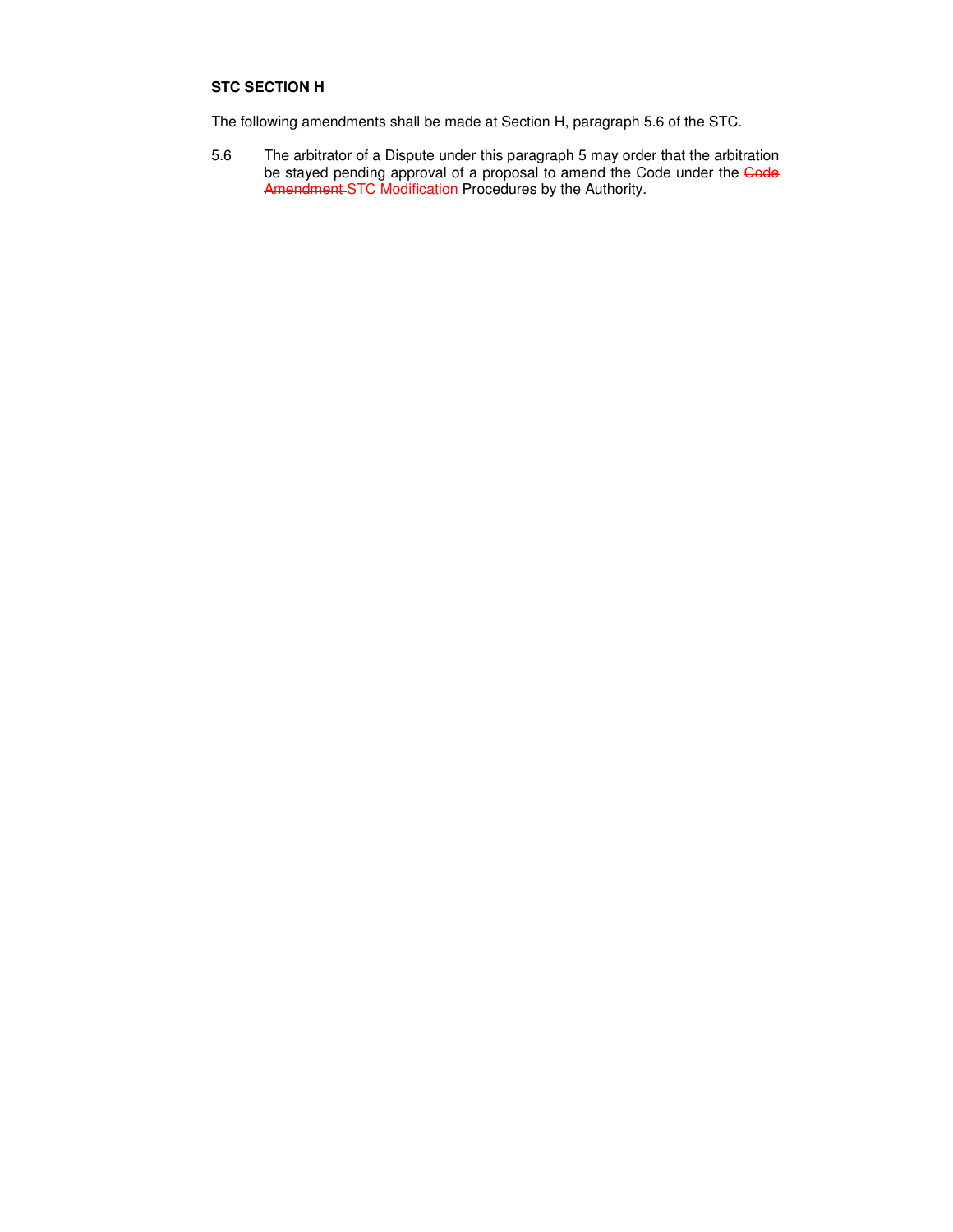#### **STC - SECTION J**

The following amendments shall be made to the defined terms in Section J and such defined terms shall be rearranged so that they are ordered alphabetically.

| "Alternative<br><b>Modification</b><br>Amendment <b>M</b><br>Amendment<br><b>Modification</b> | <b>STC</b><br><b>STC</b>   | an alternative to a Proposed Amendment STC Modification<br>Proposal proposed in accordance with Section B, sub-<br>paragraph 7.2.2.8;<br>the procedures to be followed in respect of amendments to<br>the Code as set out in Section B, paragraph 7;                                                                                |
|-----------------------------------------------------------------------------------------------|----------------------------|-------------------------------------------------------------------------------------------------------------------------------------------------------------------------------------------------------------------------------------------------------------------------------------------------------------------------------------|
| <b>Procedures"</b><br>Amendment<br><b>Modification Register"</b>                              | <b>STC</b>                 | the register established and maintained by the Committee<br>Panel Secretary in accordance with Section B, sub-<br>paragraph 7.2.7.1;                                                                                                                                                                                                |
| Amendment<br><b>Modification Report"</b>                                                      | <b>STC</b>                 | the report in respect of a Proposed Amendment STC<br>Modification Proposal or any Alternative STC Modification<br>Amendment as defined in Section B, sub-paragraph<br>$7.2.5.11$ :                                                                                                                                                  |
| "Approved<br><b>Modifications</b><br><b>Amendments</b>                                        | <b>STC</b>                 | <b>Proposed Amendment STC Modification Proposals including</b><br>Urgent STC Modification Proposals Amendment Proposals<br>or Alternative STC Modifications Amendments to the Code<br>approved by the Authority in accordance with Section B;                                                                                       |
| "Assessment<br><b>Report Phase"</b>                                                           | and                        | the process for assessing Proposed Amendments STC<br>Modification<br>Proposals<br>and<br>any Alternative<br><b>STC</b><br>Modifications Amendments and formulating an Amendment<br>STC Modification Report as set out in Section B, sub-<br>paragraph 7.2.5;                                                                        |
| <b>Panel Chair"</b>                                                                           |                            | the person appointed in accordance with and as defined in<br>Section B, sub-paragraph 6.1.4;                                                                                                                                                                                                                                        |
| Committee<br><b>Modification Panel</b>                                                        | <b>STC</b>                 | the panel committee established and defined under Section<br>B, sub-paragraph 6.1.1, being the "Committee" for the<br>purposes of the Transmission Licence Standard Condition<br>B <sub>12</sub> ;                                                                                                                                  |
| "-Committee<br><b>Modification</b><br>Meeting"                                                | <b>STC</b><br><b>Panel</b> | a meeting of the Committee STC Modification Panel as<br>defined in Section B, sub-paragraph 6.1.2;                                                                                                                                                                                                                                  |
| "-Committee<br>Secretary"<br>"Evaluation Phase"                                               | <b>Panel</b>               | the secretary appointed from time to time in accordance with<br>Section B, sub-paragraph 6.1.3;<br>the phase for evaluation of Proposed Amendments STC<br>Proposals<br>and<br>any Alternative<br>Modification<br><b>STC</b><br>Modifications Amendments under Section B, sub-paragraph<br>$7.2.4$ ;                                 |
| "Implementation Date"<br>"Progress Report"                                                    |                            | the date proposed as the date for the implementation of a<br>Proposed Amendment STC Modification Proposal or any<br>Alternative STC Modification Amendment in accordance with<br>and as defined in Section B, sub-paragraph 7.2.5.8(e);<br>the progress report prepared and submitted by the STC                                    |
|                                                                                               |                            | Modification Panel Committee in accordance with Section B,<br>sub-paragraph 7.2.8.1;                                                                                                                                                                                                                                                |
| <b>Proposed Amendment</b><br><b>STC</b><br><b>Modification</b><br><b>Proposal"</b>            |                            | a proposed amendment to this Code as defined at Section B,<br>sub-paragraph 7.2.2.3;                                                                                                                                                                                                                                                |
| "Proposed Amendment<br><b>STC</b><br><b>Modification</b><br>Report"<br>"Quorum"<br>"Urgent    | <b>STC</b>                 | the proposed form of the Amendment Report STC<br>Modification Report developed in accordance with and as<br>defined in Section B, sub-paragraph 7.2.5.8;<br>the quorum required for a Committee STC Modification<br>Panel Meeting as defined in Section B, sub-paragraph 6.4.5;<br>an urgent proposal to amend the Code proposed in |
|                                                                                               |                            |                                                                                                                                                                                                                                                                                                                                     |